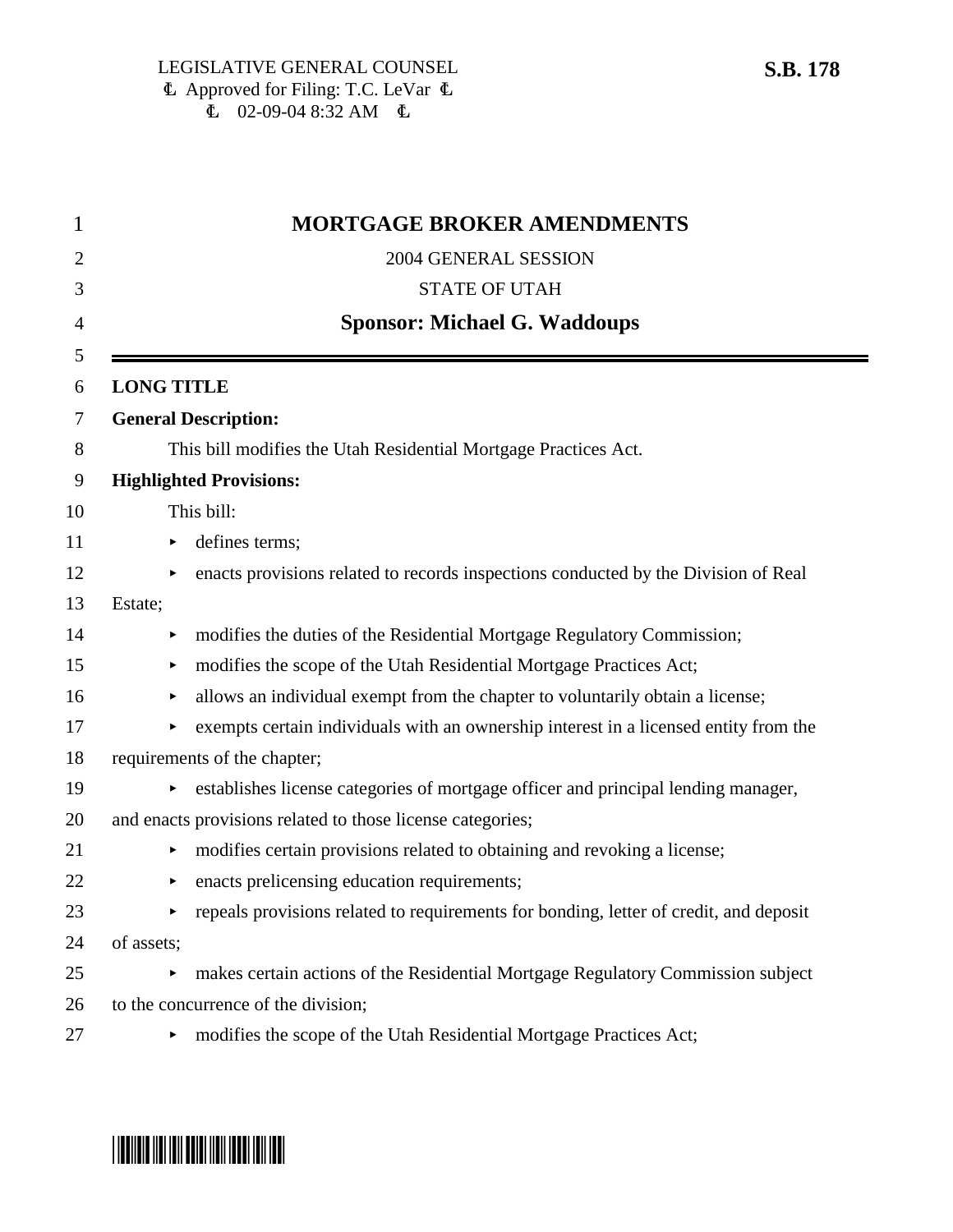| allows reciprocal licensure for applicants licensed in another state;<br>▶            |
|---------------------------------------------------------------------------------------|
| enacts provisions related to activation and inactivation of a license;<br>▶           |
| modifies certain operational restrictions;<br>▶                                       |
| modifies the persons subject to an investigation by the Division of Real Estate;<br>▶ |
| enacts provisions related to record retention requirements;<br>▶                      |
| enacts provisions governing civil actions;<br>▶                                       |
| provides for the establishment and operation of the Residential Mortgage Loan<br>▶    |
| Education, Research, and Recovery Fund to pay certain claims under this chapter;      |
| provides uses for excess monies in the Residential Mortgage Loan Education,<br>►      |
| Research, and Recovery Fund, including:                                               |
| providing educational courses and materials;                                          |
| contracting for research projects; and<br>٠                                           |
| funding salaries and training expenses for certain Division of Real Estate staff;     |
| and                                                                                   |
| makes technical changes.<br>▶                                                         |
| <b>Monies Appropriated in this Bill:</b>                                              |
| None                                                                                  |
| <b>Other Special Clauses:</b>                                                         |
| This bill provides an effective date.                                                 |
| <b>Utah Code Sections Affected:</b>                                                   |
| <b>AMENDS:</b>                                                                        |
| 61-2c-102, as last amended by Chapter 243, Laws of Utah 2003                          |
| 61-2c-103, as last amended by Chapter 243, Laws of Utah 2003                          |
| 61-2c-104 (Superseded 07/01/04), as last amended by Chapter 243, Laws of Utah 2003    |
| 61-2c-104 (Effective 07/01/04), as last amended by Chapters 145 and 243, Laws of      |
| <b>Utah 2003</b>                                                                      |
| <b>61-2c-105</b> , as last amended by Chapters 159 and 204, Laws of Utah 2002         |
| 61-2c-106, as last amended by Chapter 243, Laws of Utah 2003                          |
|                                                                                       |
| 61-2c-201, as last amended by Chapter 243, Laws of Utah 2003                          |
| <b>61-2c-202</b> , as last amended by Chapter 243, Laws of Utah 2003                  |
|                                                                                       |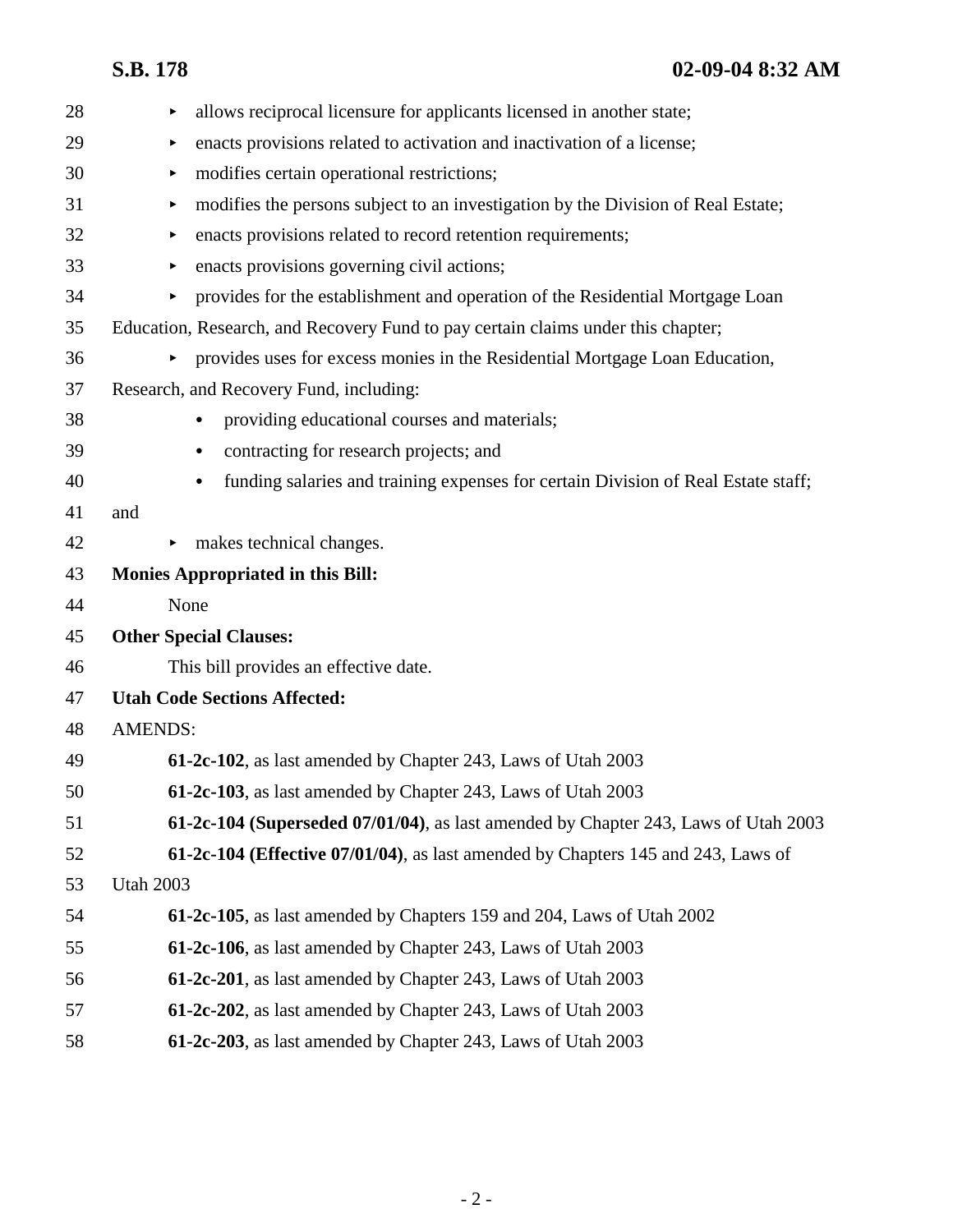| 59 | 61-2c-205, as last amended by Chapter 243, Laws of Utah 2003                              |
|----|-------------------------------------------------------------------------------------------|
| 60 | 61-2c-301, as last amended by Chapter 243, Laws of Utah 2003                              |
| 61 | 61-2c-302, as last amended by Chapter 243, Laws of Utah 2003                              |
| 62 | 61-2c-401, as last amended by Chapter 243, Laws of Utah 2003                              |
| 63 | 61-2c-402, as last amended by Chapter 243, Laws of Utah 2003                              |
| 64 | 61-2c-403, as last amended by Chapter 204, Laws of Utah 2002                              |
| 65 | <b>70D-1-10</b> , as last amended by Chapter 204, Laws of Utah 2002                       |
| 66 | <b>ENACTS:</b>                                                                            |
| 67 | 61-2c-206, Utah Code Annotated 1953                                                       |
| 68 | 61-2c-207, Utah Code Annotated 1953                                                       |
| 69 | 61-2c-208, Utah Code Annotated 1953                                                       |
| 70 | 61-2c-404, Utah Code Annotated 1953                                                       |
| 71 | 61-2c-501, Utah Code Annotated 1953                                                       |
| 72 | 61-2c-502, Utah Code Annotated 1953                                                       |
| 73 | 61-2c-503, Utah Code Annotated 1953                                                       |
| 74 | 61-2c-504, Utah Code Annotated 1953                                                       |
| 75 | 61-2c-505, Utah Code Annotated 1953                                                       |
| 76 | 61-2c-506, Utah Code Annotated 1953                                                       |
| 77 | 61-2c-507, Utah Code Annotated 1953                                                       |
| 78 | 61-2c-508, Utah Code Annotated 1953                                                       |
| 79 | 61-2c-509, Utah Code Annotated 1953                                                       |
| 80 | 61-2c-510, Utah Code Annotated 1953                                                       |
| 81 | <b>REPEALS:</b>                                                                           |
| 82 | 61-2c-204, as last amended by Chapter 243, Laws of Utah 2003                              |
| 83 |                                                                                           |
| 84 | Be it enacted by the Legislature of the state of Utah:                                    |
| 85 | Section 1. Section 61-2c-102 is amended to read:                                          |
| 86 | 61-2c-102. Definitions.                                                                   |
| 87 | As used in this chapter:                                                                  |
| 88 | (1) "Affiliate" means an individual or an entity that directly, or indirectly through one |
| 89 | or more intermediaries, controls or is controlled by, or is under common control with, a  |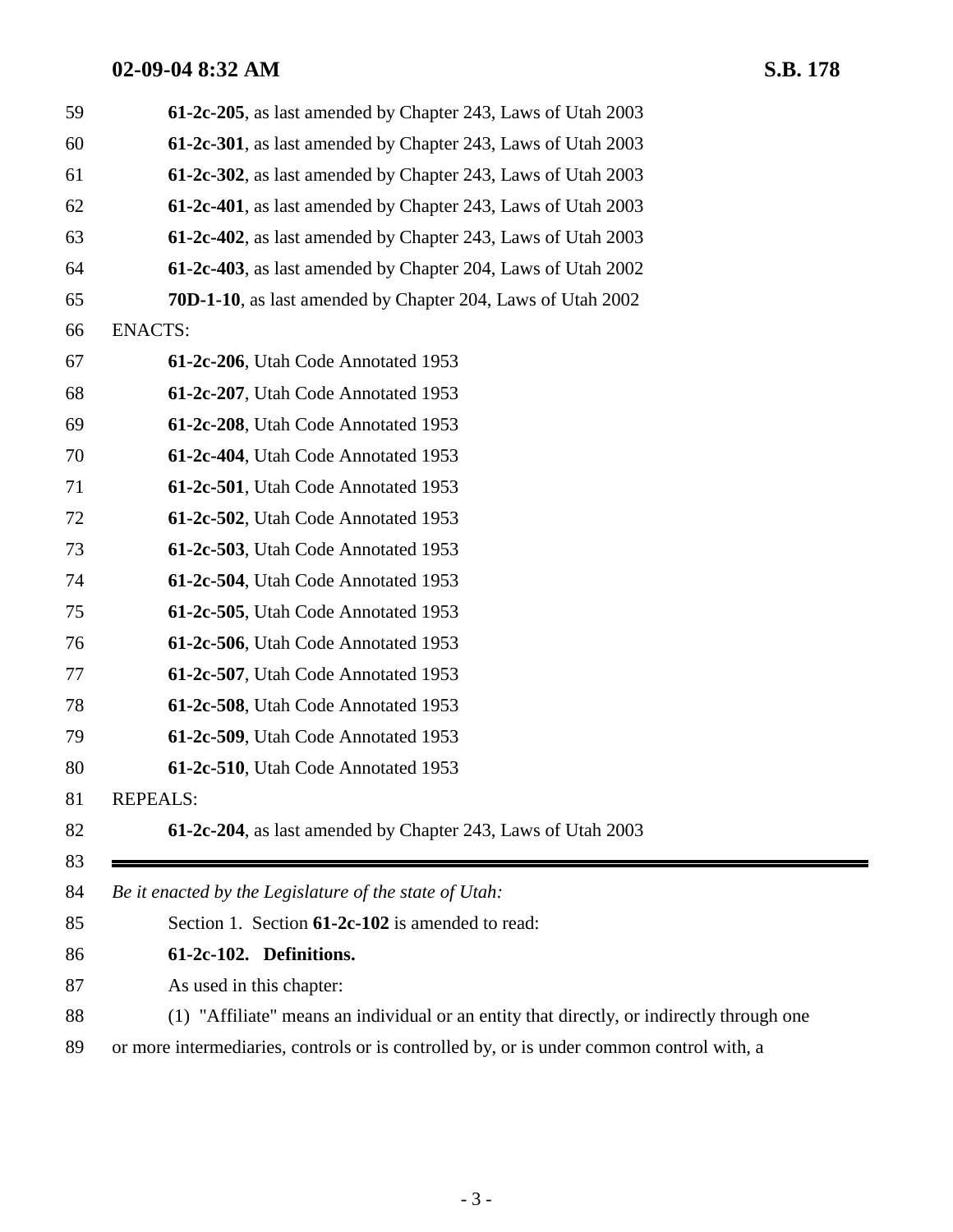| 90  | specified individual or entity.                                                               |
|-----|-----------------------------------------------------------------------------------------------|
| 91  | (2) "Applicant" means an individual or entity applying for a license under this chapter.      |
| 92  | (3) "Associate lending manager" means a person who:                                           |
| 93  | (a) has qualified under this chapter as a principal lending manager; and                      |
| 94  | (b) works by or on behalf of another principal lending manager in transacting the             |
| 95  | business of residential mortgage loans.                                                       |
| 96  | (4) "Branch office" means a licensed entity's office:                                         |
| 97  | (a) for the transaction of the business of residential mortgage loans regulated under this    |
| 98  | chapter; and                                                                                  |
| 99  | (b) other than the main office of the licensed entity.                                        |
| 100 | $[\frac{1}{2}]$ (5) (a) "Business of residential mortgage loans" means for compensation to:   |
| 101 | (i) make or originate a residential mortgage loan;                                            |
| 102 | (ii) directly or indirectly solicit, place, or negotiate a residential mortgage loan for      |
| 103 | another; or                                                                                   |
| 104 | (iii) render services related to the origination or funding of a residential mortgage loan    |
| 105 | including:                                                                                    |
| 106 | (A) taking applications; and                                                                  |
| 107 | (B) communicating with the borrower and lender.                                               |
| 108 | (b) "Business of residential mortgage loans" does not include:                                |
| 109 | (i) the performance of clerical functions such as:                                            |
| 110 | $[\vec{t}]$ (A) gathering information related to a residential mortgage loan on behalf of the |
| 111 | prospective borrower or a person licensed under this chapter; or                              |
| 112 | $[\overrightarrow{t})$ (B) requesting or gathering information, word processing, sending      |
| 113 | correspondence, or assembling files by an individual who works under the instruction of a     |
| 114 | person licensed under this chapter[.]; or                                                     |
| 115 | (ii) ownership of an entity that engages in the business of residential mortgage loans if     |
| 116 | the owner does not personally perform the acts listed in Subsection $(5)(a)$ .                |
| 117 | $[\frac{4}{3}]$ (6) "Closed-end" means a loan with a fixed amount borrowed and which does not |
| 118 | permit additional borrowing secured by the same collateral.                                   |
| 119 | $[\frac{5}{2}]$ (7) "Commission" means the Residential Mortgage Regulatory Commission         |
| 120 | created in Section 61-2c-104.                                                                 |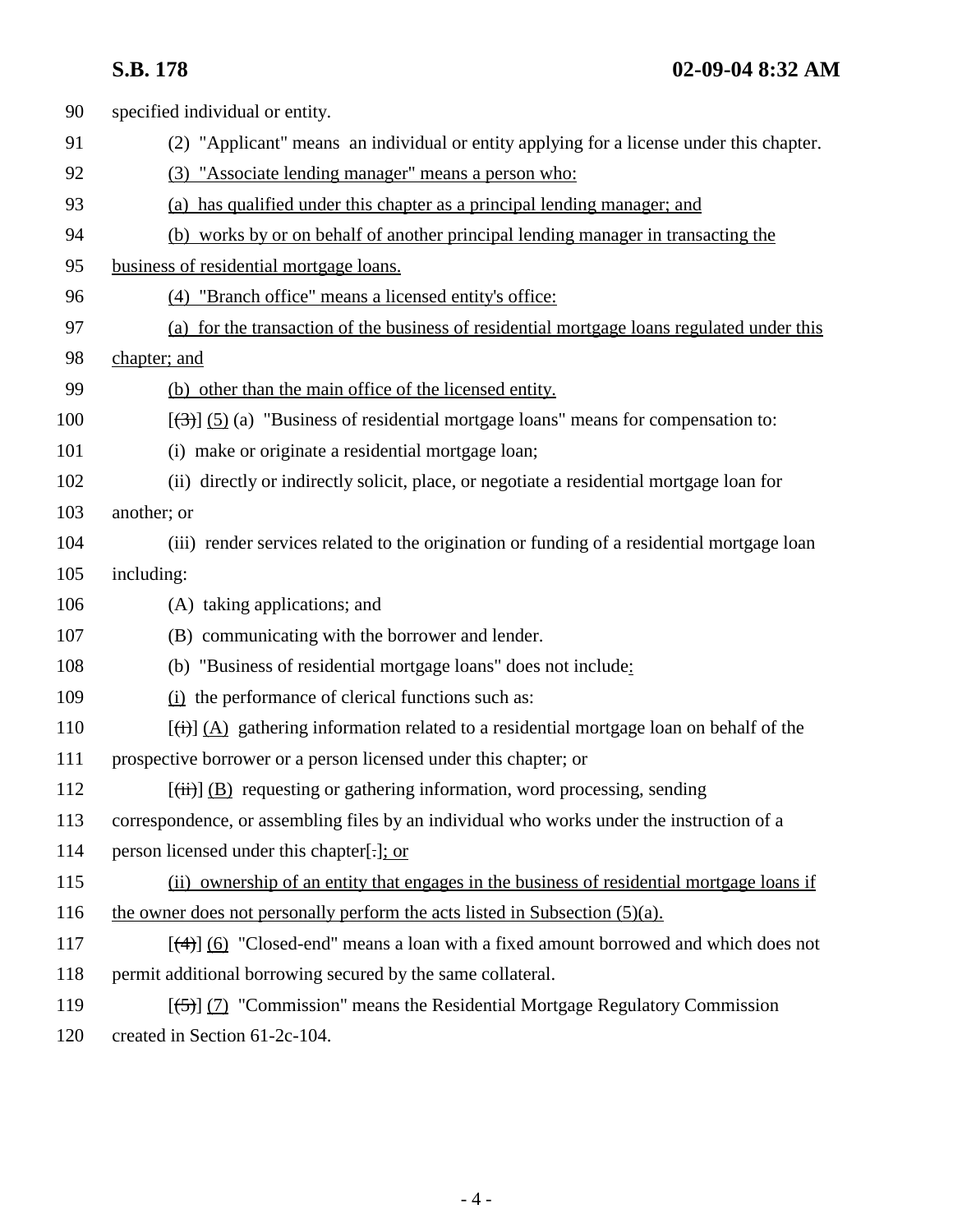121  $[(6)] (8)$  "Compensation" means anything of economic value that is paid, loaned, 122 granted, given, donated, or transferred to an individual or entity for or in consideration of: 123 (a) services; 124 (b) personal or real property; or 125 (c) other thing of value. 126  $[(7)$  "Control" means the power, directly or indirectly, to: 127 *(a) direct or exercise a controlling influence over:***]** 128  $[(i)$  the management or policies of an entity; or 129 [(ii) the election of a majority of the directors, officers, managers, or managing partners 130 of an entity; 131 [(b) vote 20% or more of any class of voting securities of an entity by an individual; or 132 [(c) vote more than 5% of any class of voting securities of an entity by another entity. 133  $[(8)] (9)$  "Control person" means  $[\text{any}]$  an individual  $[\text{or}]$  who is designated by an 134 entity [which] as the individual who directly manages or controls [another] the entity's 135 transaction of the business of residential mortgage loans secured by Utah dwellings. 136  $\left[\left(\frac{\theta}{2}\right)\right]$  (10) "Depository institution" is as defined in Section 7-1-103. 137  $[(10)(11)]$  "Director" means the director of the division. 138  $[(11)(12)$  "Division" means the Division of Real Estate. 139  $[(12)] (13)$  "Dwelling" means a residential structure attached to real property that 140 contains one to four units including any of the following if used as a residence: 141 (a) a condominium unit; 142 (b) a cooperative unit; 143 (c) a manufactured home; or 144 (d) a house. 145 [(13)] (14) "Entity" means any corporation, limited liability company, partnership, 146 company, association, joint venture, business trust, trust, or other organization. 147  $[(14)]$  (15) "Executive director" means the executive director of the Department of 148 Commerce. 149 (16) "Inactive status" means a dormant status into which an unexpired license is placed 150 when the holder of the license is not currently engaging in the business of residential mortgage 151 loans.

- 5 -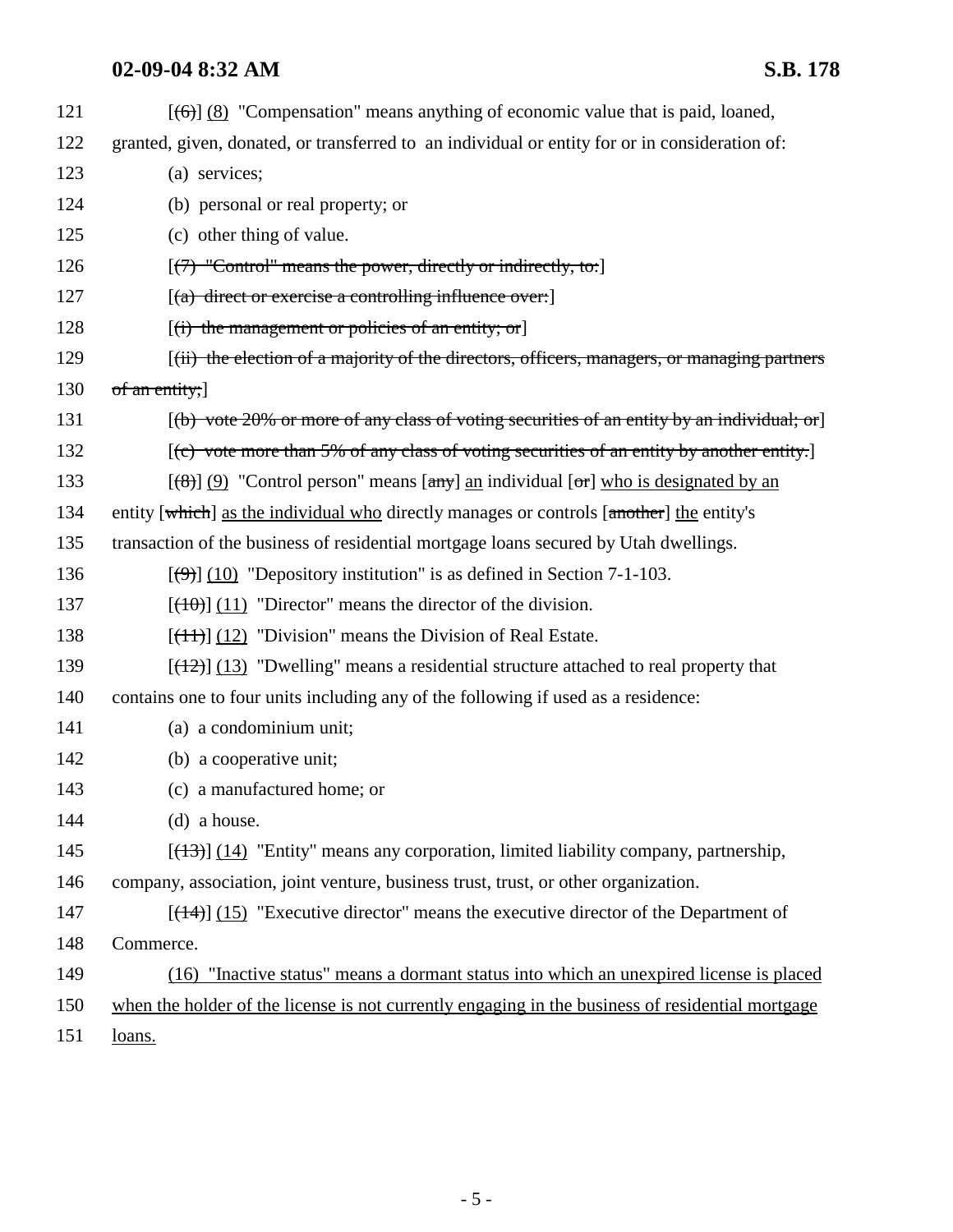| 152 | (17) "Lending manager" or "principal lending manager" means a person licensed as a            |
|-----|-----------------------------------------------------------------------------------------------|
| 153 | principal lending manager under Section 61-2c-206.                                            |
| 154 | $[ (15) ] (18)$ "Licensee" means an individual or entity licensed with the division under     |
| 155 | this chapter.                                                                                 |
| 156 | $(19)$ (a) Except as provided in Subsection $(19)(b)$ , "mortgage officer" means an           |
| 157 | individual who is licensed with the division to transact the business of residential mortgage |
| 158 | loans through a principal lending manager.                                                    |
| 159 | (b) "Mortgage officer" does not include a principal lending manager.                          |
| 160 | $[ (16) ] (20)$ "Record" means information that is:                                           |
| 161 | (a) prepared, owned, received, or retained by an individual or entity; and                    |
| 162 | (b) (i) inscribed on a tangible medium; or                                                    |
| 163 | (ii) (A) stored in an electronic or other medium; and                                         |
| 164 | (B) retrievable in perceivable form.                                                          |
| 165 | [(17)] (21) "Residential mortgage loan" means a closed-end, first mortgage loan or            |
| 166 | extension of credit, if:                                                                      |
| 167 | (a) the loan or extension of credit is secured by a:                                          |
| 168 | (i) mortgage;                                                                                 |
| 169 | (ii) deed of trust; or                                                                        |
| 170 | (iii) lien interest; and                                                                      |
| 171 | (b) the mortgage, deed of trust, or lien interest described in Subsection $[(17)$ $(21)(a)$ : |
| 172 | (i) is on a dwelling located in the state; and                                                |
| 173 | (ii) created with the consent of the owner of the residential real property.                  |
| 174 | $[ (18) ] (22)$ "State" means:                                                                |
| 175 | (a) a state, territory, or possession of the United States;                                   |
| 176 | (b) the District of Columbia; or                                                              |
| 177 | (c) the Commonwealth of Puerto Rico.                                                          |
| 178 | Section 2. Section 61-2c-103 is amended to read:                                              |
| 179 | 61-2c-103. Powers and duties of the division.                                                 |
| 180 | (1) The division shall administer this chapter.                                               |
| 181 | (2) In addition to any power or duty expressly provided in this chapter, the division         |
| 182 | may:                                                                                          |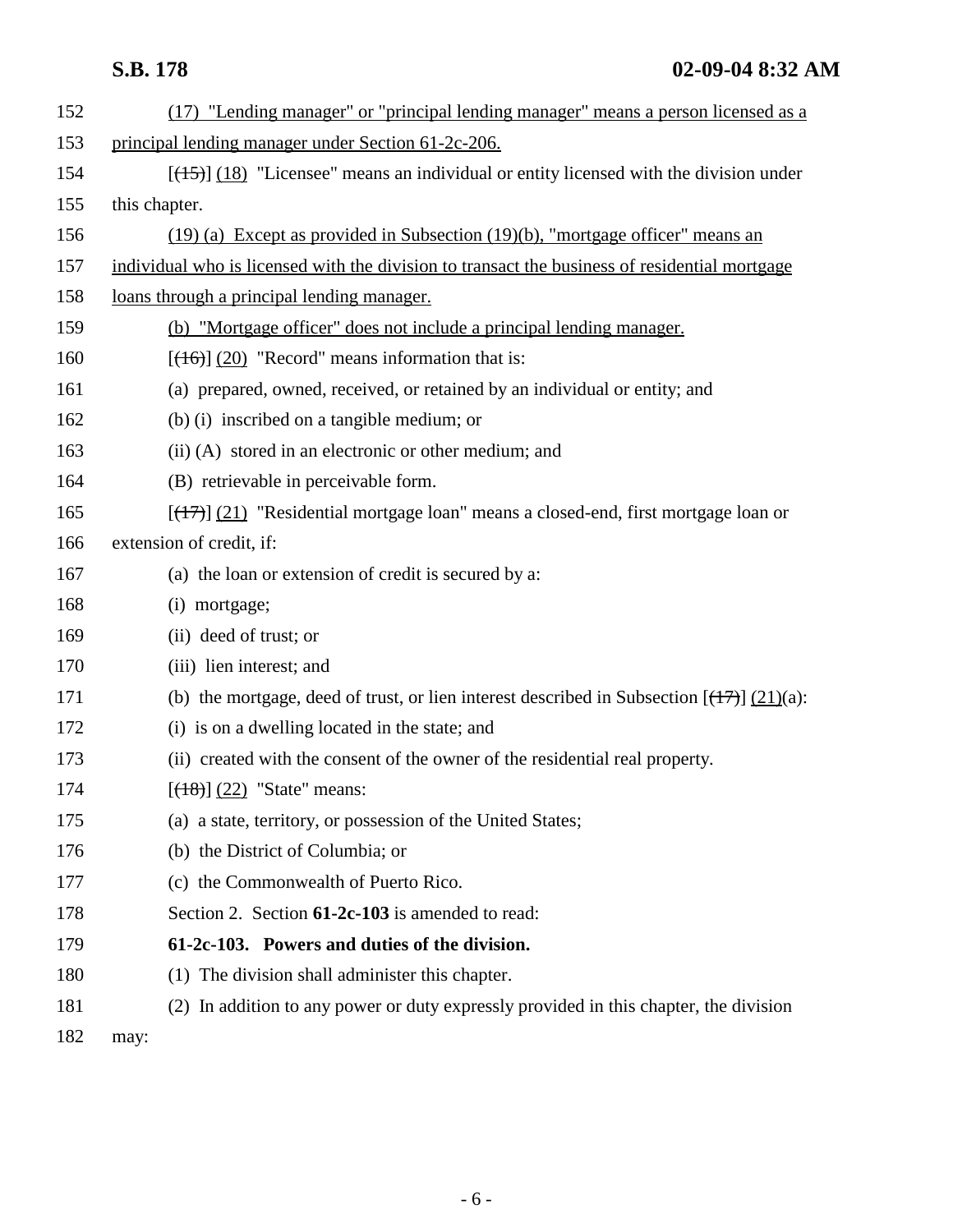| 183 | (a) receive and act on complaints including:                                                       |
|-----|----------------------------------------------------------------------------------------------------|
| 184 | (i) taking action designed to obtain voluntary compliance with this chapter; or                    |
| 185 | (ii) commencing administrative or judicial proceedings on the division's own initiative;           |
| 186 | (b) establish programs for the education of consumers with respect to residential                  |
| 187 | mortgage loans;                                                                                    |
| 188 | (c) (i) make studies appropriate to effectuate the purposes and policies of this chapter;          |
| 189 | and                                                                                                |
| 190 | (ii) make the results of the studies described in Subsection $(2)(c)(i)$ available to the          |
| 191 | public; $[\text{and}]$                                                                             |
| 192 | (d) (i) visit and investigate an entity licensed under this chapter, regardless of whether         |
| 193 | the entity is located in Utah; and                                                                 |
| 194 | (ii) assess investigation fees established under Section 63-38-3.2 to a licensee for the           |
| 195 | reasonable costs, including reasonable travel costs, incurred by the division in conducting a      |
| 196 | records inspection;                                                                                |
| 197 | $[\text{(\text{d})}]$ (e) employ any necessary hearing examiners, investigators, clerks, and other |
| 198 | employees and agents.                                                                              |
| 199 | (3) The division shall make rules for the administration of this chapter in accordance             |
| 200 | with Title 63, Chapter 46a, Utah Administrative Rulemaking Act, including:                         |
| 201 | (a) licensure procedures for:                                                                      |
| 202 | (i) individuals and entities required by this chapter to obtain a license with the division;       |
| 203 | <u>and</u>                                                                                         |
| 204 | (ii) the establishment of a branch office by an entity;                                            |
| 205 | (b) proper handling of funds received by licensees;                                                |
| 206 | (c) record-keeping requirements by licensees; and                                                  |
| 207 | (d) standards of conduct for licensees.                                                            |
| 208 | (4) (a) The division shall make available to the public a list of the names and addresses          |
| 209 | of all licensees.                                                                                  |
| 210 | (b) The division may charge a fee established by the division in accordance with                   |
| 211 | Section 63-38-3.2 for obtaining the list described in Subsection $(4)(a)$ .                        |
| 212 | (5) The division shall:                                                                            |
| 213 | (a) certify education providers who offer:                                                         |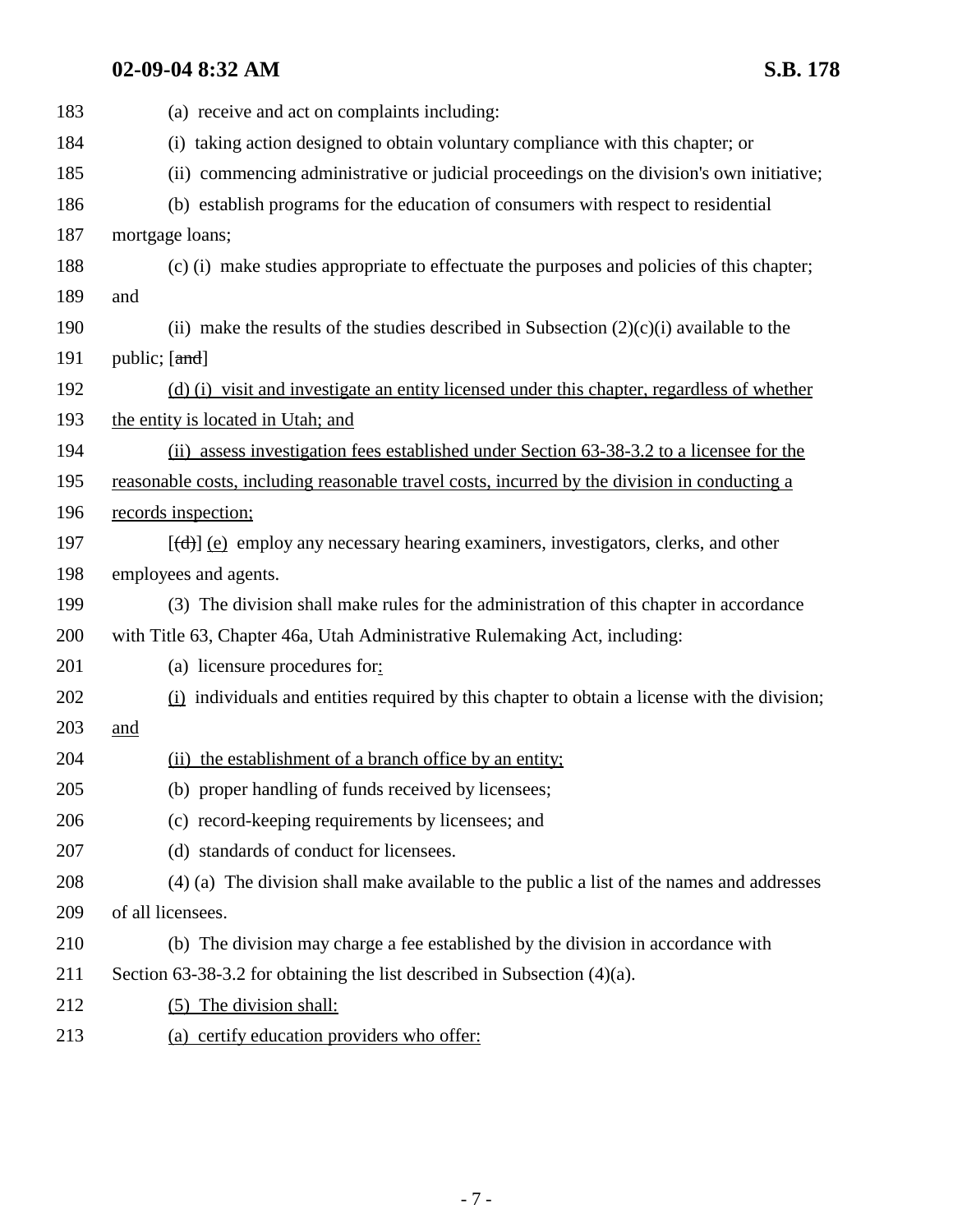| 214 | (i) prelicensing education to candidates for licensure under this chapter; or                    |
|-----|--------------------------------------------------------------------------------------------------|
| 215 | (ii) continuing education to individuals licensed under this chapter; and                        |
| 216 | (b) make available to the public, licensees, and candidates for licensure a list of the          |
| 217 | names and addresses of all education providers certified under this Subsection (5).              |
| 218 | (6) In accordance with Title 63, Chapter 46a, Utah Administrative Rulemaking Act, the            |
| 219 | division shall make rules establishing:                                                          |
| 220 | (a) certification criteria and procedures for providers of prelicensing education and            |
| 221 | continuing education; and                                                                        |
| 222 | (b) standards of conduct for certified education providers.                                      |
| 223 | Section 3. Section 61-2c-104 (Superseded 07/01/04) is amended to read:                           |
| 224 | 61-2c-104 (Superseded 07/01/04). Residential Mortgage Regulatory Commission.                     |
| 225 | (1) There is created within the division the Residential Mortgage Regulatory                     |
| 226 | Commission consisting of:                                                                        |
| 227 | (a) the following members appointed by the executive director with the approval of the           |
| 228 | governor:                                                                                        |
| 229 | (i) three members having at least three years of experience in transacting the business of       |
| 230 | residential mortgage loans and who are currently licensed under this chapter; and                |
| 231 | (ii) one member from the general public; and                                                     |
| 232 | (b) the commissioner of the Department of Financial Institutions or the commissioner's           |
| 233 | designee.                                                                                        |
| 234 | $(2)$ (a) Except as required by Subsection $(2)(b)$ , the executive director shall appoint       |
| 235 | each new member or reappointed member subject to appointment by the executive director to a      |
| 236 | four-year term ending June 30.                                                                   |
| 237 | (b) Notwithstanding the requirements of Subsection $(2)(a)$ , the executive director shall,      |
| 238 | at the time of appointment or reappointment, adjust the length of terms to ensure that the terms |
| 239 | of commission members are staggered so that approximately half of the commission is              |
| 240 | appointed every two years.                                                                       |
| 241 | (c) If a vacancy occurs in the membership of the commission for any reason, the                  |
| 242 | replacement shall be appointed for the unexpired term.                                           |
| 243 | (3) Members of the commission shall annually select one member to serve as chair.                |
| 244 | (4) (a) The commission shall meet at least quarterly.                                            |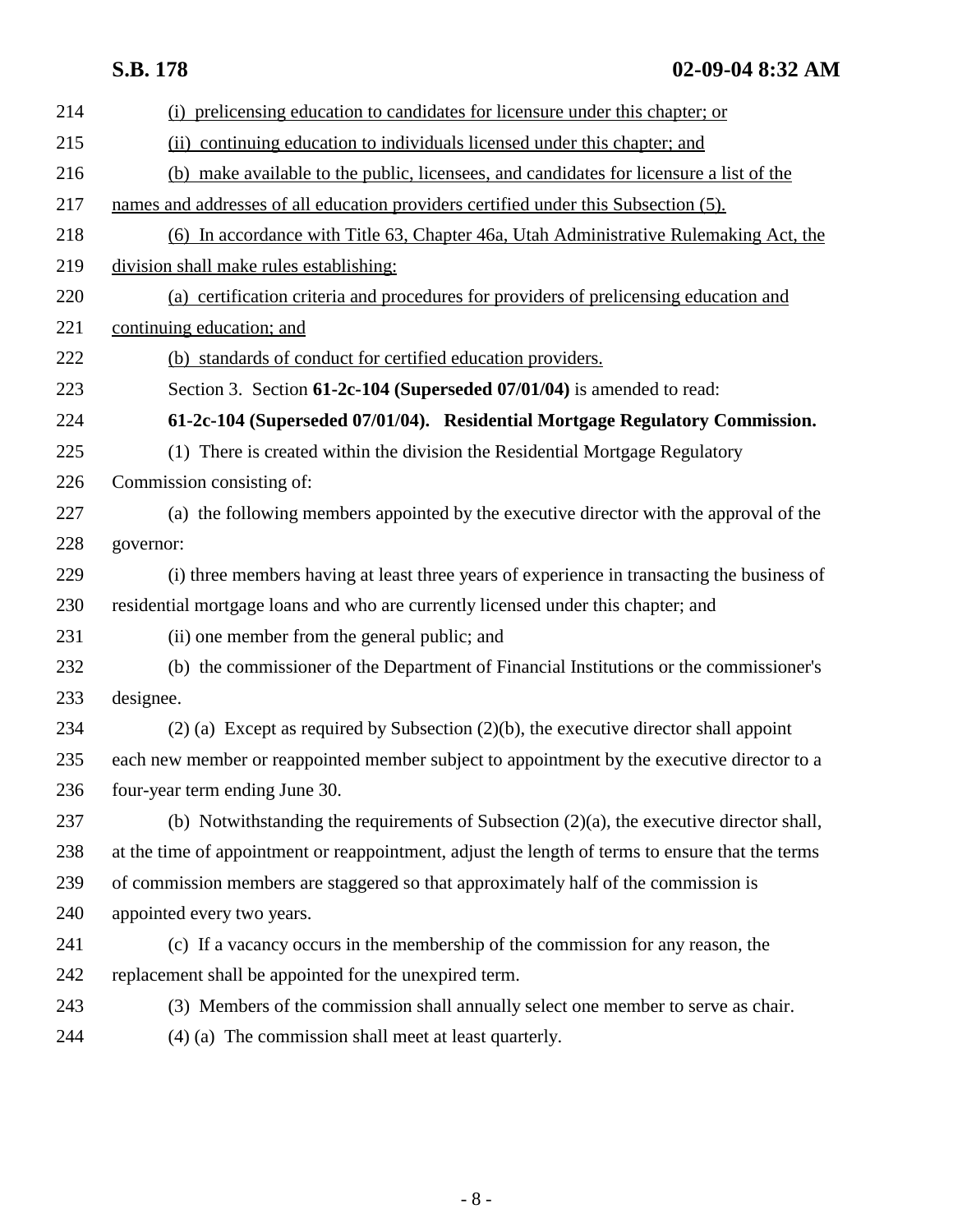| 245 | (b) The director may call a meeting in addition to the meetings required by Subsection            |
|-----|---------------------------------------------------------------------------------------------------|
| 246 | $(4)(a)$ :                                                                                        |
| 247 | (i) at the discretion of the director;                                                            |
| 248 | (ii) at the request of the chair of the commission; or                                            |
| 249 | (iii) at the written request of three or more commission members.                                 |
| 250 | (5) (a) Three members of the commission constitute a quorum for the transaction of                |
| 251 | business.                                                                                         |
| 252 | (b) The action of a majority of a quorum present is an action of the commission.                  |
| 253 | $(6)$ (a) (i) Members who are not government employees shall receive no compensation              |
| 254 | or benefits for their services, but may receive per diem and expenses incurred in the             |
| 255 | performance of the member's official duties at the rates established by the Division of Finance   |
| 256 | under Sections 63A-3-106 and 63A-3-107.                                                           |
| 257 | (ii) Members who are not government employees may decline to receive per diem and                 |
| 258 | expenses for their service.                                                                       |
| 259 | (b) (i) State government officer and employee members who do not receive salary, per              |
| 260 | diem, or expenses from their agency for their service may receive per diem and expenses           |
| 261 | incurred in the performance of their official duties from the commission at the rates established |
| 262 | by the Division of Finance under Sections 63A-3-106 and 63A-3-107.                                |
| 263 | (ii) State government officer and employee members may decline to receive per diem                |
| 264 | and expenses for their service.                                                                   |
| 265 | (7) The commission shall:                                                                         |
| 266 | (a) concur in the licensure or denial of licensure of individuals and entities under this         |
| 267 | chapter in accordance with Part 2, Licensure;                                                     |
| 268 | (b) take disciplinary action with the concurrence of the director in accordance with Part         |
| 269 | 4, Enforcement;                                                                                   |
| 270 | (c) advise the division concerning matters related to the administration and                      |
| 271 | enforcement of this chapter; and                                                                  |
| 272 | (d) with the concurrence of the division, determine the requirements for:                         |
| 273 | (i) the examination required under Section $61-2c-202$ , covering at least:                       |
| 274 | (A) the fundamentals of the English language;                                                     |
| 275 | (B) arithmetic;                                                                                   |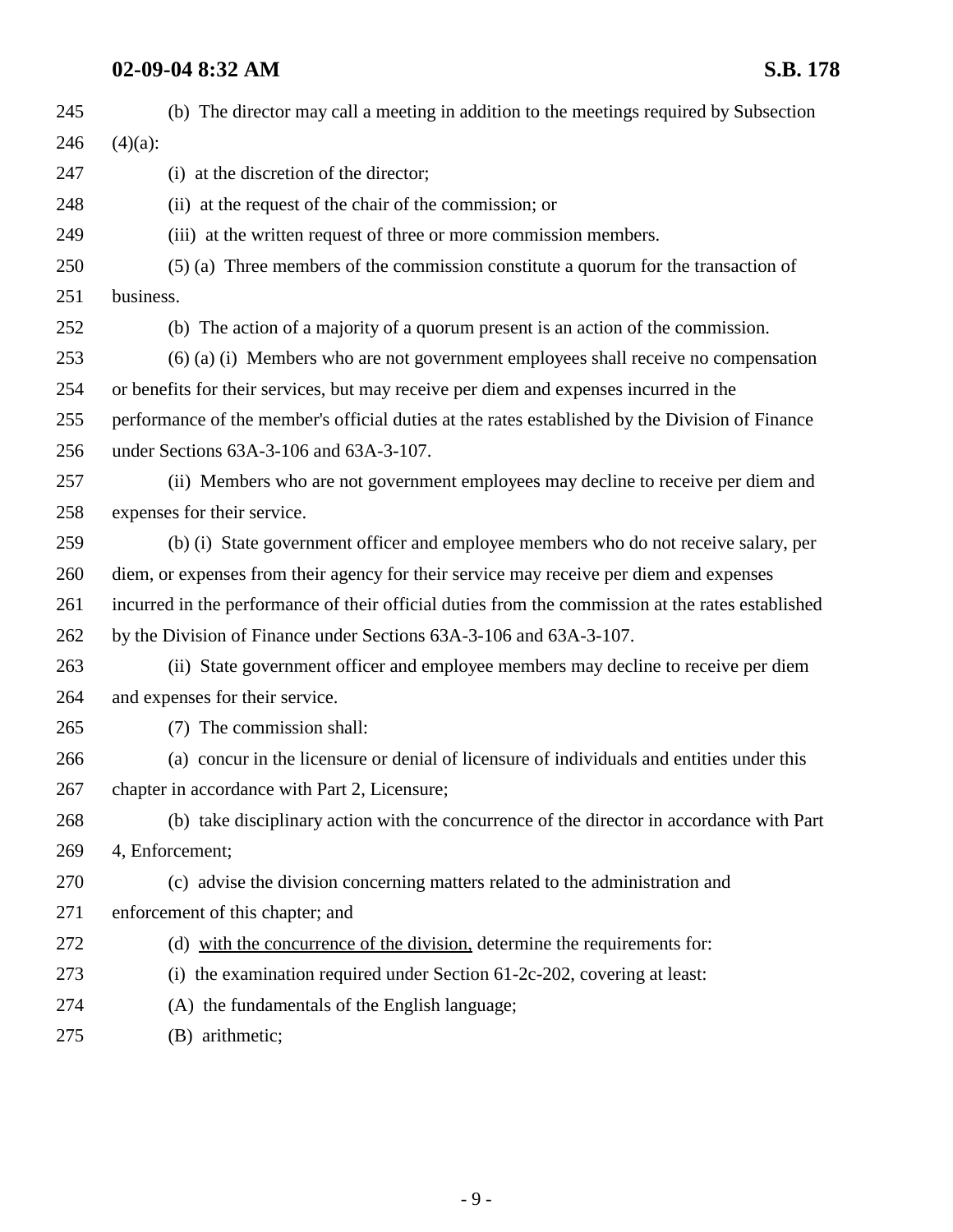| 276 | (C) the provisions of this chapter;                                                           |
|-----|-----------------------------------------------------------------------------------------------|
| 277 | (D) rules adopted by the division;                                                            |
| 278 | (E) basic residential mortgage principles and practices; and                                  |
| 279 | any other aspect of Utah law the commission determines is appropriate; [and]<br>(F)           |
| 280 | (ii) with the concurrence of the division, the continuing education requirements under        |
| 281 | Section 61-2c-205, including:                                                                 |
| 282 | (A) except as provided in Subsection $61-2c-206(2)(c)$ , the appropriate number of hours      |
| 283 | of required prelicensing education and continuing education; and                              |
| 284 | (B) the subject matter of courses the division may accept for continuing education            |
| 285 | $purposes$ [.];                                                                               |
| 286 | (iii) with the concurrence of the division, the prelicensing education required under         |
| 287 | Sections $61-2c-202$ and $61-2c-206$ ; and                                                    |
| 288 | (iv) the examination required under Section 61-2c-206 covering:                               |
| 289 | (A) advanced residential mortgage principles and practices; and                               |
| 290 | (B) other aspects of Utah law the commission, with the concurrence of the division,           |
| 291 | determines appropriate.                                                                       |
| 292 | (8) The commission may appoint a committee to make recommendations to the                     |
| 293 | commission concerning approval of prelicensing and continuing education courses.              |
| 294 | (9) The commission and the division shall make the examination and prelicensing and           |
| 295 | continuing education requirements described in this section available through the Internet or |
| 296 | other distance education methods approved by the commission and division when reasonably      |
| 297 | practicable.                                                                                  |
| 298 | (10) In accordance with Title 63, Chapter 46a, Utah Administrative Rulemaking Act,            |
| 299 | the commission shall make rules establishing procedures under which a licensee may be         |
| 300 | exempted from continuing education requirements:                                              |
| 301 | (a) for a period not to exceed four years; and                                                |
| 302 | (b) upon a finding of reasonable cause.                                                       |
| 303 | Section 4. Section 61-2c-104 (Effective 07/01/04) is amended to read:                         |
| 304 | 61-2c-104 (Effective 07/01/04). Residential Mortgage Regulatory Commission.                   |
| 305 | (1) There is created within the division the Residential Mortgage Regulatory                  |
| 306 | Commission consisting of:                                                                     |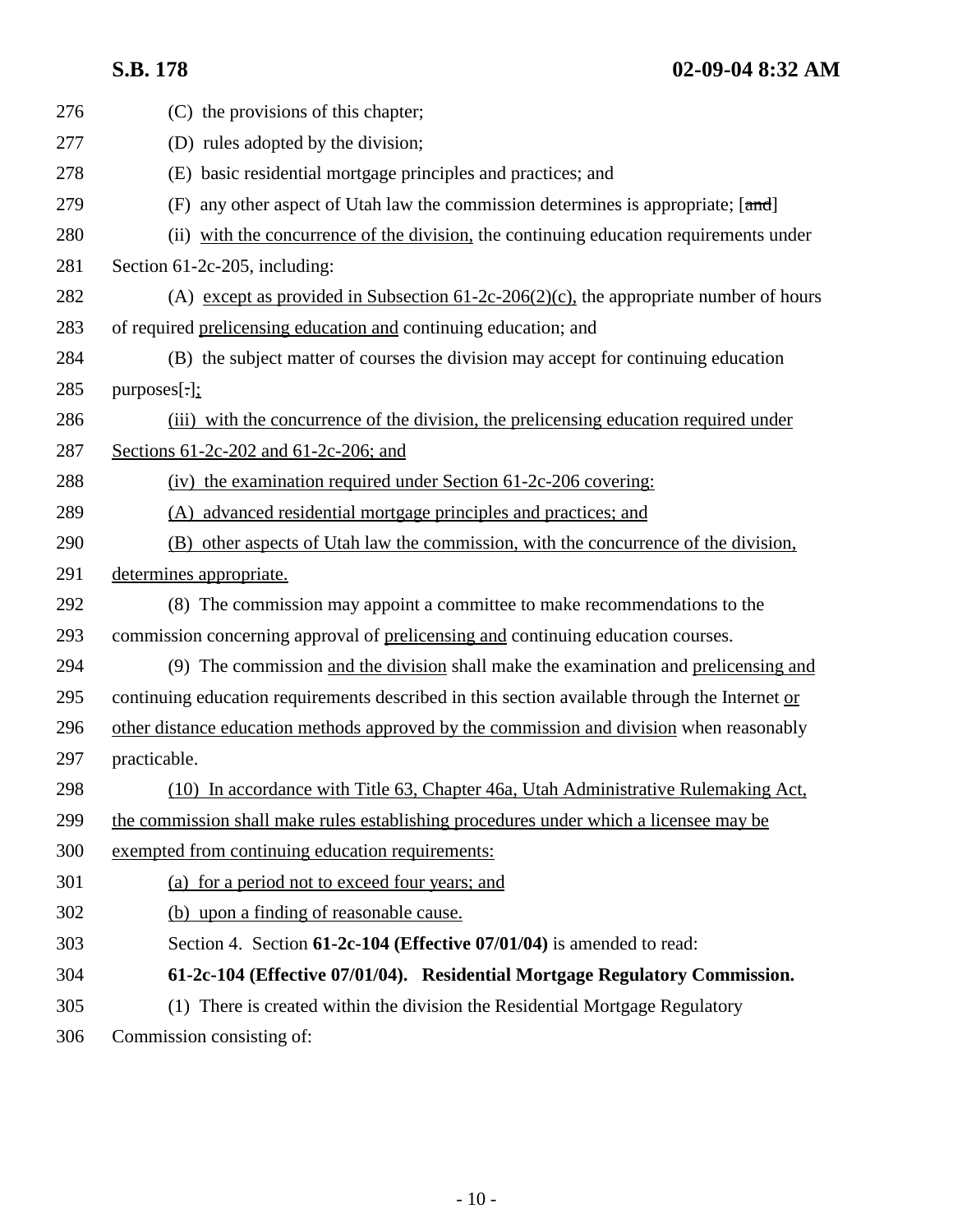| 307 | (a) the following members appointed by the executive director with the approval of the           |
|-----|--------------------------------------------------------------------------------------------------|
| 308 | governor:                                                                                        |
| 309 | (i) three members having at least three years of experience in transacting the business of       |
| 310 | residential mortgage loans and who are currently licensed under this chapter; and                |
| 311 | (ii) one member from the general public; and                                                     |
| 312 | (b) the commissioner of the Department of Financial Institutions or the commissioner's           |
| 313 | designee.                                                                                        |
| 314 | $(2)$ (a) Except as required by Subsection $(2)(b)$ , the executive director shall appoint       |
| 315 | each new member or reappointed member subject to appointment by the executive director to a      |
| 316 | four-year term ending June 30.                                                                   |
| 317 | (b) Notwithstanding the requirements of Subsection $(2)(a)$ , the executive director shall,      |
| 318 | at the time of appointment or reappointment, adjust the length of terms to ensure that the terms |
| 319 | of commission members are staggered so that approximately half of the commission is              |
| 320 | appointed every two years.                                                                       |
| 321 | (c) If a vacancy occurs in the membership of the commission for any reason, the                  |
| 322 | replacement shall be appointed for the unexpired term.                                           |
| 323 | (3) Members of the commission shall annually select one member to serve as chair.                |
| 324 | (4) (a) The commission shall meet at least quarterly.                                            |
| 325 | (b) The director may call a meeting in addition to the meetings required by Subsection           |
| 326 | $(4)(a)$ :                                                                                       |
| 327 | (i) at the discretion of the director;                                                           |
| 328 | (ii) at the request of the chair of the commission; or                                           |
| 329 | (iii) at the written request of three or more commission members.                                |
| 330 | (5) (a) Three members of the commission constitute a quorum for the transaction of               |
| 331 | business.                                                                                        |
| 332 | (b) The action of a majority of a quorum present is an action of the commission.                 |
| 333 | $(6)$ (a) (i) Members who are not government employees shall receive no compensation             |
| 334 | or benefits for their services, but may receive per diem and expenses incurred in the            |
| 335 | performance of the member's official duties at the rates established by the Division of Finance  |
| 336 | under Sections 63A-3-106 and 63A-3-107.                                                          |
| 337 | (ii) Members who are not government employees may decline to receive per diem and                |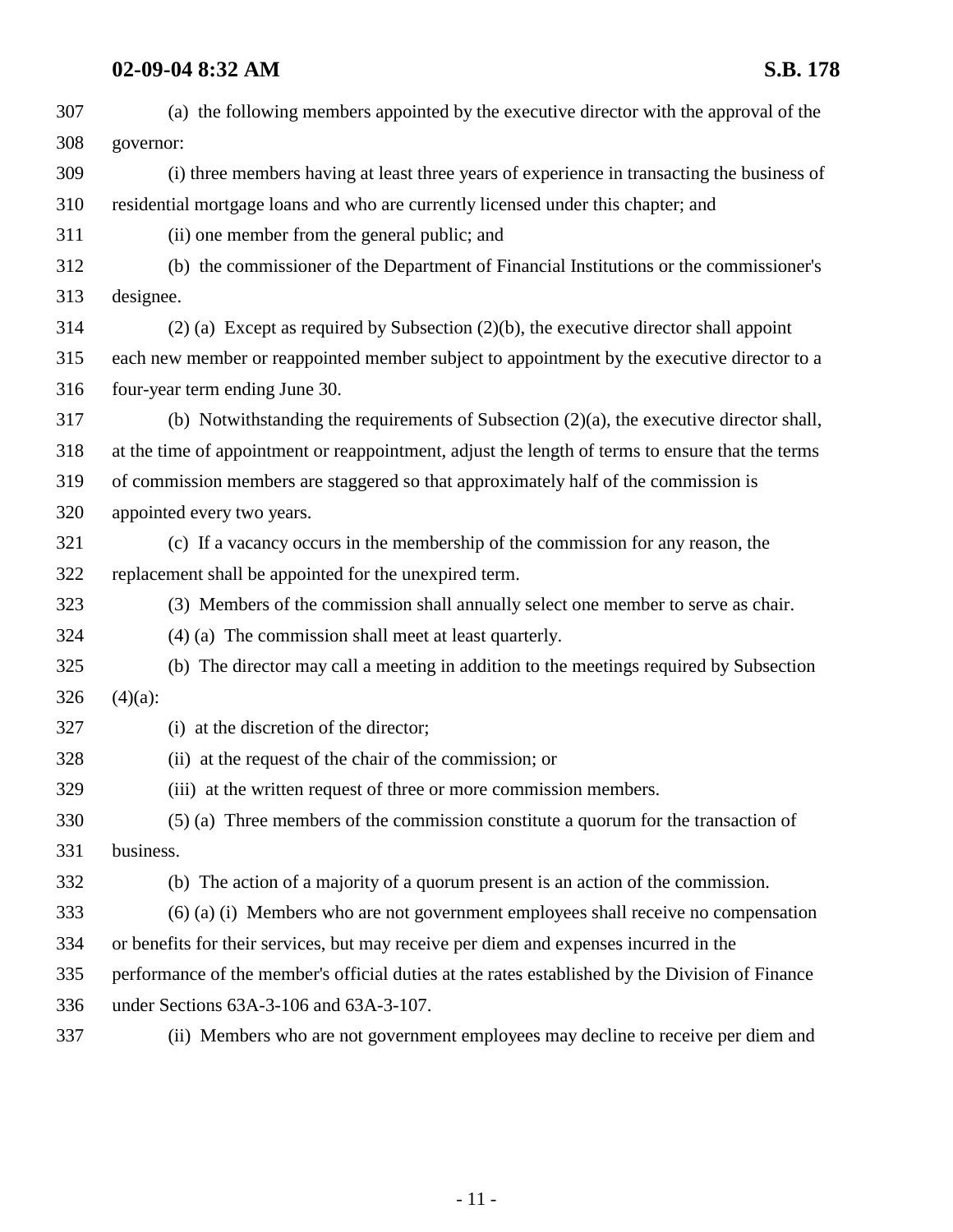| 338 | expenses for their service.                                                                       |
|-----|---------------------------------------------------------------------------------------------------|
| 339 | (b) (i) State government officer and employee members who do not receive salary, per              |
| 340 | diem, or expenses from their agency for their service may receive per diem and expenses           |
| 341 | incurred in the performance of their official duties from the commission at the rates established |
| 342 | by the Division of Finance under Sections 63A-3-106 and 63A-3-107.                                |
| 343 | (ii) State government officer and employee members may decline to receive per diem                |
| 344 | and expenses for their service.                                                                   |
| 345 | (7) The commission shall:                                                                         |
| 346 | (a) concur in the licensure or denial of licensure of individuals and entities under this         |
| 347 | chapter in accordance with Part 2, Licensure;                                                     |
| 348 | (b) take disciplinary action with the concurrence of the director in accordance with Part         |
| 349 | 4, Enforcement;                                                                                   |
| 350 | (c) advise the division concerning matters related to the administration and                      |
| 351 | enforcement of this chapter; and                                                                  |
| 352 | (d) with the concurrence of the division, determine the requirements for:                         |
| 353 | (i) the examination required under Section $61-2c-202$ , covering at least:                       |
| 354 | (A) the fundamentals of the English language;                                                     |
| 355 | (B) arithmetic;                                                                                   |
| 356 | (C) the provisions of this chapter;                                                               |
| 357 | (D) rules adopted by the division;                                                                |
| 358 | (E) basic residential mortgage principles and practices; and                                      |
| 359 | (F) any other aspect of Utah law the commission determines is appropriate; [and]                  |
| 360 | (ii) with the concurrence of the division, the continuing education requirements under            |
| 361 | Section 61-2c-205, including:                                                                     |
| 362 | (A) except as provided in Subsection $61-2c-206(2)(c)$ , the appropriate number of hours          |
| 363 | of prelicensing education and required continuing education; and                                  |
| 364 | (B) the subject matter of courses the division may accept for continuing education                |
| 365 | $purpose[\cdot]$ ;                                                                                |
| 366 | (iii) with the concurrence of the division, the prelicensing education required under             |
| 367 | Sections 61-2c-202 and 61-2c-206; and                                                             |
| 368 | (iv) the examination required under Section 61-2c-206 covering:                                   |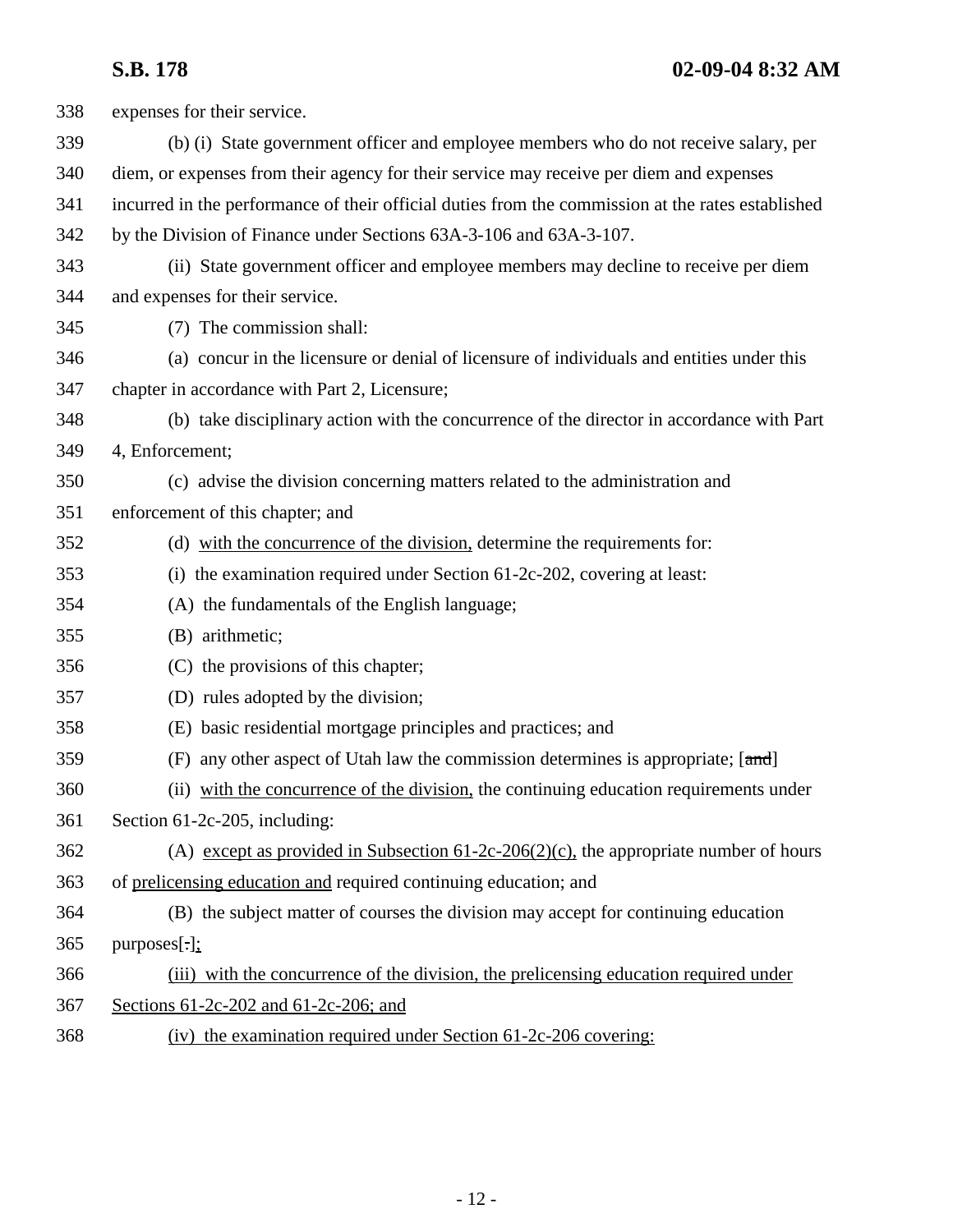| 369 | (A) advanced residential mortgage principles and practices; and                             |
|-----|---------------------------------------------------------------------------------------------|
| 370 | (B) other aspects of Utah law the commission, with the concurrence of the division,         |
| 371 | determines appropriate.                                                                     |
| 372 | (8) The commission may appoint a committee to make recommendations to the                   |
| 373 | commission concerning approval of prelicensing education and continuing education courses.  |
| 374 | (9) The commission and the division shall make the examination and prelicensing             |
| 375 | education and continuing education requirements described in this section available through |
| 376 | the Internet or other distance education methods approved by the commission and division    |
| 377 | when reasonably practicable.                                                                |
| 378 | (10) In accordance with Title 63, Chapter 46a, Utah Administrative Rulemaking Act,          |
| 379 | the commission shall make rules establishing procedures under which a licensee may be       |
| 380 | exempted from continuing education requirements:                                            |
| 381 | (a) for a period not to exceed four years; and                                              |
| 382 | (b) upon a finding of reasonable cause.                                                     |
| 383 | Section 5. Section 61-2c-105 is amended to read:                                            |
| 384 | 61-2c-105. Scope of chapter.                                                                |
| 385 | (1) (a) This chapter applies to a closed-end residential mortgage loan secured by a first   |
| 386 | lien or equivalent security interest on a <u>one to four unit</u> dwelling.                 |
| 387 | (b) This chapter does not apply to a transaction covered by Title 70C, Utah Consumer        |
| 388 | Credit Code.                                                                                |
| 389 | (2) The following are exempt from this chapter:                                             |
| 390 | (a) the federal government;                                                                 |
| 391 | $(b)$ a state;                                                                              |
| 392 | (c) a political subdivision of a state;                                                     |
| 393 | (d) an agency of or entity created by a governmental entity described in Subsections        |
| 394 | $(2)(a)$ through $(c)$ including:                                                           |
| 395 | (i) the Utah Housing Corporation created in Title 9, Chapter 4, Part 9, Utah Housing        |
| 396 | Corporation Act;                                                                            |
| 397 | (ii) the Federal National Mortgage Corporation;                                             |
| 398 | (iii) the Federal Home Loan Mortgage Corporation;                                           |
| 399 | (iv) the Federal Deposit Insurance Corporation;                                             |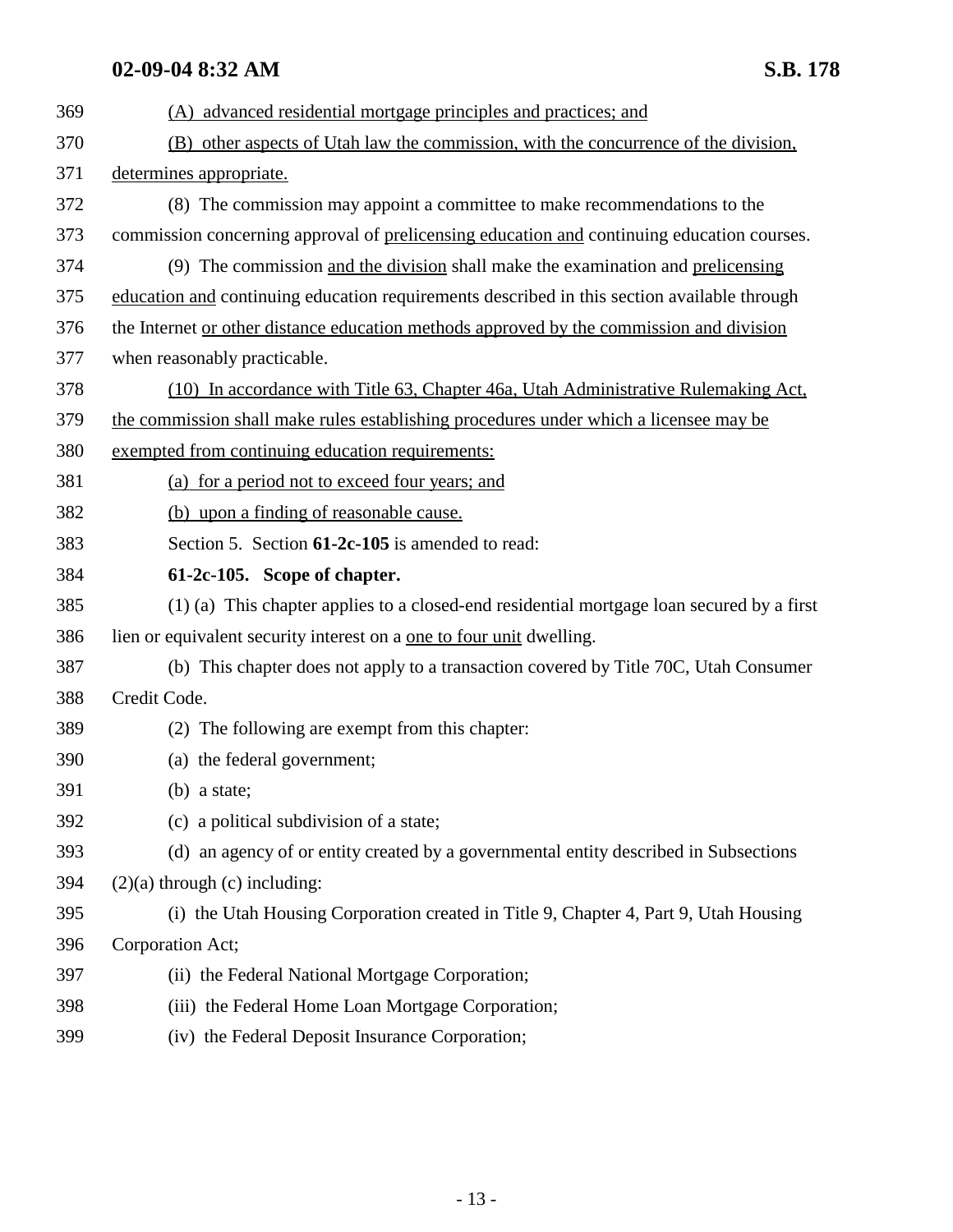| 400 | (v) the Resolution Trust Corporation;                                                            |
|-----|--------------------------------------------------------------------------------------------------|
| 401 | (vi) the Government National Mortgage Association;                                               |
| 402 | (vii) the Federal Housing Administration;                                                        |
| 403 | (viii) the National Credit Union Administration;                                                 |
| 404 | (ix) the Farmers Home Administration; and                                                        |
| 405 | (x) the Department of Veterans Affairs;                                                          |
| 406 | (e) a depository institution;                                                                    |
| 407 | (f) an affiliate of a depository institution;                                                    |
| 408 | (g) an employee or agent of an entity described in Subsections $(2)(a)$ through (f) when         |
| 409 | that person acts on behalf of the entity described in Subsections $(2)(a)$ through $(f)$ ;       |
| 410 | (h) an individual or entity:                                                                     |
| 411 | (i) that makes a loan:                                                                           |
| 412 | (A) secured by an interest in real property;                                                     |
| 413 | (B) with the individual's or the entity's own money; and                                         |
| 414 | (C) for the individual's or entity's own investment; and                                         |
| 415 | (ii) that does not engage in the business of making loans secured by an interest in real         |
| 416 | property;                                                                                        |
| 417 | (i) an individual or entity who receives a mortgage, deed of trust, or lien interest on real     |
| 418 | property if the individual or entity:                                                            |
| 419 | (i) is the seller of real property; and                                                          |
| 420 | (ii) receives the mortgage, deed of trust, or lien interest on real property as security for     |
| 421 | a separate money obligation;                                                                     |
| 422 | (i) an individual or entity who receives a mortgage, deed of trust, or lien interest on real     |
| 423 | property if:                                                                                     |
| 424 | (i) the individual or entity receives the mortgage, deed of trust, or lien interest as           |
| 425 | security for an obligation payable on an installment or deferred payment basis;                  |
| 426 | (ii) the obligation described in Subsection $(2)(j)(i)$ arises from an individual or entity      |
| 427 | providing materials or services used in the improvement of the real property that is the subject |
| 428 | of the mortgage, deed of trust, or lien interest; and                                            |
| 429 | (iii) the mortgage, deed of trust, or lien interest was created without the consent of the       |
| 430 | owner of the real property that is the subject of the mortgage, deed of trust, or lien interest; |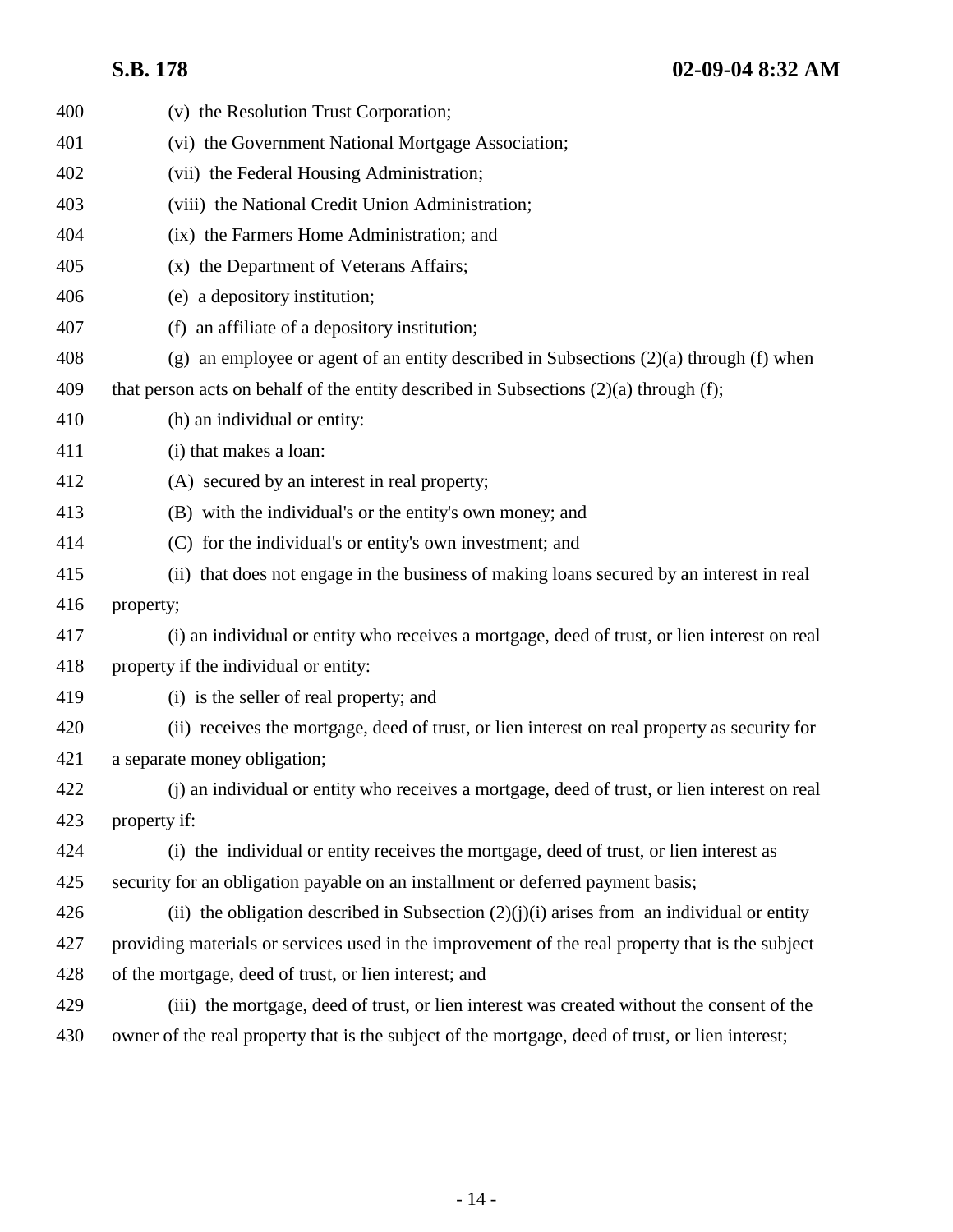| 431 | (k) a nonprofit corporation that:                                                                    |
|-----|------------------------------------------------------------------------------------------------------|
| 432 | (i) is exempt from paying federal income taxes;                                                      |
| 433 | (ii) is certified by the United States Small Business Administration as a small business             |
| 434 | investment company;                                                                                  |
| 435 | (iii) is organized to promote economic development in this state; and                                |
| 436 | (iv) has as its primary activity providing financing for business expansion;                         |
| 437 | (1) a court appointed fiduciary; or                                                                  |
| 438 | (m) an attorney admitted to practice law in this state:                                              |
| 439 | (i) if the attorney is not principally engaged in the business of negotiating residential            |
| 440 | mortgage loans; and                                                                                  |
| 441 | (ii) when the attorney renders services in the course of the attorney's practice as an               |
| 442 | attorney.                                                                                            |
| 443 | $(3)$ (a) Notwithstanding Subsection (2)(m), an attorney exempt from this chapter may                |
| 444 | not engage in conduct described in Section 61-2c-301 when transacting business of residential        |
| 445 | mortgage loans.                                                                                      |
| 446 | (b) If an attorney exempt from this chapter violates Subsection $(3)(a)$ , the attorney:             |
| 447 | (i) is not subject to enforcement by the division under Part 4, Enforcement; and                     |
| 448 | (ii) is subject to disciplinary action generally applicable to an attorney admitted to               |
| 449 | practice law in this state.                                                                          |
| 450 | (c) If the division receives a complaint alleging an attorney exempt from this chapter is            |
| 451 | in violation of Subsection $(3)(a)$ , the division shall forward the complaint to the Utah State Bar |
| 452 | for disciplinary action.                                                                             |
| 453 | (4) (a) In accordance with Title 63, Chapter 46a, Utah Administrative Rulemaking Act,                |
| 454 | the division shall, by rule, determine a date, on or after December 31, 2004, after which an         |
| 455 | individual who is exempt under Subsection (2) may voluntarily obtain a license pursuant to           |
| 456 | Subsection $(4)(b)$ .                                                                                |
| 457 | (b) (i) After the date described in Subsection $(4)(a)$ , an individual who is exempt under          |
| 458 | Subsection (2) may voluntarily obtain a license under this chapter by complying with Part 2,         |
| 459 | Licensure.                                                                                           |
| 460 | (ii) An individual who voluntarily obtains a license pursuant to this Subsection $(4)(b)$            |
| 461 | shall comply with all the provisions of this chapter.                                                |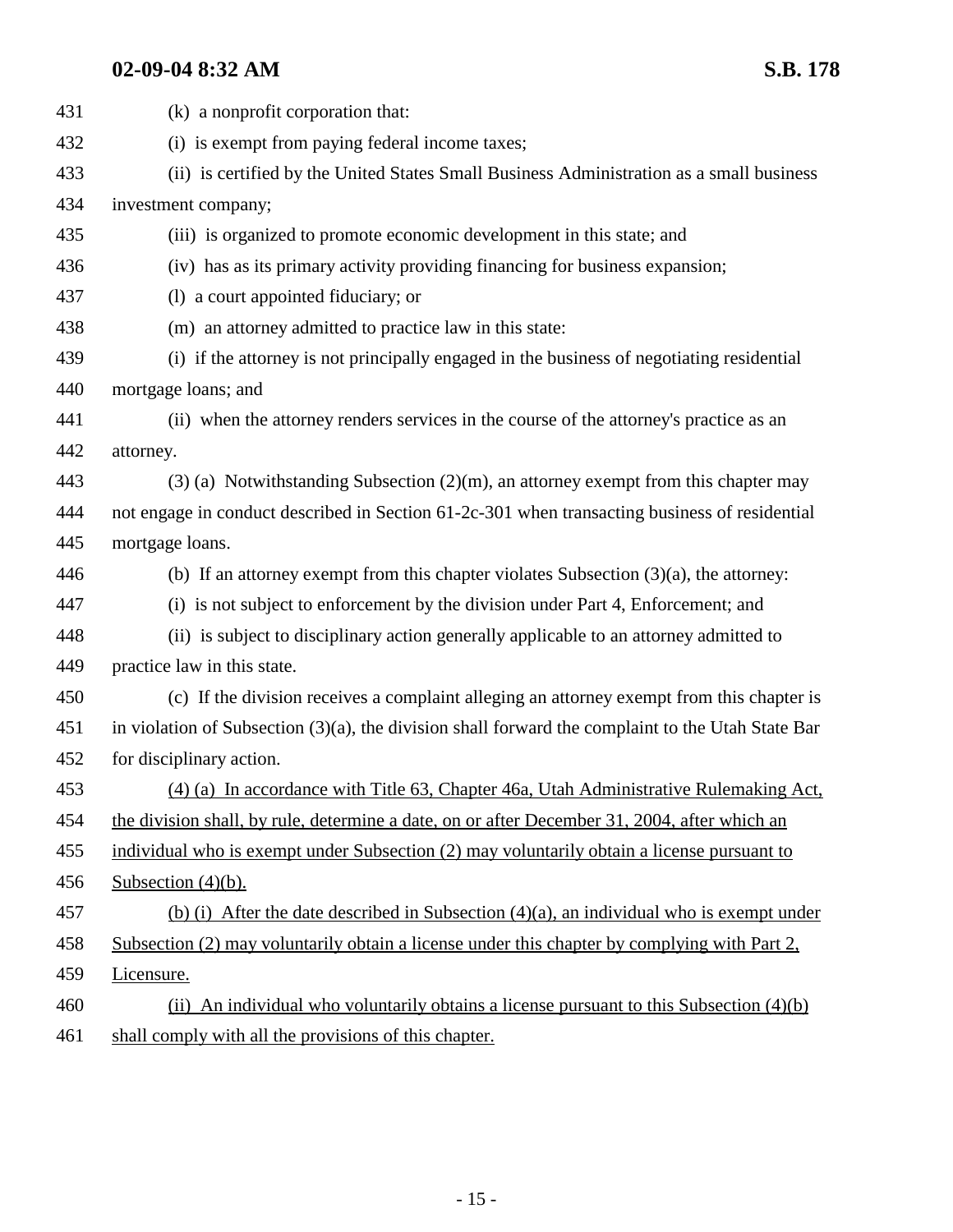| 462 | Section 6. Section 61-2c-106 is amended to read:                                                       |
|-----|--------------------------------------------------------------------------------------------------------|
| 463 | 61-2c-106. Addresses provided the division.                                                            |
| 464 | (1) In providing an address to the division under this chapter, a physical location or                 |
| 465 | street address shall be provided.                                                                      |
| 466 | (2) An individual or entity licensed under this chapter will be considered to have                     |
| 467 | received any notification that is mailed to the last address furnished to the division by the          |
| 468 | individual, or by [a control person] the principal lending manager of the entity, licensed under       |
| 469 | this chapter.                                                                                          |
| 470 | Section 7. Section 61-2c-201 is amended to read:                                                       |
| 471 | 61-2c-201. Licensure required of individuals and entities engaged in the business                      |
| 472 | of residential mortgage loans -- Mortgage officer -- Principal lending manager.                        |
| 473 | (1) Unless exempt from this chapter under Section $61-2c-105$ , an individual or entity                |
| 474 | may not transact the business of residential mortgage loans, as defined in Section 61-2c-102,          |
| 475 | without obtaining a license under this chapter.                                                        |
| 476 | (2) For purposes of this chapter, an individual or entity transacts business in this state             |
| 477 | if:                                                                                                    |
| 478 | (a) (i) the individual or entity engages in an act that constitutes the business of                    |
| 479 | residential mortgage loans; and                                                                        |
| 480 | (ii) (A) the act described in Subsection $(2)(a)(i)$ is directed to or received in this state;         |
| 481 | and                                                                                                    |
| 482 | (B) the real property that is the subject of the act described in Subsection $(2)(a)(i)$ is            |
| 483 | located in this state; or                                                                              |
| 484 | (b) a representation is made by the individual or entity that the individual or entity                 |
| 485 | transacts the business of residential mortgage loans in this state.                                    |
| 486 | (3) An individual who has an ownership interest in an entity required to be licensed                   |
| 487 | under this chapter is not required to obtain an individual license under this chapter unless the       |
| 488 | individual transacts the business of residential mortgage loans.                                       |
| 489 | $[\langle 3\rangle]$ (4) Unless otherwise exempted under this chapter, licensure under this chapter is |
| 490 | required of both:                                                                                      |
| 491 | (a) the individual who directly transacts the business of residential mortgage loans; and              |
| 492 | (b) if the individual transacts business as an employee or agent of an entity or                       |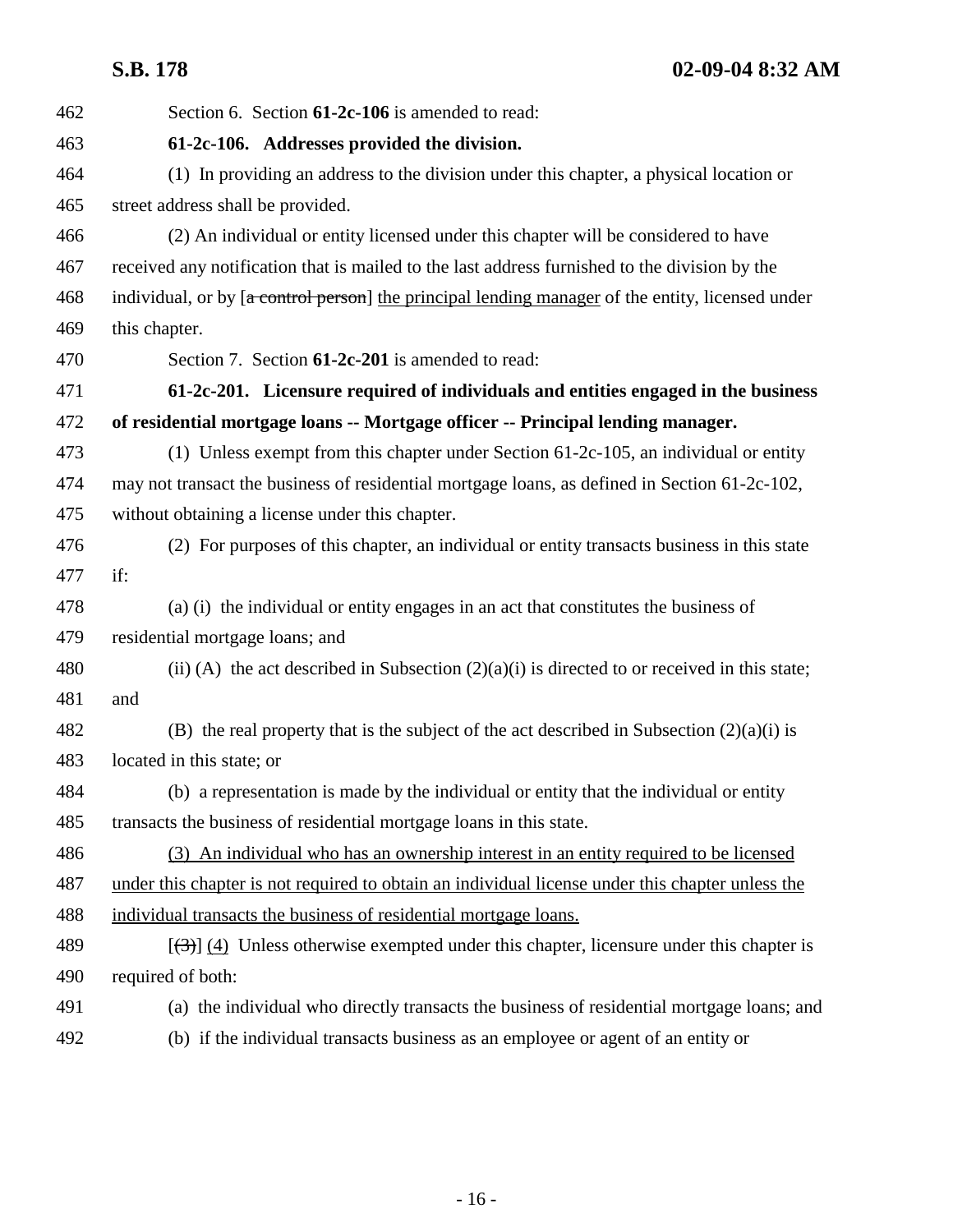| 493 | individual, the entity or individual for whom the employee or agent transacts the business of       |
|-----|-----------------------------------------------------------------------------------------------------|
| 494 | residential mortgage loans.                                                                         |
| 495 | $(5)$ (a) On or after January 1, 2005, a license issued under this chapter to an individual         |
| 496 | who has not obtained a license as a principal lending manager automatically converts to a           |
| 497 | mortgage officer license.                                                                           |
| 498 | (b) A mortgage officer license issued pursuant to Subsection $(5)(a)$ shall be placed on            |
| 499 | inactive status until the holder of the license has submitted to the division the forms required to |
| 500 | activate the license with a principal lending manager.                                              |
| 501 | $[\frac{4}{3}]$ (6) (a) An individual licensed under this chapter may not engage in the business    |
| 502 | of residential mortgage loans on behalf of more than one entity at the same time.                   |
| 503 | This Subsection (6) does not restrict the number of:<br>(b)                                         |
| 504 | (i) different lenders an individual or entity may use as a funding source for residential           |
| 505 | mortgage loans; or                                                                                  |
| 506 | (ii) entities in which an individual may have an ownership interest, regardless of                  |
| 507 | whether the entities are:                                                                           |
| 508 | (A) licensed under this chapter; or                                                                 |
| 509 | (B) exempt under Section 61-2c-105.                                                                 |
| 510 | An individual licensed under this chapter may not transact the business of<br>(7)                   |
| 511 | residential mortgage loans for the following at the same time:                                      |
| 512 | (a) an entity licensed under this chapter; and                                                      |
| 513 | (b) an entity that is exempt from licensure under Section $61-2c-105$ .                             |
| 514 | (8) On or after January 1, 2005, except as provided under Title 16, Chapter 11,                     |
| 515 | Professional Corporation Act or under Title 48, Chapter 2c, Utah Revised Limited Liability          |
| 516 | Company Act, a mortgage officer may not receive consideration for transacting the business of       |
| 517 | residential mortgage loans from any person or entity except the principal lending manager with      |
| 518 | whom the mortgage officer is licensed.                                                              |
| 519 | (9) On or after January 1, 2005, a mortgage officer shall conduct all business of                   |
| 520 | residential mortgage loans:                                                                         |
| 521 | (a) through the principal lending manager with which the individual is licensed;                    |
| 522 | (b) in the business name under which the principal lending manager is authorized by                 |
| 523 | the division to do business.                                                                        |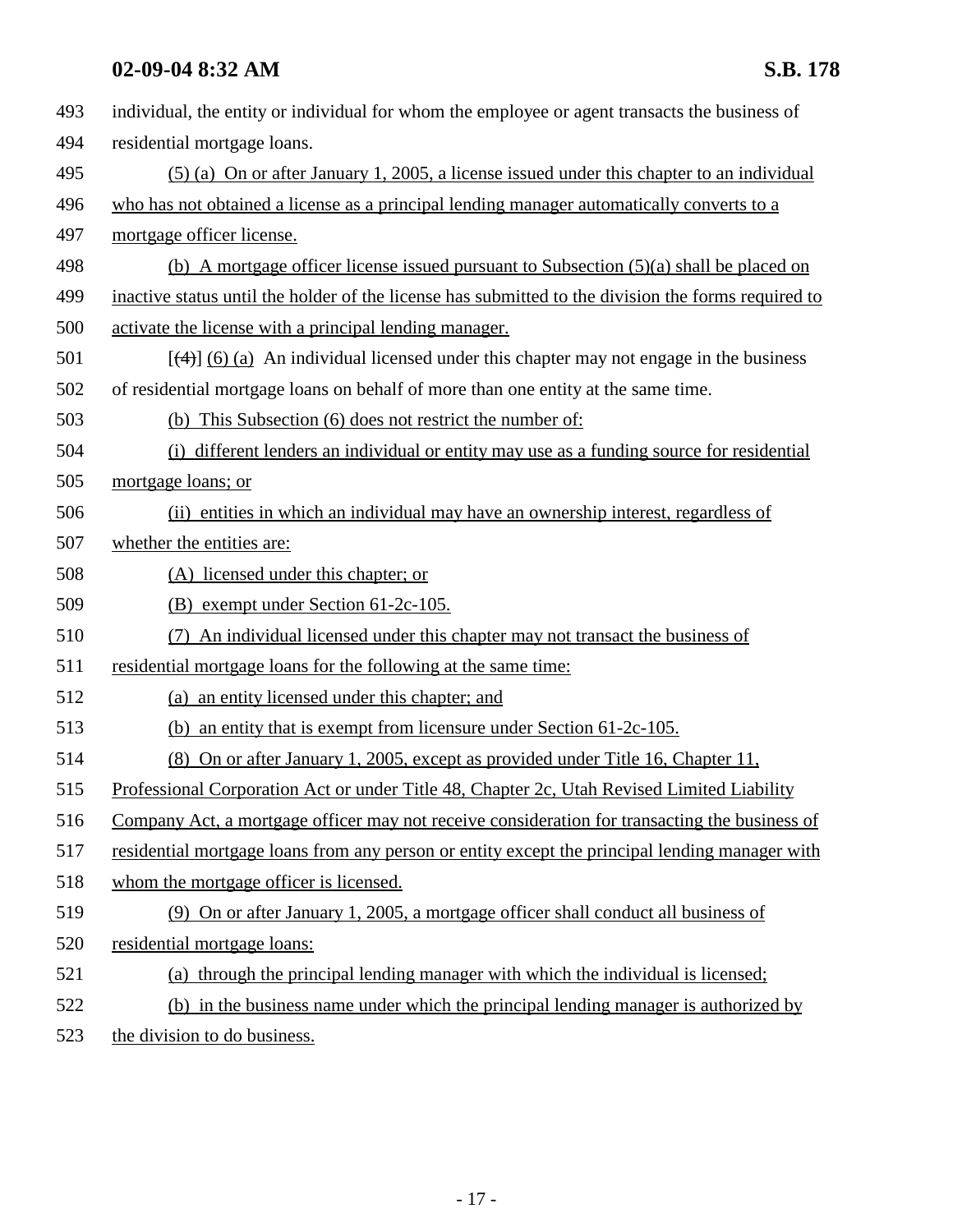| 524 | $(10)$ (a) (i) If an individual who is authorized by this chapter to transact the business of     |
|-----|---------------------------------------------------------------------------------------------------|
| 525 | residential mortgage loans as an individual transacts the business of residential mortgage loans  |
| 526 | under an assumed business name, the individual shall:                                             |
| 527 | (A) register the assumed business name with the division; and                                     |
| 528 | (B) furnish to the division proof that the assumed business name has been filed with              |
| 529 | the Division of Corporations and Commercial Code pursuant to Title 42, Chapter 2,                 |
| 530 | Conducting Business Under Assumed Name.                                                           |
| 531 | (ii) This Subsection $(10)(a)$ does not apply to an individual who transacts the business         |
| 532 | of residential mortgage loans as an employee or agent of another individual or entity.            |
| 533 | (b) The division may charge a fee established in accordance with Section 63-38-3.2 for            |
| 534 | registering an assumed name pursuant to this Subsection (10).                                     |
| 535 | (11) (a) A licensee whose license is in inactive status may not transact the business of          |
| 536 | residential mortgage loans.                                                                       |
| 537 | (b) On or after January 1, 2005, a mortgage officer whose license has been placed in              |
| 538 | inactive status may not transact the business of residential mortgage loans until the mortgage    |
| 539 | officer has licensed with a principal lending manager by following the procedures established     |
| 540 | by the division by rule made in accordance with Title 63, Chapter 46a, Utah Administrative        |
| 541 | Rulemaking Act, including submission of all required forms and payment of all required            |
| 542 | activation fees.                                                                                  |
| 543 | $(12)$ (a) On or after May 3, 2004 and before January 1, 2005, if a licensed entity               |
| 544 | terminates its control person, or if the control person of a licensed entity resigns, dies, or    |
| 545 | becomes unable to act as control person due to disability, the entity shall cease all business of |
| 546 | residential mortgage loans until the entity has submitted all forms and fees to the division that |
| 547 | are required to affiliate another control person with the licensed entity.                        |
| 548 | (b) On or after January 1, 2005, if a licensed entity terminates its principal lending            |
| 549 | manager, or if the principal lending manager of a licensed entity resigns, dies, or becomes       |
| 550 | unable to act as a principal lending manager due to disability, the entity may not transact the   |
| 551 | business of residential mortgage loans until the entity has submitted all forms and fees to the   |
| 552 | division that are required to affiliate another principal lending manager with the entity.        |
| 553 | Section 8. Section 61-2c-202 is amended to read:                                                  |
| 554 | 61-2c-202. Licensure procedures.                                                                  |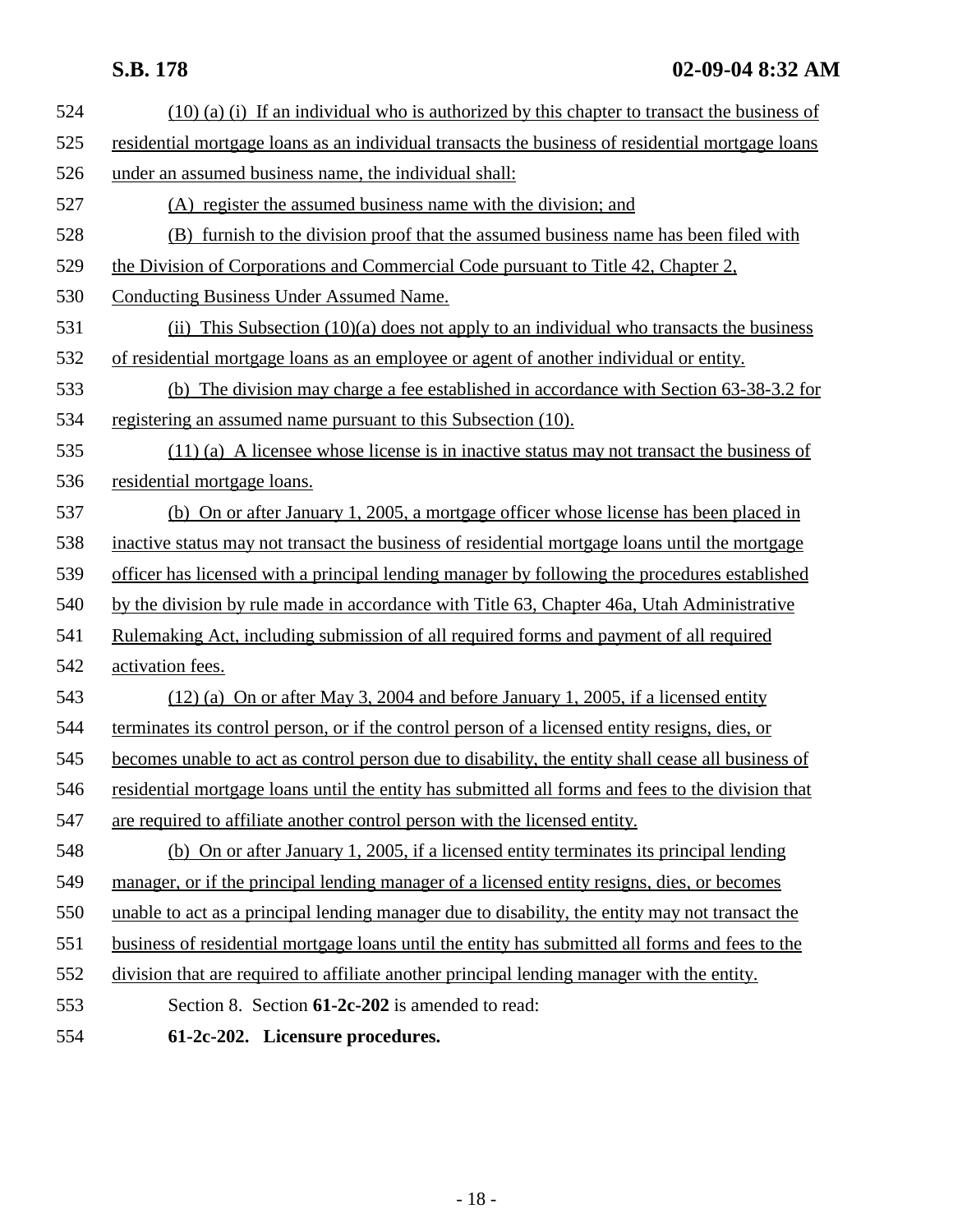| 555 | (1) To apply for licensure under this chapter an [individual or entity] applicant shall:                                                                                                   |
|-----|--------------------------------------------------------------------------------------------------------------------------------------------------------------------------------------------|
| 556 | (a) submit to the division a licensure statement that:                                                                                                                                     |
| 557 | (i) lists any name under which the individual or entity will transact business in this                                                                                                     |
| 558 | state;                                                                                                                                                                                     |
| 559 | (ii) lists the address of the principal business location of the applicant;                                                                                                                |
| 560 | (iii) on or after May 3, 2004 and before January 1, 2005, if the applicant is an entity[;]:                                                                                                |
| 561 | $(A)$ lists the control [persons] person of the applicant; and                                                                                                                             |
| 562 | (B) contains the signature of the control person;                                                                                                                                          |
| 563 | $(iv)$ on or after January 1, 2005, if the applicant is an entity:                                                                                                                         |
| 564 | (A) lists the principal lending manager of the entity; and                                                                                                                                 |
| 565 | (B) contains the signature of the principal lending manager;                                                                                                                               |
| 566 | $[\overrightarrow{tv}] (v)$ demonstrates to the satisfaction of the division with the concurrence of the                                                                                   |
| 567 | commission that the applicant meets the qualifications listed in Section 61-2c-203; $[\pi + \pi + \pi + \pi + \pi + \pi + \pi + \pi + \pi + \pi + \pi + \pi + \pi + \pi + \pi + \pi + \pi$ |
| 568 | (vi) if the applicant is an entity, lists:                                                                                                                                                 |
| 569 | (A) all jurisdictions in which the entity is registered, licensed, or otherwise regulated in                                                                                               |
| 570 | the business of residential mortgage loans; and                                                                                                                                            |
| 571 | (B) the history of any disciplinary action or adverse administrative action taken against                                                                                                  |
| 572 | the entity by any regulatory agency within the ten years preceding the application; and                                                                                                    |
| 573 | $[\overline{(v)}]$ (vii) includes any information required by the division by rule;                                                                                                        |
| 574 | (b) pay to the division:                                                                                                                                                                   |
| 575 | (i) an application fee established by the division in accordance with Section 63-38-3.2;                                                                                                   |
| 576 | and                                                                                                                                                                                        |
| 577 | (ii) the reasonable expenses incurred in processing the application for licensure                                                                                                          |
| 578 | including the costs incurred by the division under Subsection (4); and                                                                                                                     |
| 579 | [(c) meet the requirements under Section 61-2c-204 for:]                                                                                                                                   |
| 580 | [(i) obtaining a surety bond;]                                                                                                                                                             |
| 581 | $[(ii)$ depositing assets; or                                                                                                                                                              |
| 582 | [(iii) providing a letter of credit; and]                                                                                                                                                  |
| 583 | $[\text{d} \cdot \text{d} \cdot ]$ (c) comply with Subsection (4).                                                                                                                         |
| 584 | (2) The division, with the concurrence of the commission, shall grant a license to an                                                                                                      |
| 585 | applicant if the division finds that the applicant:                                                                                                                                        |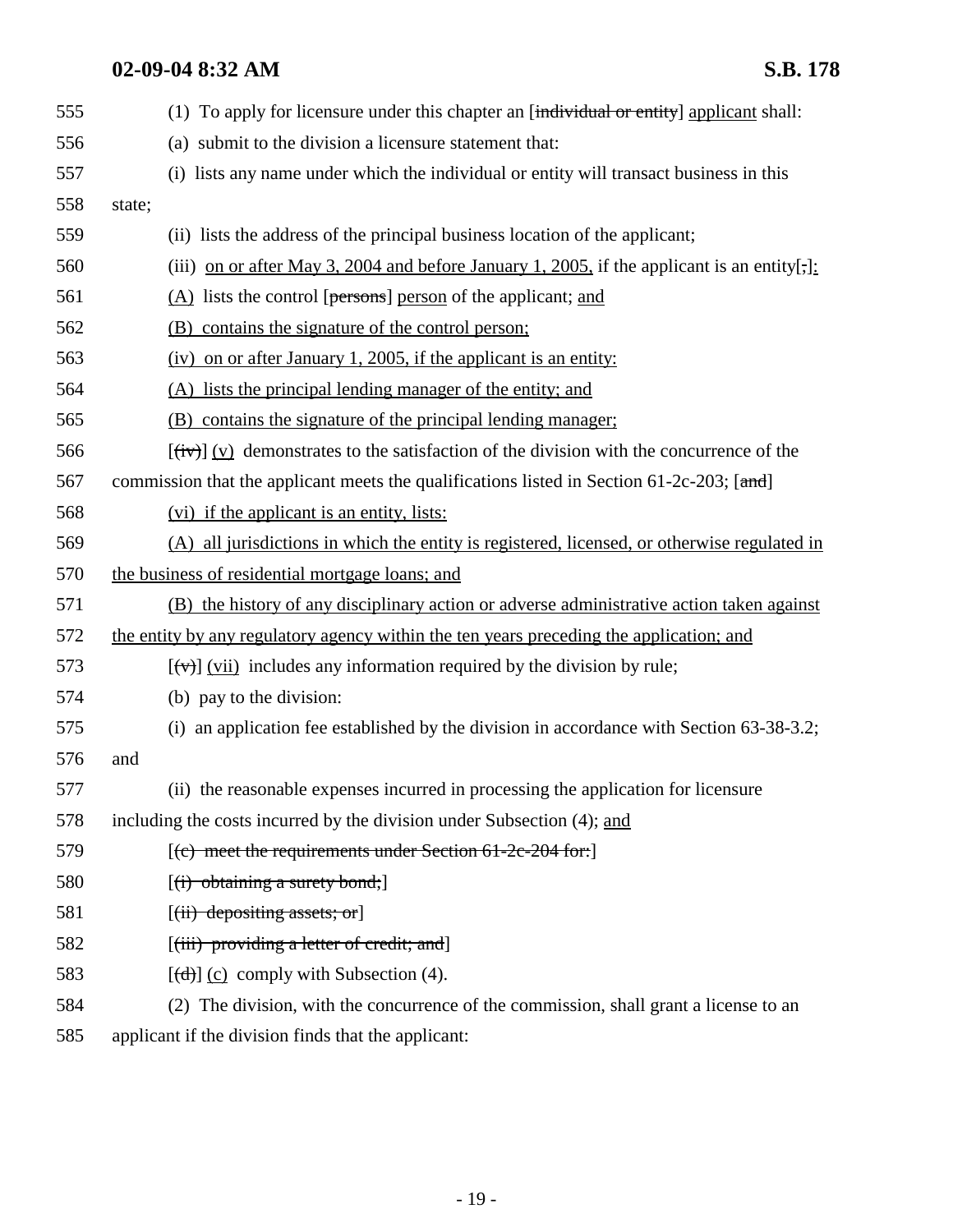| 586 | (a) meets the qualifications of $[Sections]$ Section 61-2c-203 $[and 61-2c-204]$ ; and              |
|-----|-----------------------------------------------------------------------------------------------------|
| 587 | (b) complies with this section.                                                                     |
| 588 | (3) In accordance with Title 63, Chapter 46b, Administrative Procedures Act, an                     |
| 589 | applicant who is denied licensure under this chapter may submit a request for agency review to      |
| 590 | the executive director within 30 days following the issuance of the order denying the licensure.    |
| 591 | $(4)$ (a) (i) An individual applying for a license under this chapter and any control               |
| 592 | person of the applicant shall:                                                                      |
| 593 | (A) submit a fingerprint card in a form acceptable to the division at the time the                  |
| 594 | licensure statement is filed;                                                                       |
| 595 | (B) consent to a fingerprint background check by:                                                   |
| 596 | (I) the Utah Bureau of Criminal Identification; and                                                 |
| 597 | (II) the Federal Bureau of Investigation; $[\text{and}]$                                            |
| 598 | (C) on or after January 1, 2005, provide proof using methods approved by the division               |
| 599 | of having successfully completed the number of hours of approved prelicensing education             |
| 600 | required by the commission under Section 61-2c-104; and                                             |
| 601 | $[\text{(\theta)}]$ (D) provide proof using methods approved by the division of having successfully |
| 602 | [completed] passed an examination approved by the commission under Section 61-2c-104.               |
| 603 | (ii) Notwithstanding [Subsection] Subsections $(4)(a)(i)(C)$ and $(4)(a)(i)(D)$ , an                |
| 604 | individual who was registered with the division under this chapter prior to January 1, 2004 may     |
| 605 | engage in the business of residential mortgage loans until January 1, 2005 [without having          |
| 606 | passed the examination described in Subsection $(4)(a)(i)(C)$ . without having:                     |
| 607 | (A) completed the prelicensing education described in Subsection $(4)(a)(i)(C)$ ; and               |
| 608 | (B) passed the examination described in Subsection $(4)(a)(i)(D)$ .                                 |
| 609 | (b) The division shall request the Department of Public Safety to complete a Federal                |
| 610 | Bureau of Investigation criminal background check for each applicant and each control person        |
| 611 | of an applicant through a national criminal history system.                                         |
| 612 | (c) The applicant shall pay the cost of:                                                            |
| 613 | (i) the fingerprinting required by this section; and                                                |
| 614 | (ii) the background check required by this section.                                                 |
| 615 | (d) (i) A license under this chapter is conditional pending completion of the criminal              |
| 616 | background check required by this Subsection (4).                                                   |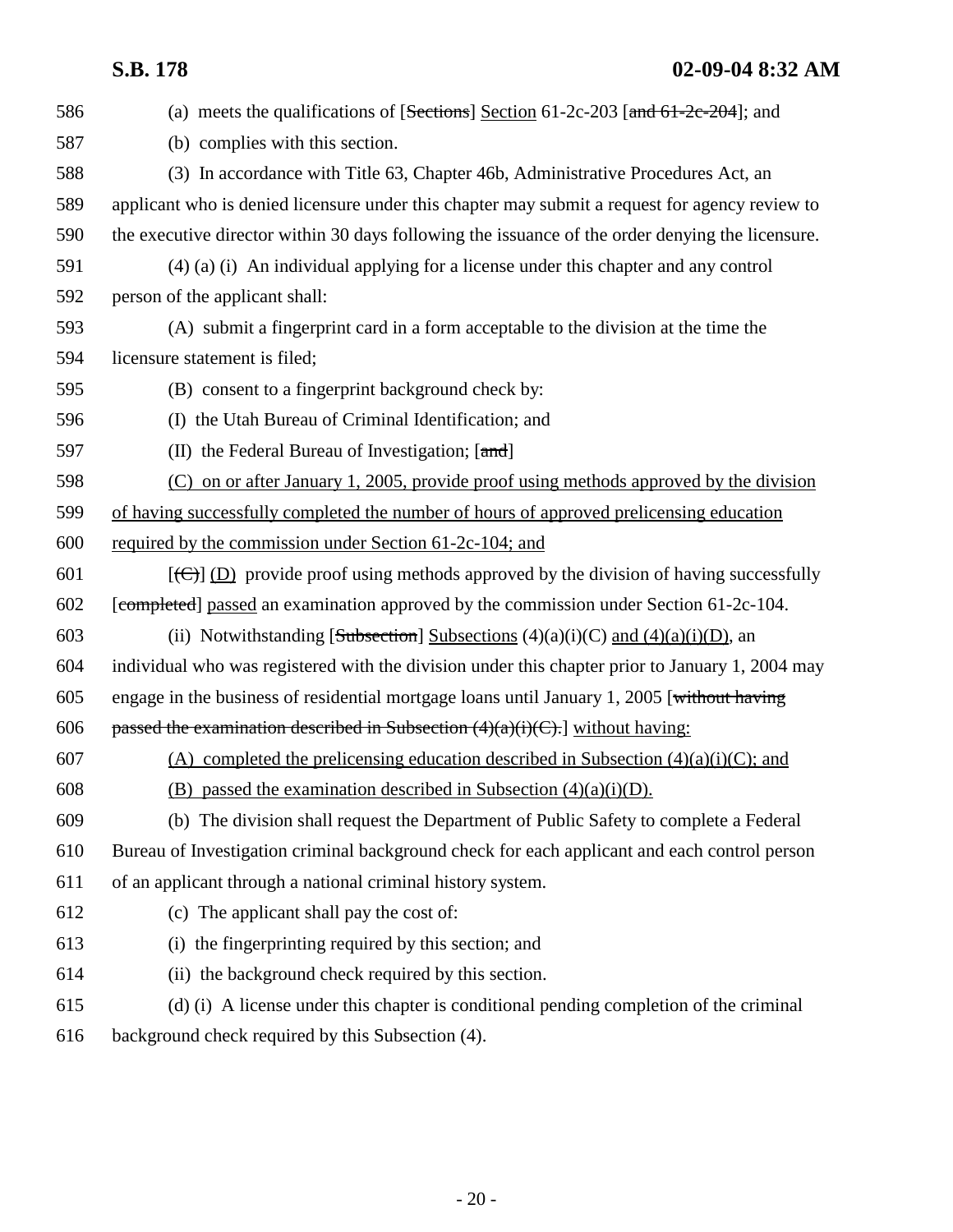617 (ii) If a criminal background check discloses that an applicant or an applicant's control 618 person failed to accurately disclose a criminal history, the license shall be immediately and 619 automatically revoked. 620 (iii) An individual or entity whose conditional license is revoked under Subsection  $621$  (4)(d)(ii) may appeal the revocation in a hearing conducted: 622 (A) after the revocation; and 623 (B) in accordance with Title 63, Chapter 46b, Administrative Procedures Act. 624 (iv) Relief from a revocation may be granted only if: 625 (A) the criminal history upon which the division based the revocation: 626 (I) did not occur; or 627 (II) was the criminal history of another person; 628 (B) (I) the revocation was based on a failure to accurately disclose a criminal history; 629 and 630 (II) the applicant had a reasonable good faith belief at the time of application that there 631 was no criminal history to be disclosed; or 632 (C) the division failed to follow the prescribed procedure for the revocation. 633 Section 9. Section **61-2c-203** is amended to read: 634 **61-2c-203. Qualifications for licensure.** 635 (1) To qualify for licensure under this chapter, an individual  $[sh]$ : 636 (a) shall have good moral character and the competency to transact the business of 637 residential mortgage loans; 638 (b) shall demonstrate honesty, integrity, and truthfulness; 639  $[(b)]$  (c) may not have been convicted of a felony or misdemeanor involving moral 640 turpitude in the  $[ten]$  five years preceding the date the individual applies for a license, except as 641 provided in Subsection (3);  $642$  [(c)] (d) may not have had a license or registration suspended, revoked, surrendered, 643 canceled, or denied in the five years preceding the date the individual applies for licensure 644 except as provided in Subsection (3), if: 645 (i) the registration or license is issued by this state or another jurisdiction; and 646 (ii) the suspension, revocation, surrender, probation, fine, cancellation, or denial is 647 based on misconduct in a professional capacity that relates to [good] moral character, honesty,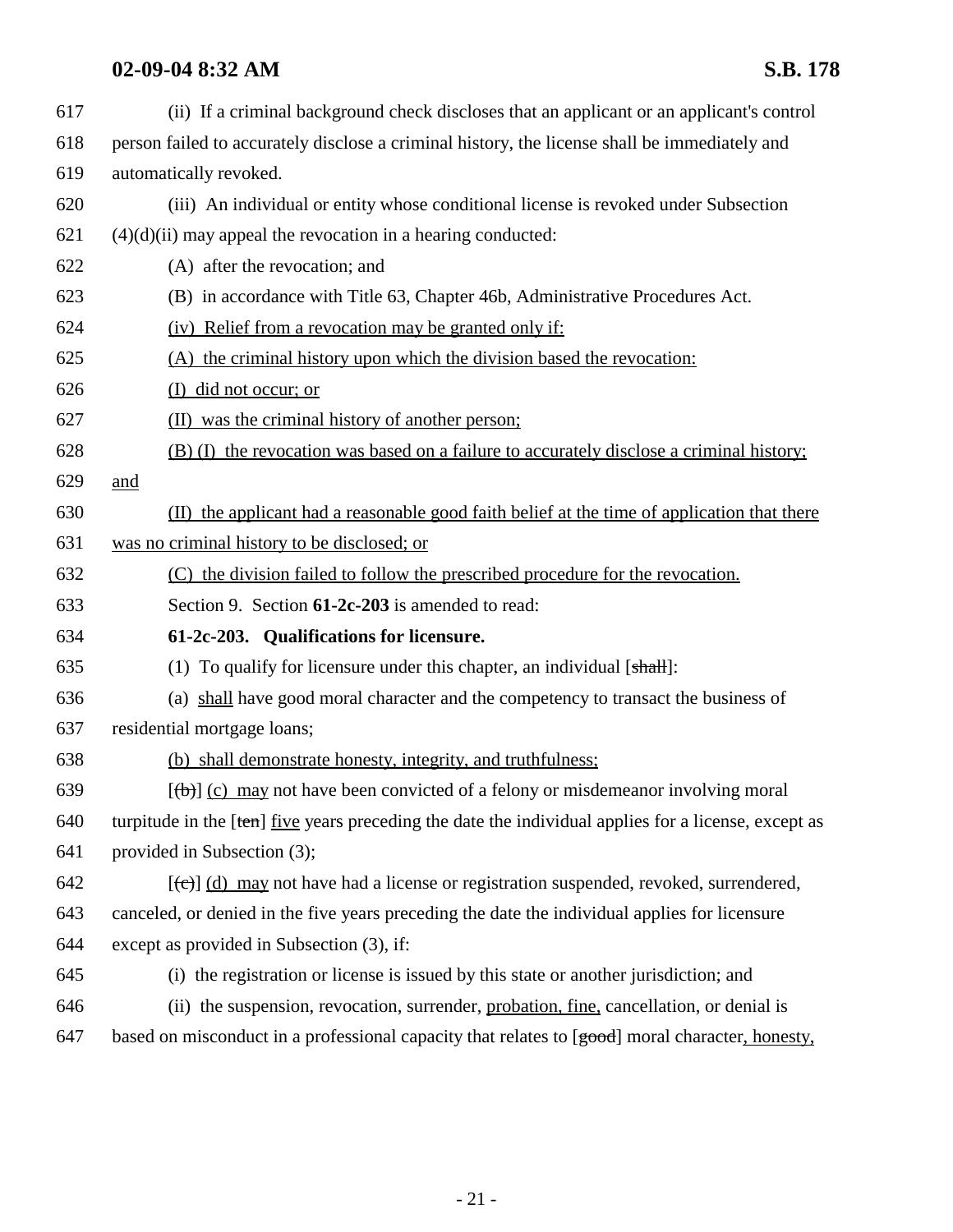| 648 | integrity, truthfulness, or the competency to transact the business of residential mortgage       |
|-----|---------------------------------------------------------------------------------------------------|
| 649 | $loans[\cdot]$ ;                                                                                  |
| 650 | (e) except as provided in Subsection (3), may not have been the subject of a bar by the           |
| 651 | Securities and Exchange Commission, the New York Stock Exchange, or the National                  |
| 652 | Association of Securities Dealers within the five years preceding the date the individual applies |
| 653 | for registration; and                                                                             |
| 654 | (f) may not have had any temporary or permanent injunction entered against the                    |
| 655 | individual:                                                                                       |
| 656 | (i) by a court or licensing agency; and                                                           |
| 657 | (ii) based on:                                                                                    |
| 658 | (A) conduct or a practice involving the business of residential mortgage loans; or                |
| 659 | (B) conduct involving fraud, misrepresentation, or deceit.                                        |
| 660 | (2) To qualify for licensure under this chapter an entity may not have:                           |
| 661 | (a) any of the following individuals in management who fails to meet the requirements             |
| 662 | of Subsection (1):                                                                                |
| 663 | (i) a manager or a managing partner;                                                              |
| 664 | (ii) a director;                                                                                  |
| 665 | (iii) an executive officer; or                                                                    |
| 666 | (iv) an individual occupying a position or performing functions similar to those                  |
| 667 | described in Subsections $(2)(a)(i)$ through (iii); [and] or                                      |
| 668 | $[(b)$ a control person who fails to meet the requirements of Subsection $(1)$ .                  |
| 669 | (b) (i) before January 1, 2005, a control person who fails to meet the requirements of            |
| 670 | Subsection $(1)$ ; or                                                                             |
| 671 | (ii) on or after January 1, 2005, a principal lending manager who fails to meet the               |
| 672 | requirements of Subsection (1).                                                                   |
| 673 | (3) [He Notwithstanding the failure to meet the requirements of Subsections $(1)(c)$              |
| 674 | through (f), the division may permit an individual or $[a$ control person of an] entity to be     |
| 675 | licensed under this chapter if the individual applicant or a person listed in Subsection (2):     |
| 676 | (a) fails to meet the requirements of $[Subsection (1)(b) or (c), but] Subsections (1)(c)$        |
| 677 | through $(f)$ ;                                                                                   |
| 678 | (b) otherwise meets the qualifications for licensure[ $\frac{1}{2}$ ]; and                        |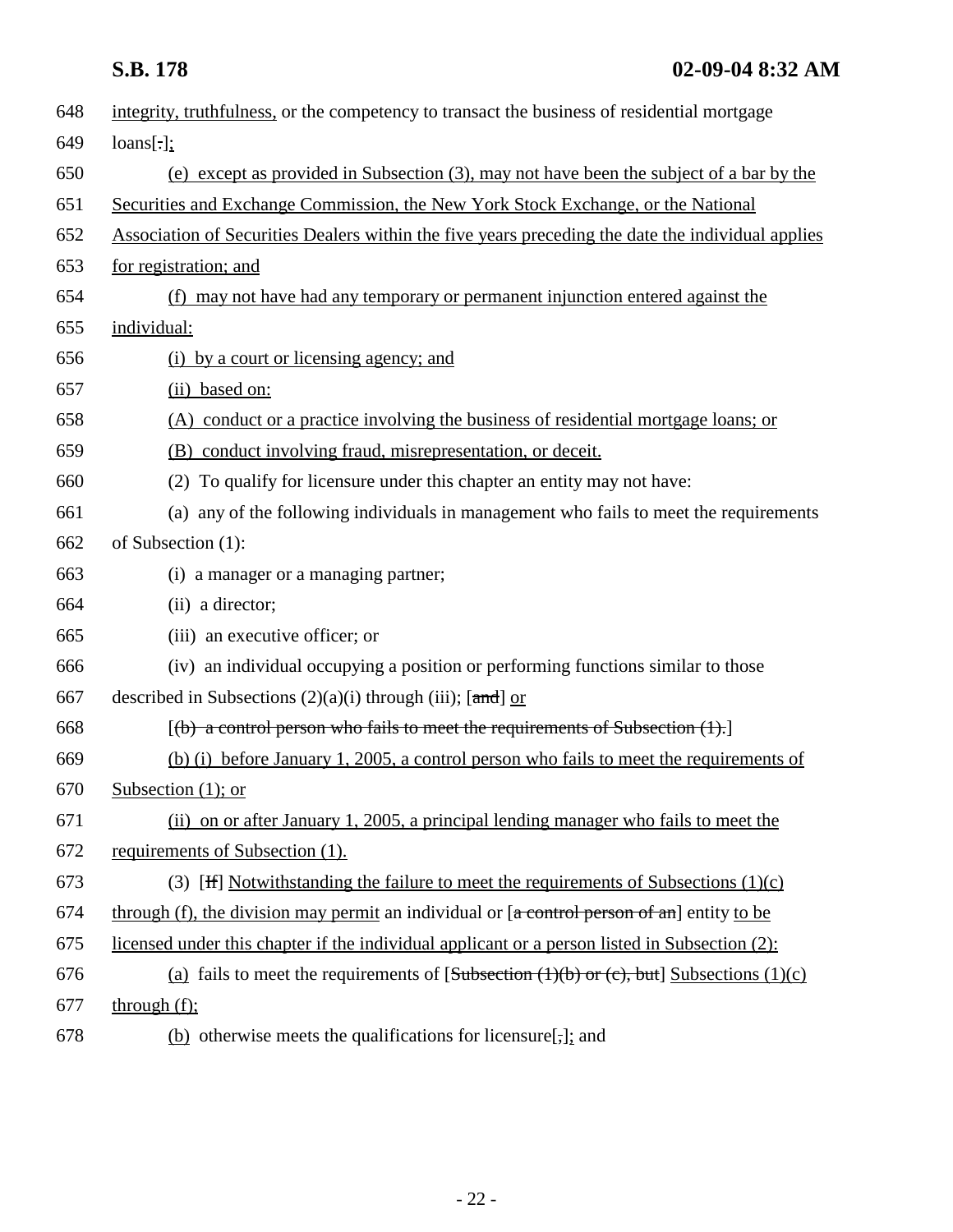| 679 | (c) provides evidence satisfactory to the division with the concurrence of the                    |
|-----|---------------------------------------------------------------------------------------------------|
| 680 | commission that the individual applicant or [control] person [has] described in Subsection (2):   |
| 681 | $(i)$ is of good moral character $[and]$ :                                                        |
| 682 | $(ii)$ is honest;                                                                                 |
| 683 | (iii) has integrity;                                                                              |
| 684 | $(iv)$ is truthful; and                                                                           |
| 685 | $(v)$ has the competency to transact the business of residential mortgage loans[,                 |
| 686 | notwithstanding the failure to meet the requirements of Subsection $(1)(b)$ or $(c)$ the division |
| 687 | may permit that individual or entity to be licensed under this chapter.                           |
| 688 | Section 10. Section 61-2c-205 is amended to read:                                                 |
| 689 | 61-2c-205. Term of licensure -- Renewal -- Reporting of changes.                                  |
| 690 | $(1)$ (a) A license under this chapter is valid for a two-year period.                            |
| 691 | (b) Notwithstanding Subsection $(1)(a)$ , the time period of a license may be extended or         |
| 692 | shortened by as much as one year to maintain or change a renewal cycle established by rule by     |
| 693 | the division.                                                                                     |
| 694 | (2) To renew a license, no later than $[30 \text{ days before}]$ the date the license expires, a  |
| 695 | licensee shall:                                                                                   |
| 696 | (a) file a licensure statement meeting the requirements of Section $61-2c-202$ ;                  |
| 697 | (b) pay a fee to the division established by the division in accordance with Section              |
| 698 | 63-38-3.2; and                                                                                    |
| 699 | (c) if the licensee is an individual, submit proof using forms approved by the division           |
| 700 | of having completed during the two years prior to application the continuing education required   |
| 701 | by the commission under Section 61-2c-104.                                                        |
| 702 | (3) (a) A licensee under this chapter shall amend its licensure statement filed with the          |
| 703 | division within ten days of the date on which there is a change in:                               |
| 704 | (i) a name under which the licensee transacts the business of residential mortgage loans          |
| 705 | in this state;                                                                                    |
| 706 | (ii) $(A)$ if the licensee is an entity, the business location of the licensee; or                |
| 707 | (B) if the licensee is an individual, the home and business addresses of the individual;          |
| 708 | (iii) $(A)$ on or after May 3, 2004 and before January 1, 2005, the control [persons]             |
| 709 | person of the licensee; or                                                                        |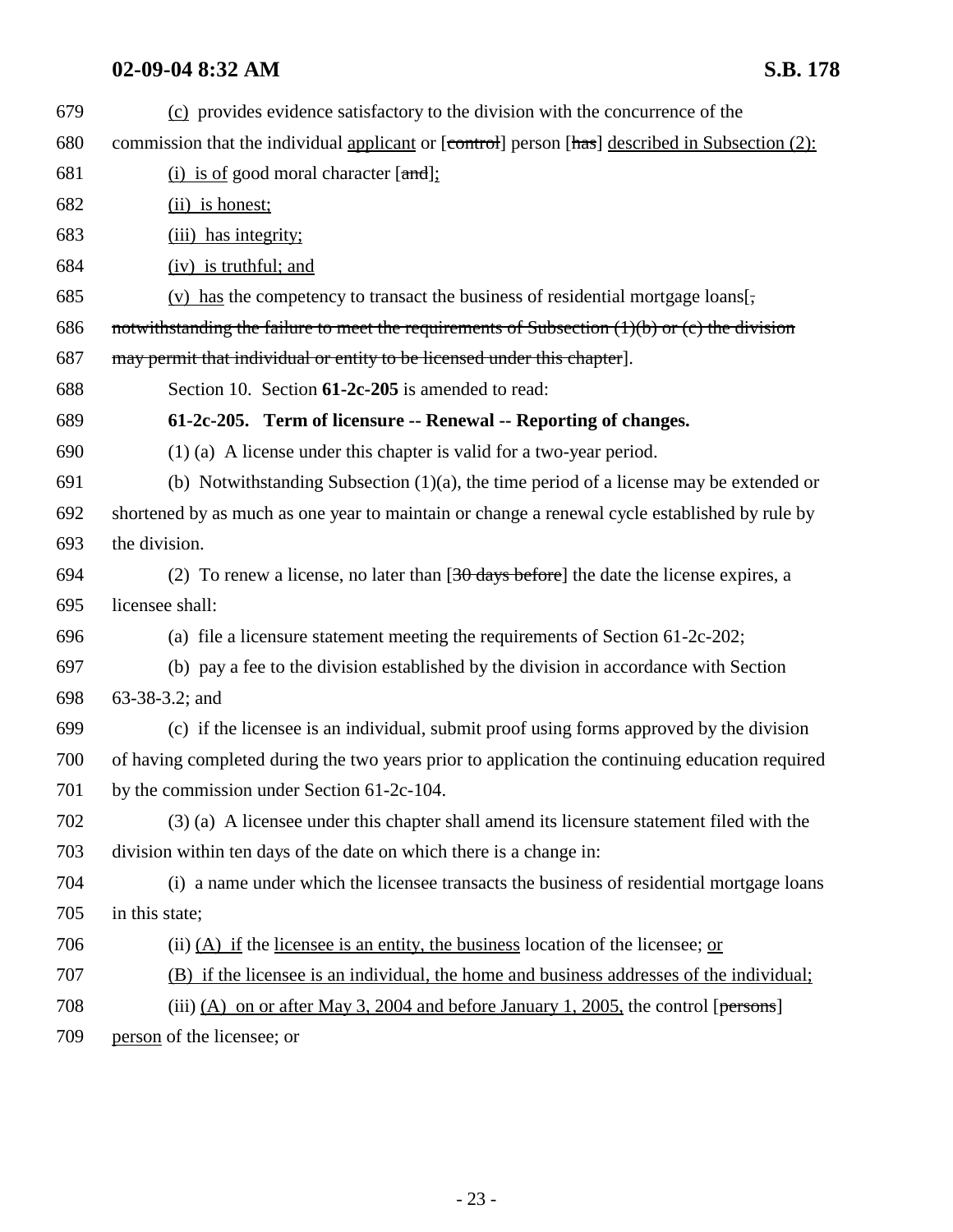|     | <b>S.B. 178</b><br>$02-09-048:32 AM$                                                        |
|-----|---------------------------------------------------------------------------------------------|
| 710 | (B) on or after January 1, 2005, the principal lending manager of the entity; or            |
| 711 | (iv) any other information that is defined as material by rule made by the division.        |
| 712 | (b) Failure to notify the division of a change described in Subsection $(3)(a)$ is separate |
| 713 | grounds for disciplinary action against a licensee.                                         |
| 714 | (4) A licensee shall notify the division by sending the division a signed statement         |
| 715 | within ten business days of:                                                                |
| 716 | (a) $(i)$ a conviction of any criminal offense;                                             |
| 717 | (ii) the entry of a plea in abeyance to any criminal offense; or                            |
| 718 | (iii) the potential resolution of any criminal case by:                                     |
| 719 | (A) a diversion agreement; or                                                               |
| 720 | (B) any other agreement under which criminal charges are held in suspense for a period      |
| 721 | of time;                                                                                    |
| 722 | (b) filing a personal bankruptcy or bankruptcy of a business that transacts the business    |
| 723 | of residential mortgage loans; $[\sigma r]$                                                 |
| 724 | (c) the suspension, revocation, surrender, cancellation, or denial of a professional        |

- 725 license or professional registration of the licensee, whether the license or registration is issued
- 726 by this state or another jurisdiction[.]; or
- 727 (d) the entry of a cease and desist order or a temporary or permanent injunction:
- 728 (i) against the licensee by a court or licensing agency; and
- 729 (ii) based on:
- 730 (A) conduct or a practice involving the business of residential mortgage loans; or
- 731 (B) conduct involving fraud, misrepresentation, or deceit.
- 732 (5) (a) A license under this chapter expires if the licensee does not apply to renew the 733 license on or before the expiration date of the license.
- 734 (b) Within 30 calendar days after the expiration date, a licensee whose license has 735 expired may apply to reinstate the expired license upon:
- 736 (i) payment of a renewal fee and a late fee determined by the division under Section 737 63-38-3.2; and
- 738 (ii) providing proof using forms approved by the division of having completed the 739 continuing education required by the commission under Section 61-2c-104.
- 740 (c) After the 30 calendar days described in Subsection (5)(b) and within six months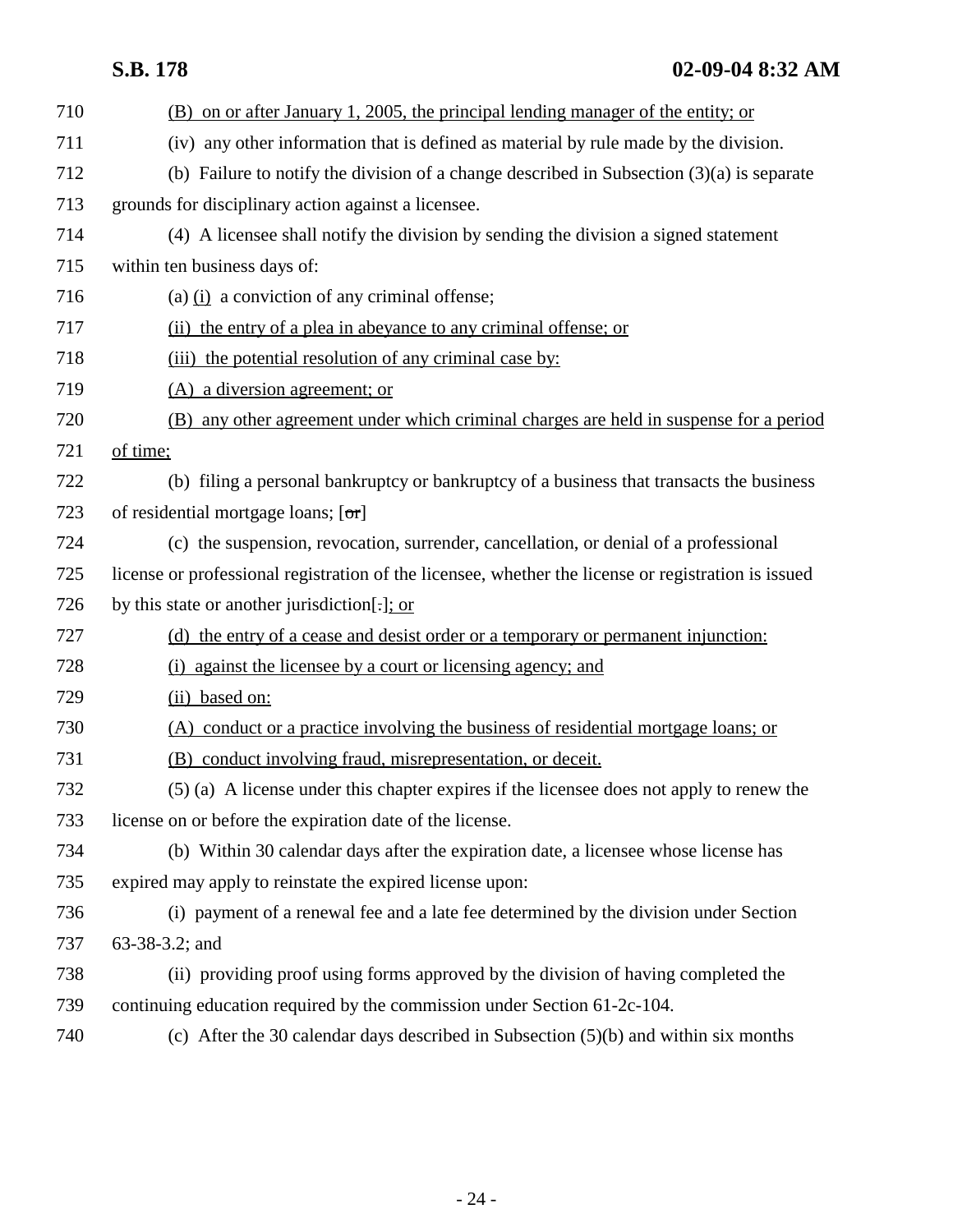| 741 | after the expiration date, a licensee whose license has expired may apply to reinstate an expired |
|-----|---------------------------------------------------------------------------------------------------|
| 742 | license upon:                                                                                     |
| 743 | (i) payment of a renewal fee and a late fee determined by the division under Section              |
| 744 | $63 - 38 - 3.2$ ;                                                                                 |
| 745 | (ii) providing proof using forms approved by the division of having completed the                 |
| 746 | continuing education required by the commission under Section 61-2c-104; and                      |
| 747 | (iii) completing an additional 12 hours of continuing education approved by the                   |
| 748 | commission under Section 61-2c-104.                                                               |
| 749 | (d) A licensee whose license has been expired for more than [one year may apply to                |
| 750 | reinstate an expired license upon: [six months shall be relicensed as prescribed for an original  |
| 751 | application under Section 61-2c-202.                                                              |
| 752 | $[(i)$ satisfying the requirements of Subsection $(5)(c)$ ; and                                   |
| 753 | $[(iii)$ passing the examination approved by the commission under Section 61-2e-104.              |
| 754 | Section 11. Section 61-2c-206 is enacted to read:                                                 |
| 755 | 61-2c-206. Lending manager licenses.                                                              |
| 756 | (1) On or after January 1, 2005 and before January 1, 2006, to qualify as a principal             |
| 757 | lending manager under this chapter, an individual shall, in addition to meeting the standards in  |
| 758 | Section 61-2c-203:                                                                                |
| 759 | (a) submit an application on a form approved by the division;                                     |
| 760 | (b) pay fees determined by the division under Section 63-38-3.2; and                              |
| 761 | (c) if the individual is not licensed under this chapter at the time of application, submit       |
| 762 | to the criminal background check required by Subsection 61-2c-202(4).                             |
| 763 | (2) On or after January 1, 2006, to qualify as a principal lending manager under this             |
| 764 | chapter, an individual shall, in addition to meeting the standards in Section 61-2c-203:          |
| 765 | (a) submit an application on a form approved by the division;                                     |
| 766 | (b) pay fees determined by the division under Section 63-38-3.2;                                  |
| 767 | (c) submit proof of having successfully completed 80 hours of prelicensing education              |
| 768 | approved by the commission under Section 61-2c-104;                                               |
| 769 | (d) submit proof of having successfully completed the principal lending manager                   |
| 770 | examination approved by the commission under Section $61-2c-104$ ;                                |
| 771 | (e) submit proof on forms approved by the division of three years of full-time active             |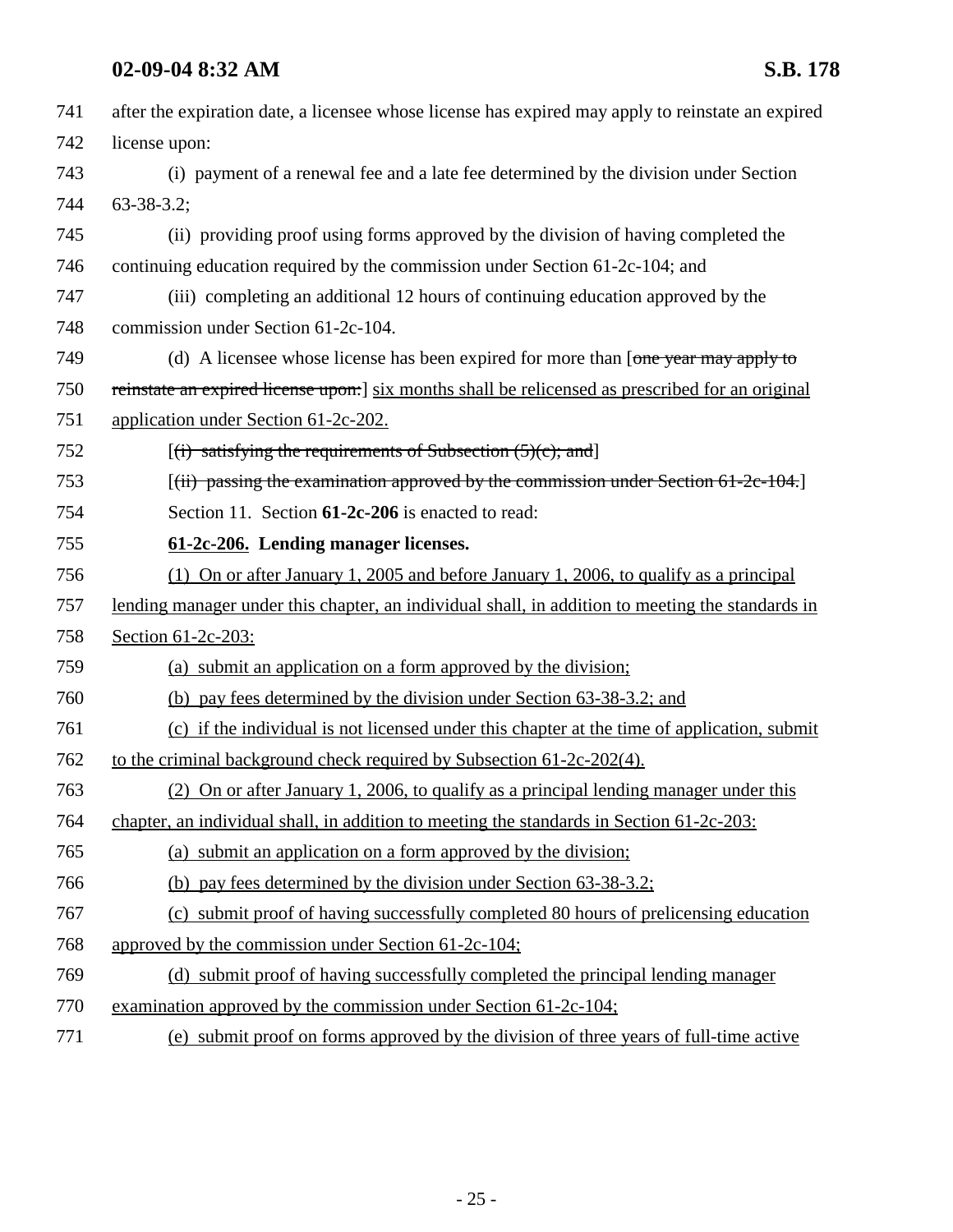| 772 | experience as a mortgage officer, or its equivalent as approved by the commission; and           |
|-----|--------------------------------------------------------------------------------------------------|
| 773 | (f) if the individual is not licensed under this chapter at the time of application, submit      |
| 774 | to the background check required by Subsection 61-2c-202(4).                                     |
| 775 | (3) On or after January 1, 2006, the principal lending manager license of an individual          |
| 776 | who has not submitted proof to the division of successful completion of the education,           |
| 777 | examination, and experience requirements of Subsection (2) shall be automatically inactivated    |
| 778 | by the division until the individual provides proof of having successfully completed the         |
| 779 | education, examination, and experience requirements of Subsection (2).                           |
| 780 | (4) A principal lending manager may not engage in the business of residential                    |
| 781 | mortgage loans on behalf of more than one entity at the same time.                               |
| 782 | Section 12. Section 61-2c-207 is enacted to read:                                                |
| 783 | 61-2c-207. Reciprocal licensure.                                                                 |
| 784 | The division may enter into a reciprocity agreement with another state and issue a               |
| 785 | reciprocal license to a licensee of that state if the division determines that the:              |
| 786 | (1) state has substantially equivalent licensing laws;                                           |
| 787 | (2) state requires a licensing examination that is substantially equivalent to the               |
| 788 | examination required by this chapter; and                                                        |
| 789 | (3) licensee has not had:                                                                        |
| 790 | (a) formal charges alleging a violation of state mortgage laws filed against the licensee;       |
| 791 | $or$                                                                                             |
| 792 | (b) disciplinary action or license restriction taken by the licensee's state of domicile.        |
| 793 | Section 13. Section 61-2c-208 is enacted to read:                                                |
| 794 | 61-2c-208. Activation and inactivation of license.                                               |
| 795 | $(1)$ (a) A licensee may request that the division place the license on inactive status by       |
| 796 | submitting an inactivation form approved by the division.                                        |
| 797 | (b) On or after January 1, 2005, if the license of a principal lending manager is                |
| 798 | revoked, suspended, or expires, the license of any mortgage officer licensed with that principal |
| 799 | lending manager shall automatically convert to inactive status.                                  |
| 800 | (2) To activate a license that has been placed on inactive status, a licensee shall:             |
| 801 | (a) submit an activation form approved by the division; and                                      |
| 802 | (b) pay an activation fee established by the division under Section 63-38-3.2.                   |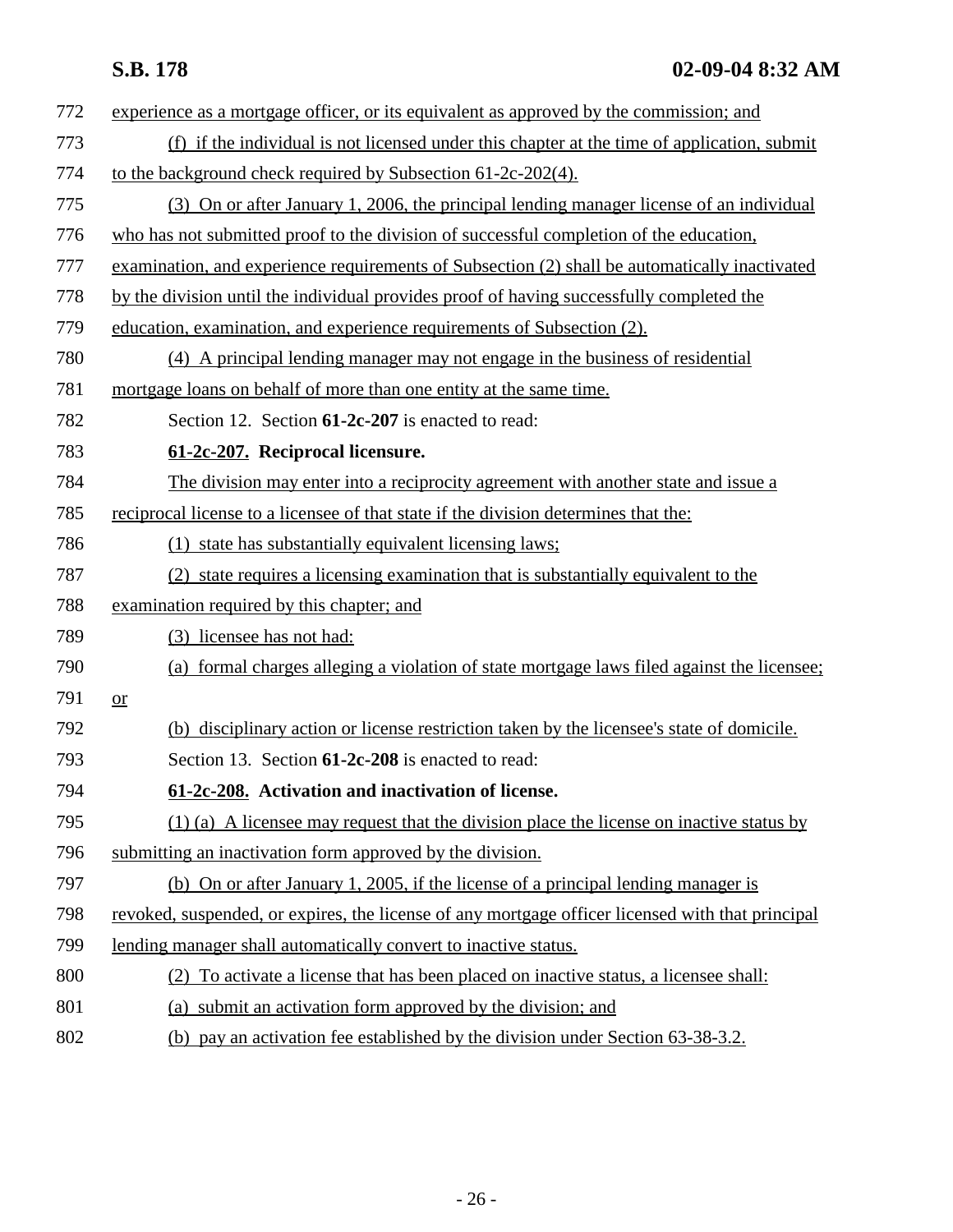| 803 | (3) On or after January 1, 2005, in addition to the requirements of Subsection (2), a              |
|-----|----------------------------------------------------------------------------------------------------|
| 804 | mortgage officer whose license has been placed on inactive status shall obtain the signature of    |
| 805 | the principal lending manager with whom the mortgage officer will be actively licensed on the      |
| 806 | form required by the division.                                                                     |
| 807 | $(4)$ (a) On or after May 3, 2004 and before January 1, 2005, in addition to the                   |
| 808 | requirements of Subsection (2), an entity whose license has been placed on inactive status         |
| 809 | because of the termination, death, disability, or departure of its control person shall submit the |
| 810 | forms required by the division to affiliate the license of another control person with the entity. |
| 811 | (b) On or after January 1, 2005, in addition to the requirements of Subsection (2), an             |
| 812 | entity whose license has been placed on inactive status because of the termination, death,         |
| 813 | disability, or departure of its principal lending manager shall submit the forms required by the   |
| 814 | division to affiliate the license of another principal lending manager with the entity.            |
| 815 | Section 14. Section 61-2c-301 is amended to read:                                                  |
| 816 | 61-2c-301. Prohibited conduct -- Violations of the chapter.                                        |
| 817 | (1) An individual or entity transacting the business of residential mortgage loans in this         |
| 818 | state may not:                                                                                     |
| 819 | (a) give or receive compensation or anything of value in exchange for a referral of                |
| 820 | residential mortgage loan business [unless the compensation or thing of value is de minimis as     |
| 821 | defined by the division];                                                                          |
| 822 | (b) charge a fee in connection with a residential mortgage loan transaction:                       |
| 823 | (i) that is excessive; or                                                                          |
| 824 | (ii) if the individual or entity does not comply with Section 70D-1-6;                             |
| 825 | (c) give or receive compensation or anything of value in exchange for a referral of                |
| 826 | settlement or loan closing services related to a residential mortgage loan transaction;            |
| 827 | (d) [make a false statement or representation for purposes of inducing] do any of the              |
| 828 | following to induce a lender to extend credit as part of a residential mortgage loan               |
| 829 | transaction[;] $:$                                                                                 |
| 830 | (i) make a false statement or representation;                                                      |
| 831 | (ii) cause false documents to be generated; or                                                     |
| 832 | (iii) knowingly permit false information to be submitted by any party;                             |
| 833 | (e) (i) give or receive compensation or anything of value, or withhold or threaten to              |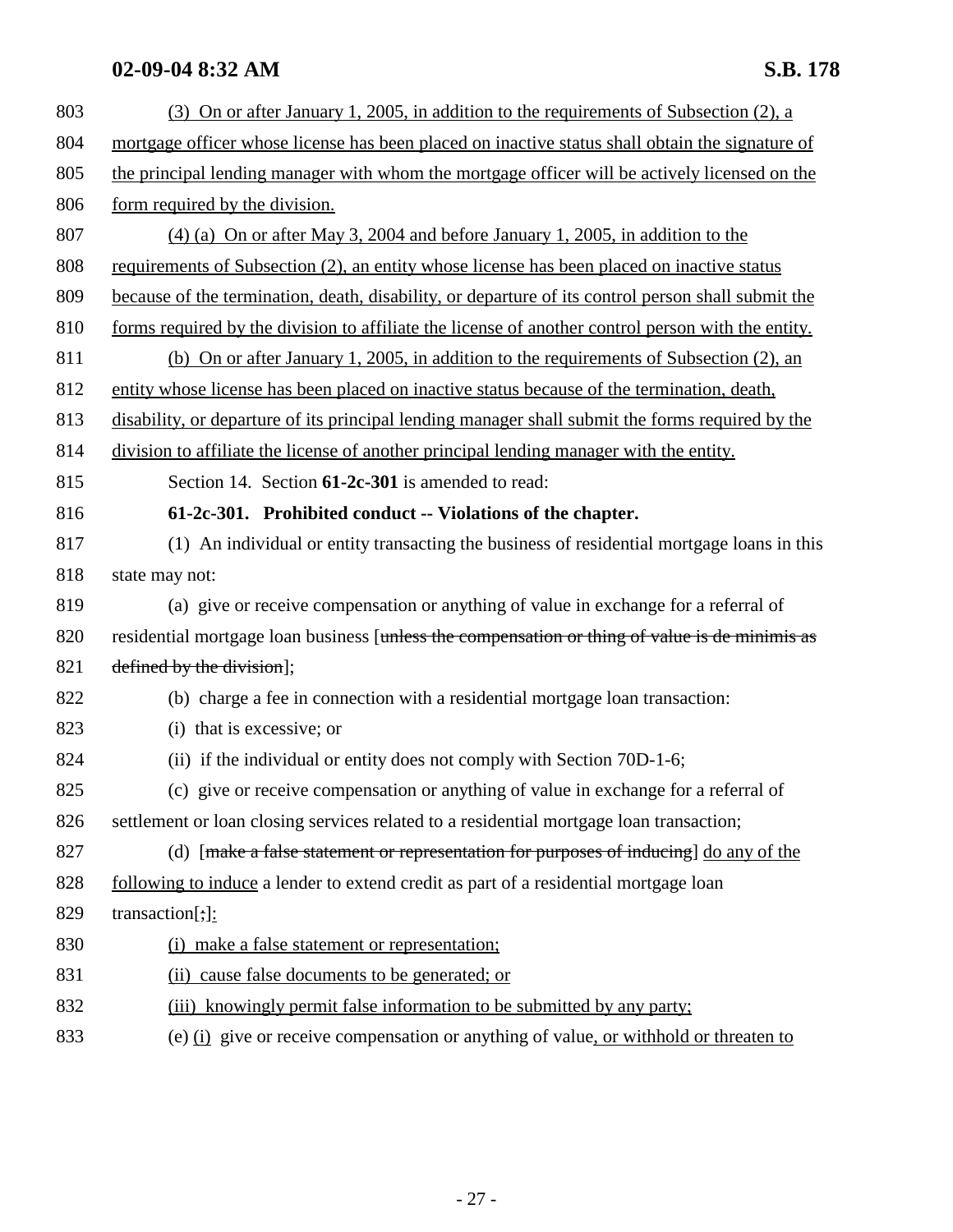| 834 | withhold payment of an appraiser fee, to influence the independent judgment of an appraiser in  |
|-----|-------------------------------------------------------------------------------------------------|
| 835 | reaching a value conclusion in a residential mortgage loan transaction, except that it is not a |
| 836 | violation of this section for a licensee to withhold payment because of a bona fide dispute     |
| 837 | regarding a failure of the appraiser to comply with the licensing law or the Uniform Standards  |
| 838 | of Professional Appraisal Practice;                                                             |
| 839 | (f) violate or not comply with:                                                                 |
| 840 | (i) this chapter;                                                                               |
| 841 | (ii) an order of the commission or division; or                                                 |
| 842 | (iii) a rule made by the division;                                                              |
| 843 | (g) fail to respond within the required time period to:                                         |
| 844 | (i) a notice or complaint of the division; or                                                   |
| 845 | (ii) a request for information from the division;                                               |
| 846 | (h) make false representations to the division, including in a licensure statement;             |
| 847 | (i) for any residential mortgage loan transaction beginning on or after January 1, 2004,        |
| 848 | engage in the business of residential mortgage loans with respect to the transaction if the     |
| 849 | individual or entity also acts in any of the following capacities with respect to the same      |
| 850 | residential mortgage loan transaction:                                                          |
| 851 | (i) appraiser;                                                                                  |
| 852 | (ii) escrow agent;                                                                              |
| 853 | (iii) real estate agent; or                                                                     |
| 854 | (iv) general contractor;                                                                        |
| 855 | (i) order a title insurance report or hold a title insurance policy unless the individual or    |
| 856 | entity provides to the title insurer a copy of a valid, current license under this chapter;     |
| 857 | (k) engage in unprofessional conduct as defined by rule; $[\sigma r]$                           |
| 858 | (1) engage in an act or omission in transacting the business of residential mortgage            |
| 859 | loans that constitutes dishonesty, fraud, or misrepresentation[.];                              |
| 860 | (m) engage in false or misleading advertising;                                                  |
| 861 | (n) (i) fail to account for all funds received in connection with a residential mortgage        |
| 862 | loan;                                                                                           |
| 863 | (ii) use funds for a different purpose from the purpose for which the funds were                |
| 864 | received; or                                                                                    |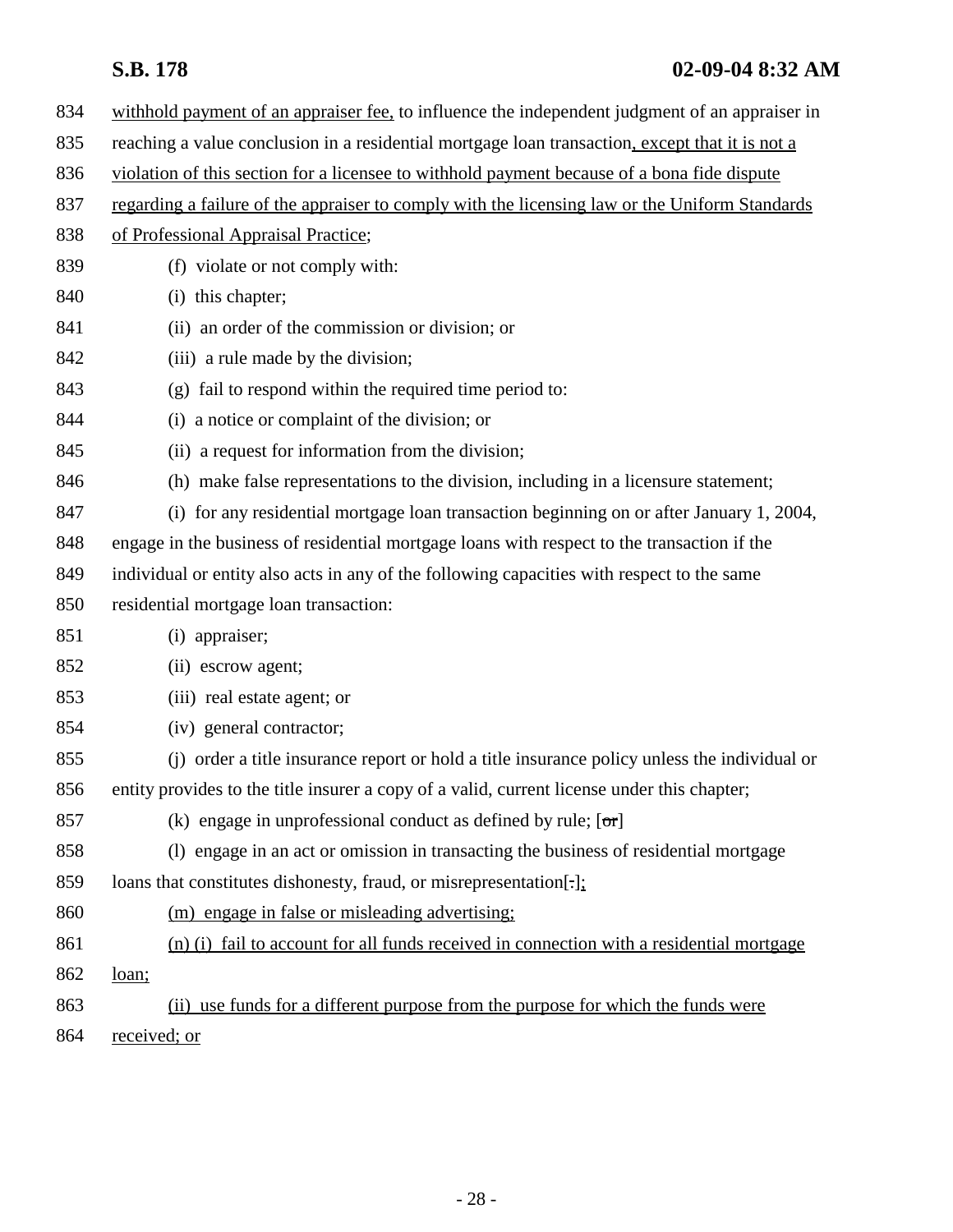| 865 | (iii) retain funds paid for services if the services were not actually performed;                            |
|-----|--------------------------------------------------------------------------------------------------------------|
| 866 | (o) fail, within 30 calendar days of a request from a borrower who has paid for an                           |
| 867 | appraisal, to give a copy of an appraisal ordered and used for a transaction to the borrower;                |
| 868 | (p) engage in an act that is performed to:                                                                   |
| 869 | (i) evade this chapter; or                                                                                   |
| 870 | (ii) assist another person to evade this chapter;                                                            |
| 871 | (q) recommend or encourage default or delinquency, or continuation of an existing                            |
| 872 | default or delinquency, by a mortgage applicant on an existing indebtedness prior to the closing             |
| 873 | of a residential mortgage loan that will refinance all or part of the indebtedness;                          |
| 874 | (r) in the case of a control person of an entity, fail to exercise reasonable supervision                    |
| 875 | over the activities of:                                                                                      |
| 876 | (i) the individuals engaged in the business of residential mortgage loans on behalf of                       |
| 877 | the entity; or                                                                                               |
| 878 | (ii) any unlicensed staff;                                                                                   |
| 879 | (s) on or after January 1, 2005, in the case of the principal lending manager of an entity                   |
| 880 | or a branch office of an entity, fail to exercise reasonable supervision over the activities of the          |
| 881 | mortgage officers who are licensed with the principal lending manager; or                                    |
| 882 | (t) pay or offer to pay an individual who does not hold a license under this chapter for                     |
| 883 | work that requires the individual to hold a license under this chapter.                                      |
| 884 | (2) Whether or not the crime is related to the business of residential mortgage loans, it                    |
| 885 | is a violation of this chapter for a licensee $[\sigma r]$ , a control person of a licensee, or a person who |
| 886 | is a certified education provider to do any of the following with respect to a criminal offense              |
| 887 | which involves moral turpitude:                                                                              |
| 888 | (a) be convicted;                                                                                            |
| 889 | (b) plead guilty or nolo contendere;                                                                         |
| 890 | (c) enter a plea in abeyance; or                                                                             |
| 891 | (d) be subjected to a criminal disposition similar to the ones described in Subsections                      |
| 892 | $(2)(a)$ through $(c)$ .                                                                                     |
| 893 | Section 15. Section 61-2c-302 is amended to read:                                                            |
| 894 | 61-2c-302. Record requirements.                                                                              |
| 895 | (1) For the time period specified in Subsection (2), a licensee shall make or possess any                    |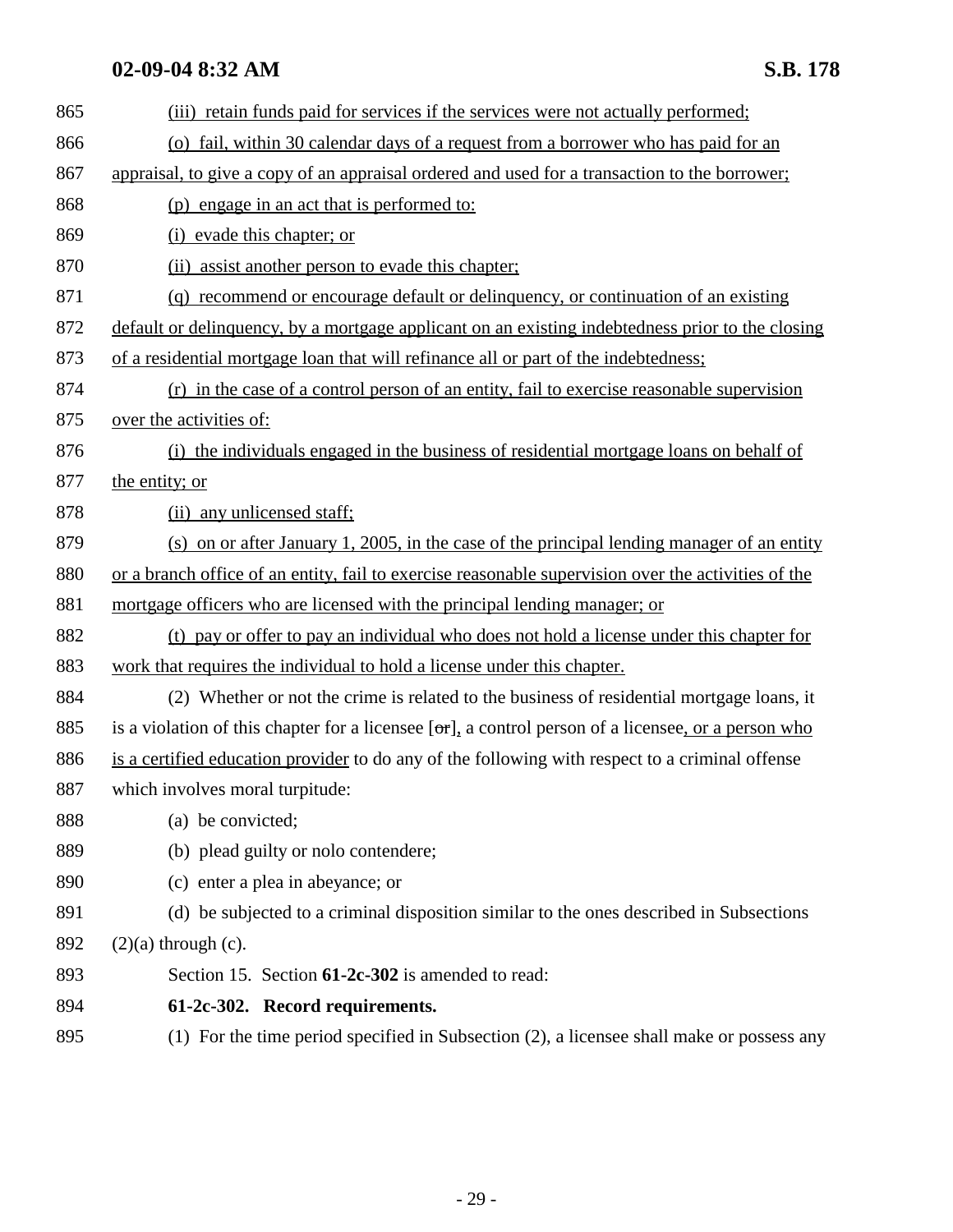| 896 | record required for that licensee by a rule made by the division.                                      |
|-----|--------------------------------------------------------------------------------------------------------|
| 897 | (2) A licensee shall maintain in its possession a record described in Subsection (1) until             |
| 898 | the later of four years from the last to occur of the following:                                       |
| 899 | (a) the final entry on a residential mortgage loan is made by that licensee;                           |
| 900 | (b) if the residential mortgage loan is serviced by the licensee:                                      |
| 901 | (i) the residential mortgage loan is paid in full; or                                                  |
| 902 | (ii) the licensee ceases to service the residential mortgage loan; or                                  |
| 903 | (c) if the residential mortgage loan is not serviced by the licensee, the residential                  |
| 904 | mortgage loan is closed.                                                                               |
| 905 | (3) A licensee shall:                                                                                  |
| 906 | (a) make available to the division for inspection during normal business hours all                     |
| 907 | records required to be maintained under this chapter; and                                              |
| 908 | (b) upon reasonable notice from the division to a licensee, produce all records                        |
| 909 | described in Subsection $(3)(a)$ that are related to an investigation being conducted by the           |
| 910 | division at the division office for inspection and copying by the division.                            |
| 911 | (4) A licensed entity shall maintain and produce for inspection by the division a current              |
| 912 | list of all individuals whose licenses are affiliated with the entity.                                 |
| 913 | Section 16. Section 61-2c-401 is amended to read:                                                      |
| 914 | 61-2c-401. Investigations -- Subpoena power of division.                                               |
| 915 | (1) The division may investigate or cause to be investigated the actions of:                           |
| 916 | (a) $(i)$ a licensee [and the control persons of any licensee]; or                                     |
| 917 | (ii) the following with respect to an entity that is a licensee:                                       |
| 918 | $(A)$ a control person;                                                                                |
| 919 | <u>(B) a manager;</u>                                                                                  |
| 920 | (C) a managing partner;                                                                                |
| 921 | (D) a director;                                                                                        |
| 922 | (E) an executive officer; or                                                                           |
| 923 | an individual who performs a function similar to an individual listed in this<br>(F)                   |
| 924 | Subsection $(1)(a)(ii)$ ;                                                                              |
| 925 | (b) $(i)$ an applicant for licensure under this chapter $\frac{1}{2}$ , and the control persons of any |
| 926 | applicant]; or                                                                                         |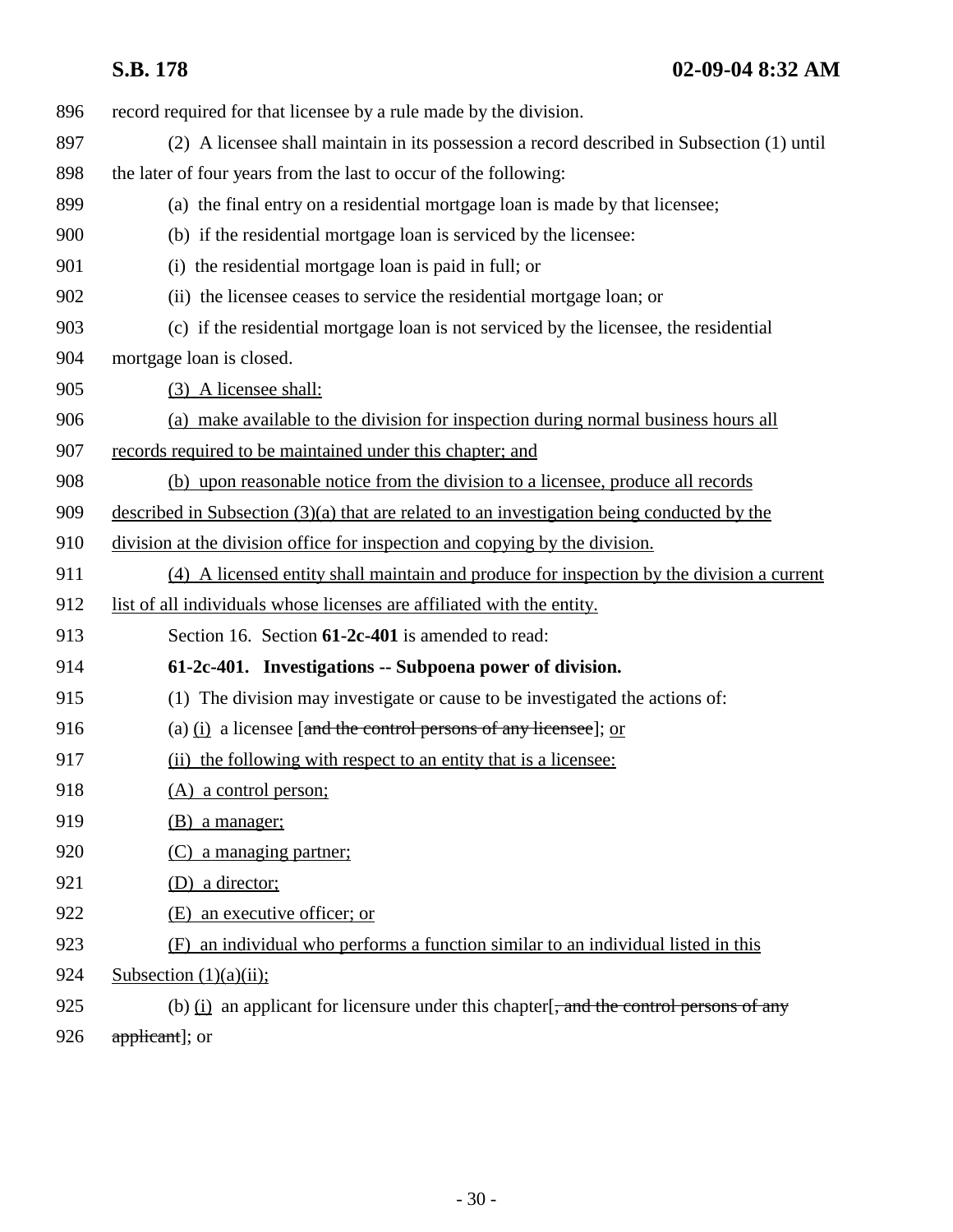| 927 | (ii) the following with respect to an entity that has applied for a license under this          |
|-----|-------------------------------------------------------------------------------------------------|
| 928 | chapter:                                                                                        |
| 929 | $(A)$ a control person;                                                                         |
| 930 | (B) a manager;                                                                                  |
| 931 | (C) a managing partner;                                                                         |
| 932 | (D) a director;                                                                                 |
| 933 | (E) an executive officer; or                                                                    |
| 934 | (F) an individual who performs a function similar to an individual listed in this               |
| 935 | Subsection $(1)(b)(ii)$ ; or                                                                    |
| 936 | (c) any individual or entity that transacts the business of residential mortgage loans          |
| 937 | within this state, and the control persons of any such entity.                                  |
| 938 | (2) In conducting investigations, records inspections, and adjudicative proceedings, the        |
| 939 | division may:                                                                                   |
| 940 | (a) subpoena witnesses;                                                                         |
| 941 | (b) take evidence;                                                                              |
| 942 | (c) require by subpoena duces tecum the production of books, papers, contracts,                 |
| 943 | records, other documents, or information considered relevant to an investigation; and           |
| 944 | (d) serve a subpoena by certified mail.                                                         |
| 945 | (3) A failure to respond to a subpoena served by the division is considered as a separate       |
| 946 | violation of this chapter.                                                                      |
| 947 | (4) The division may inspect all records related to the business of residential mortgage        |
| 948 | loans by a licensee under this chapter, regardless of whether the records are maintained at a   |
| 949 | business location in Utah, in conducting:                                                       |
| 950 | (a) investigations of complaints; or                                                            |
| 951 | (b) inspections of the records required to be maintained under:                                 |
| 952 | (i) this chapter; or                                                                            |
| 953 | (ii) rules adopted by the division under this chapter.                                          |
| 954 | (5) (a) If a licensee maintains the records required by this chapter and the rules adopted      |
| 955 | by the division under this chapter outside Utah, the licensee is responsible for all reasonable |
| 956 | costs, including reasonable travel costs, incurred by the division in inspecting those records. |
| 957 | (b) Upon receipt of notification from the division that records maintained outside Utah         |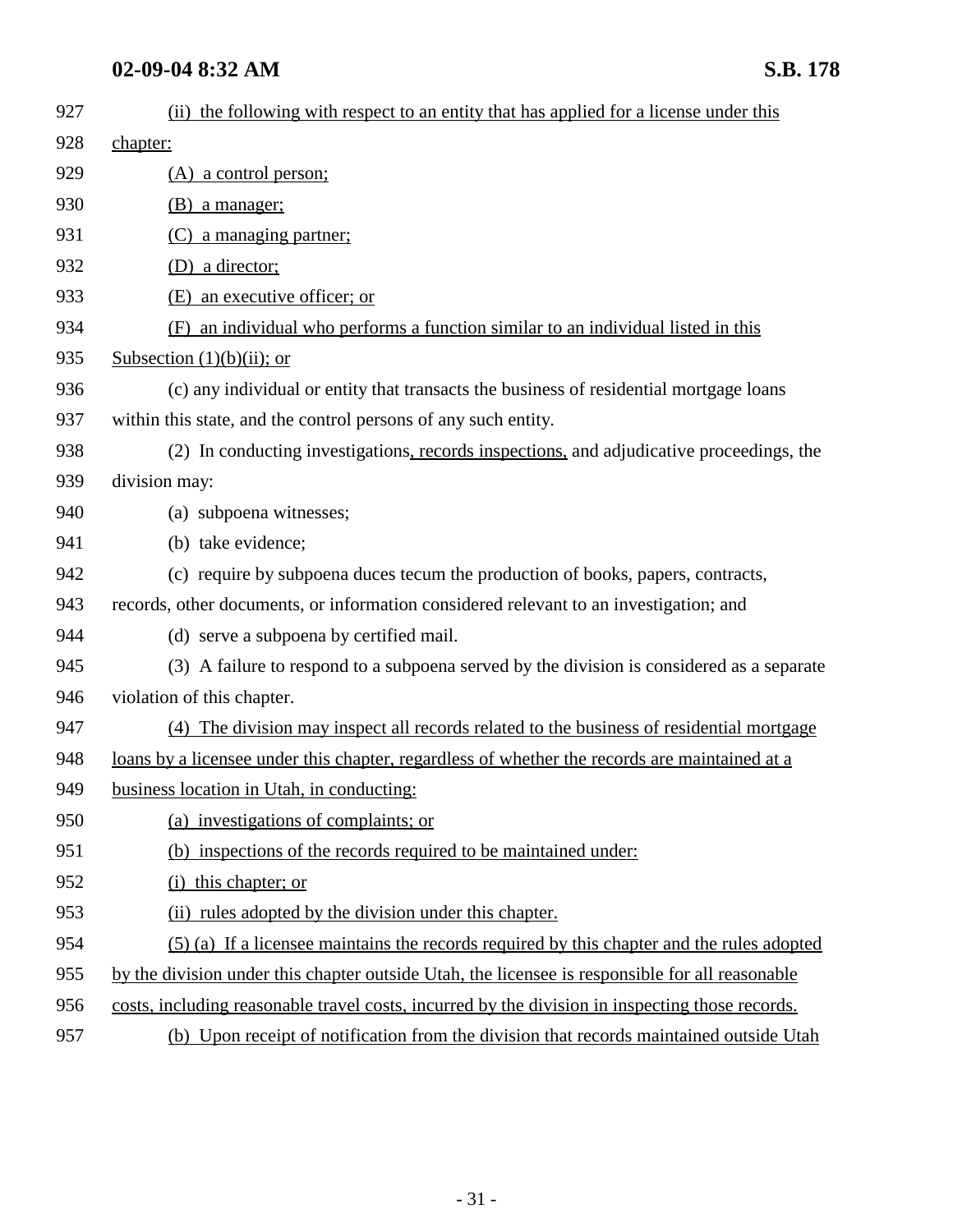| 958 | are to be examined in connection with an investigation or an examination, the licensee shall     |
|-----|--------------------------------------------------------------------------------------------------|
| 959 | deposit with the division a deposit of \$500 to cover the division's expenses in connection with |
| 960 | the examination of the records.                                                                  |
| 961 | (c) If the deposit described in Subsection $(5)(b)$ is insufficient to meet the estimated        |
| 962 | costs and expenses of examination of the records, the licensee shall make an additional deposit  |
| 963 | to cover the estimated costs and expenses of the division.                                       |
| 964 | (d) (i) All deposits under this Subsection (5) shall be deposited in the General Fund as         |
| 965 | a dedicated credit to be used by the division under Subsection $(5)(a)$ .                        |
| 966 | (ii) The division, with the concurrence of the executive director, may use the deposit           |
| 967 | monies deposited in the General Fund under this Subsection (5)(d) as a dedicated credit for the  |
| 968 | records inspection costs under Subsection $(5)(a)$ .                                             |
| 969 | (iii) A deposit under this Subsection (5) shall be refunded to the licensee to the extent it     |
| 970 | is not used, together with an itemized statement from the division of all amounts it has used.   |
| 971 | (6) Failure to deposit with the division a deposit required to cover the costs of                |
| 972 | examination of records that are maintained outside Utah shall result in automatic suspension of  |
| 973 | a license until the deposit is made.                                                             |
| 974 | Section 17. Section 61-2c-402 is amended to read:                                                |
| 975 | 61-2c-402. Disciplinary action -- Reinstatement.                                                 |
| 976 | (1) Subject to the requirements of this section, if an individual or entity required to be       |
| 977 | licensed under this chapter violates this chapter, or an education provider certified under this |
| 978 | chapter, the commission, with the concurrence of the director, may:                              |
| 979 | (a) impose a civil penalty against the individual or entity in an amount not to exceed           |
| 980 | \$2,500 per violation;                                                                           |
| 981 | (b) do any of the following to a license under this chapter:                                     |
| 982 | (i) suspend;                                                                                     |
| 983 | (ii) revoke;                                                                                     |
| 984 | (iii) place on probation;                                                                        |
| 985 | (iv) deny renewal; or                                                                            |
| 986 | (v) deny reinstatement; or                                                                       |
| 987 | (c) do both Subsections $(1)(a)$ and $(b)$ .                                                     |
| 988 | (2) (a) Before the commission and the division may take an action described in                   |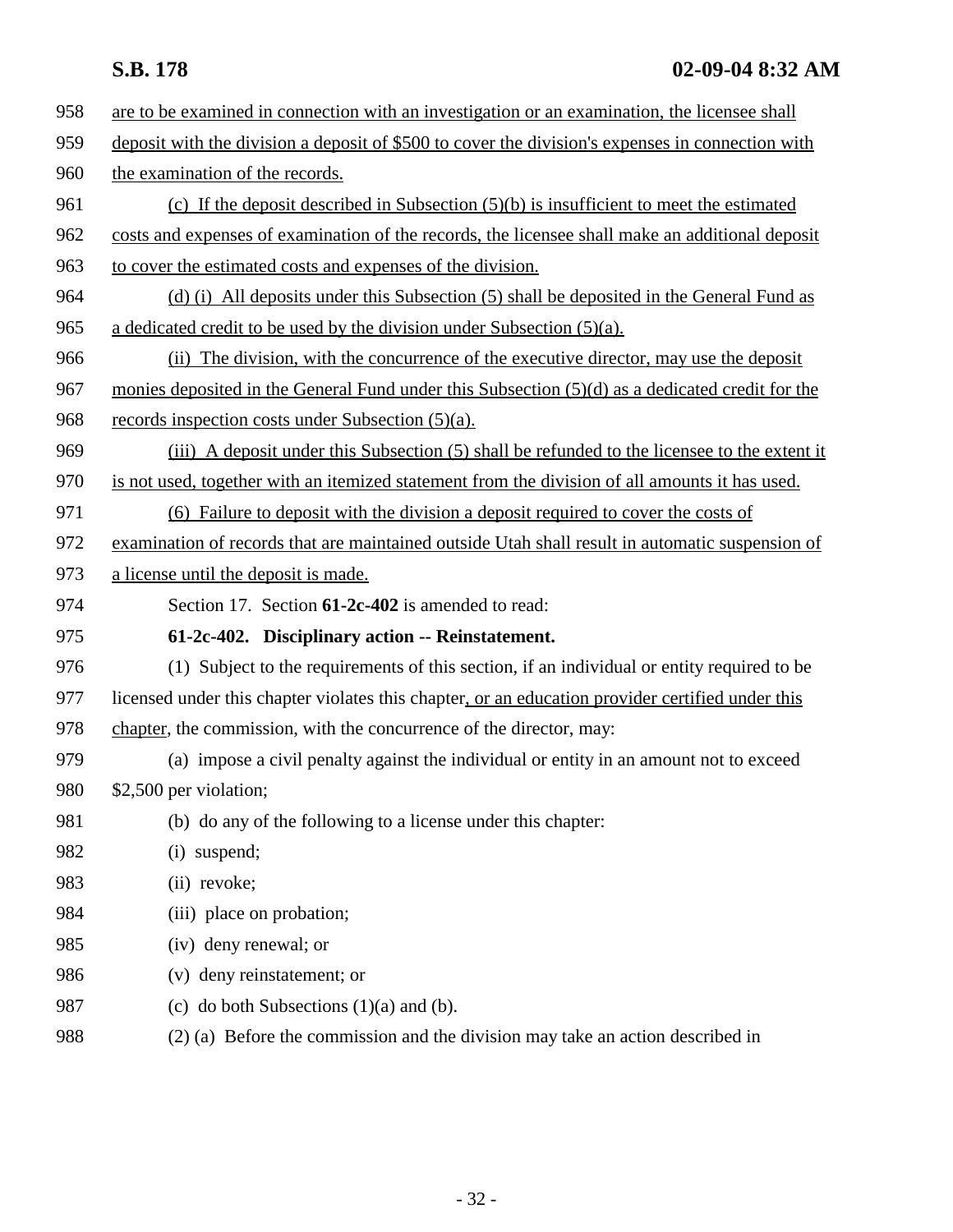989 Subsection (1), the division shall:

990 (i) give notice to the individual or entity; and

991 (ii) schedule an adjudicative proceeding.

992 (b) If after the adjudicative proceeding scheduled under Subsection (2)(a), the 993 commission and the director determine that an individual or entity required to be licensed 994 under this chapter has violated this chapter, the commission may take an action described in 995 Subsection (1) by written order.

996 (3) In accordance with Title 63, Chapter 46b, Administrative Procedures Act, an 997 individual or entity against whom disciplinary action is taken under this section may seek 998 review by the executive director of the disciplinary action.

999 (4) If an individual or entity prevails in a judicial appeal and the court finds that the 1000 state action was undertaken without substantial justification, the court may award reasonable 1001 litigation expenses to that individual or entity as provided under Title 78, Chapter 27a, Small 1002 Business Equal Access to Justice Act.

1003 (5) (a) An order issued under this section takes effect 30 days after the service of the 1004 order unless otherwise provided in the order.

1005 (b) If an appeal of an order issued under this section is taken by an individual or entity, 1006 the division may stay enforcement of the commission's order in accordance with Section 1007 63-46b-18.

1008 (6) If ordered by the court of competent jurisdiction, the division shall promptly take an 1009 action described in Subsection (1)(b) against a license granted under this chapter.

1010 (7) (a) If a license under this chapter is revoked, the individual or entity may apply to 1011 have the license reinstated by complying with the requirements of Section 61-2c-202 for 1012 licensure.

1013 (b) Notwithstanding Subsection (7)(a), if a license under this chapter is revoked, the 1014 individual or entity may not apply for reinstatement of the license sooner than five years after 1015 the date the license is revoked in accordance with this section.

1016 (c) If an individual or entity whose license has been revoked applies for reinstatement 1017 in accordance with Subsection (7)(b), the commission and the division may grant the 1018 application for reinstatement if they find that:

1019 (i) there has been good conduct on the part of the applicant subsequent to the events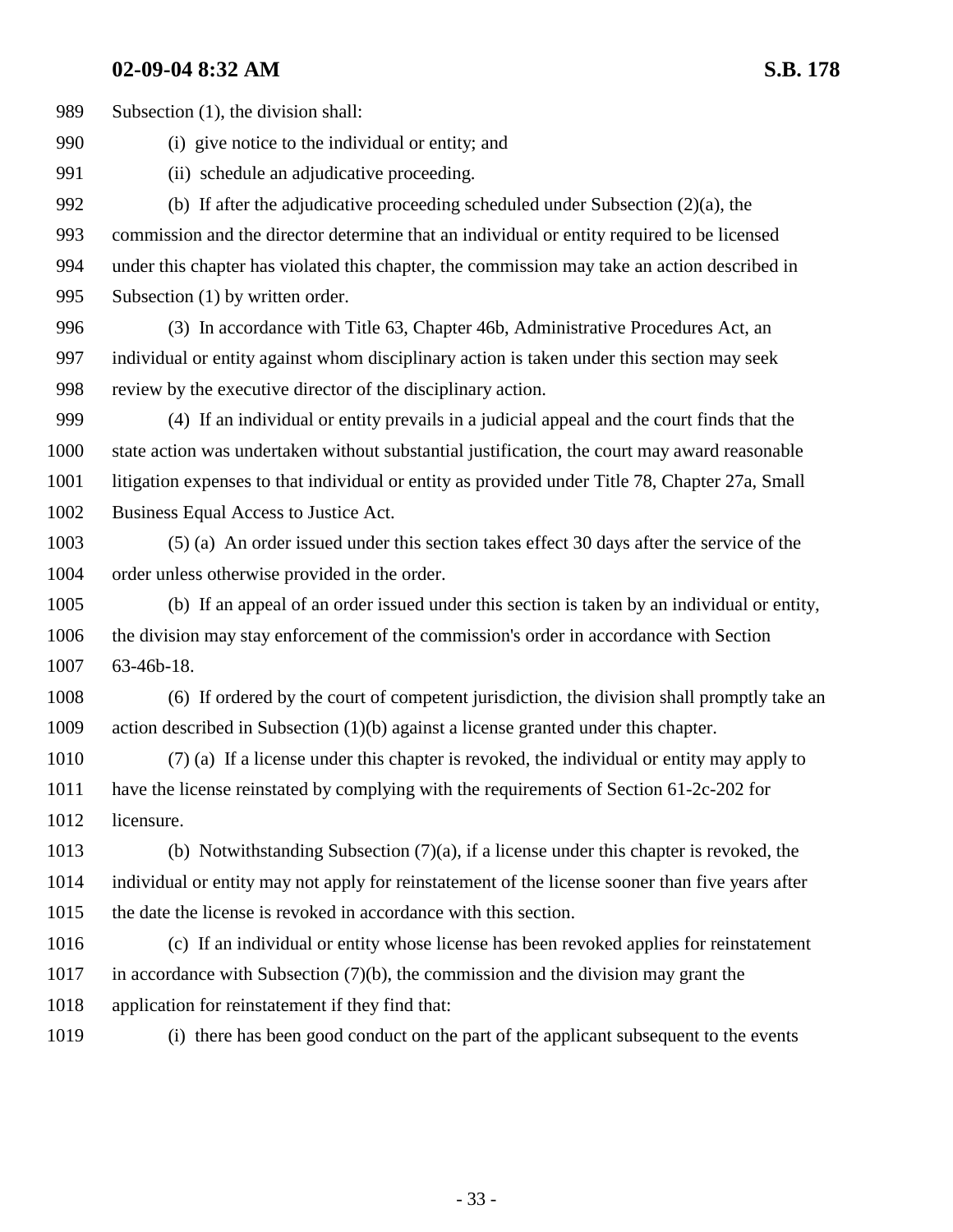| 1020 | that led to the revocation, and that the subsequent good conduct outweighs the events which led      |
|------|------------------------------------------------------------------------------------------------------|
| 1021 | to the revocation; and                                                                               |
| 1022 | (ii) the interest of the public is not likely to be harmed by the granting of the license.           |
| 1023 | Section 18. Section 61-2c-403 is amended to read:                                                    |
| 1024 | 61-2c-403. Cease and desist orders.                                                                  |
| 1025 | (1) (a) The director may issue and serve by certified mail, or by personal service, on an            |
| 1026 | individual or entity an order to cease and desist if:                                                |
| 1027 | (i) the director has reason to believe that the individual or entity has been or is                  |
| 1028 | engaging in acts constituting a violation of this chapter; and                                       |
| 1029 | (ii) it appears to the director that it would be in the public interest to stop the acts.            |
| 1030 | (b) Within ten days after service of the order, the party named in the order may request             |
| 1031 | an adjudicative proceeding to be held in accordance with Title 63, Chapter 46b, Administrative       |
| 1032 | Procedures Act.                                                                                      |
| 1033 | (c) Pending the hearing, the cease and desist order shall remain in effect.                          |
| 1034 | $(2)$ (a) After the hearing described in Subsection (1), if the director finds that the acts         |
| 1035 | of the individual or entity violate this chapter, the director shall issue an order making the cease |
| 1036 | and desist order permanent.                                                                          |
| 1037 | (b) (i) The director may file suit in the name of the division to enjoin and restrain an             |
| 1038 | individual or entity on whom an order is served under this section from violating this chapter       |
| 1039 | if:                                                                                                  |
| 1040 | $(A)$ (I) the individual or entity did not request a hearing under Subsection (1); or                |
| 1041 | (II) a permanent cease and desist order is issued against the individual or entity                   |
| 1042 | following a hearing or stipulation; and                                                              |
| 1043 | (B) (I) the individual or entity fails to cease the acts; or                                         |
| 1044 | (II) after discontinuing the acts, the individual or entity again commences the acts.                |
| 1045 | (ii) The suit described in Subsection $(2)(b)(i)$ shall be filed in the district court in the        |
| 1046 | county:                                                                                              |
| 1047 | (A) in which the acts occurred;                                                                      |
| 1048 | (B) where the individual resides; or                                                                 |
| 1049 | (C) where the individual or entity carries on business.                                              |
| 1050 | The cease and desist order issued under this section may not interfere with or<br>(3)                |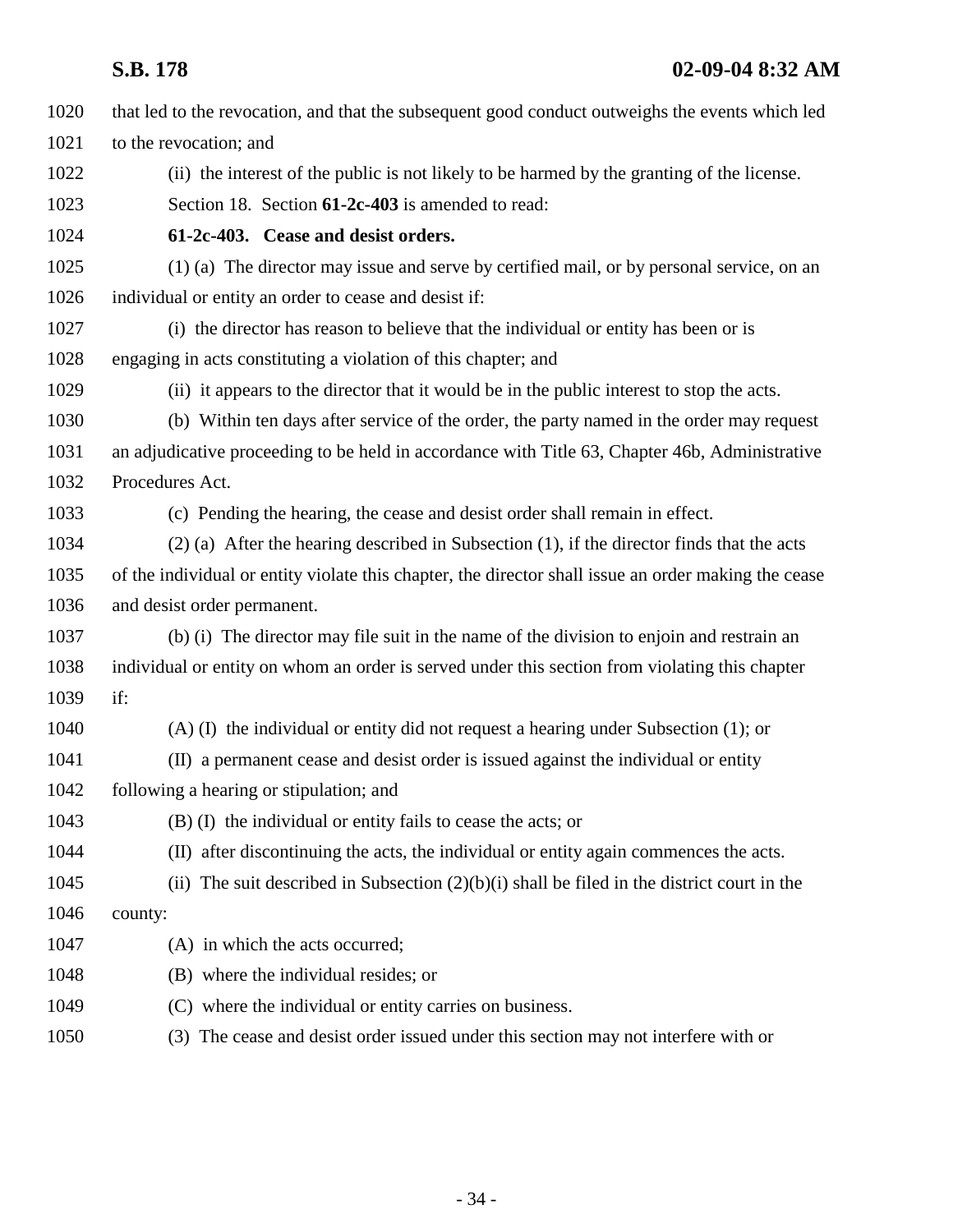| 1051 | prevent the prosecution of a remedy or action enforcement under this chapter.                  |
|------|------------------------------------------------------------------------------------------------|
| 1052 | (4) An individual [or a control person of an entity] who violates a cease and desist order     |
| 1053 | issued under this section is guilty of a class A misdemeanor.                                  |
| 1054 | Section 19. Section 61-2c-404 is enacted to read:                                              |
| 1055 | 61-2c-404. Civil actions.                                                                      |
| 1056 | $(1)$ (a) A person who violates this chapter is liable for an additional penalty, as           |
| 1057 | determined by the court, of at least the amount the person received in consequence of a        |
| 1058 | violation of this chapter as:                                                                  |
| 1059 | (i) commission;                                                                                |
| 1060 | (ii) compensation; or                                                                          |
| 1061 | (iii) profit.                                                                                  |
| 1062 | (b) A person aggrieved by a violation of this chapter may:                                     |
| 1063 | bring an action for a penalty described in Subsection $(1)(a)$ ; and<br>(i)                    |
| 1064 | (ii) use a penalty obtained under Subsection $(1)(a)$ for the person's own use and benefit.    |
| 1065 | A person who is not licensed under this chapter at the time of an act or service that<br>(2)   |
| 1066 | requires a license under this chapter may not bring an action in court for the recovery of a   |
| 1067 | commission, fee, or compensation for that act or service.                                      |
| 1068 | $(3)$ On or after January 1, 2005:                                                             |
| 1069 | (a) a mortgage officer may not bring an action in the mortgage officer's own name for          |
| 1070 | the recovery of a fee, commission, or compensation for transacting the business of residential |
| 1071 | mortgage loans unless the action is brought against the principal lending manager with whom    |
| 1072 | the mortgage officer was licensed at the time of the act or service that is the subject of the |
| 1073 | action; and                                                                                    |
| 1074 | (b) an action by an entity for the recovery of a fee, commission, or other compensation        |
| 1075 | shall be brought by:                                                                           |
| 1076 | $(i)$ an entity; or                                                                            |
| 1077 | (ii) the principal lending manager of an entity on behalf of the entity.                       |
| 1078 | (4) On or after January 1, 2005, a principal lending manager who transacts the business        |
| 1079 | of residential mortgage loans on the principal lending manager's own behalf may sue in the     |
| 1080 | principal lending manager's own name for the recovery of a fee, commission, or compensation    |
| 1081 | for transacting the business of residential mortgage loans.                                    |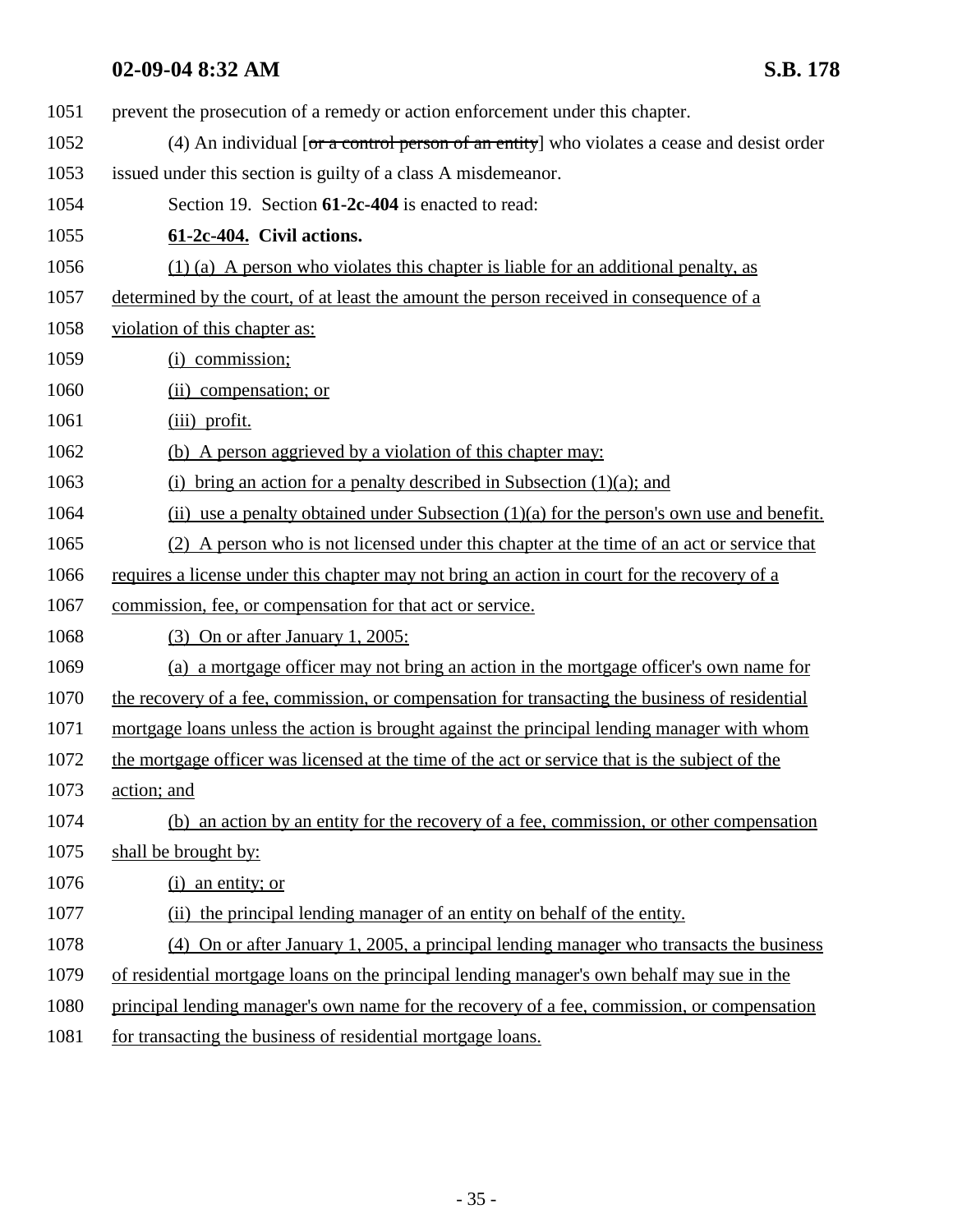| 1082 | Section 20. Section 61-2c-501 is enacted to read:                                                |
|------|--------------------------------------------------------------------------------------------------|
| 1083 | Part 5. Residential Mortgage Loan Education, Research, and Recovery Fund                         |
| 1084 | 61-2c-501. Fund created -- Minimum balance.                                                      |
| 1085 | (1) There is created a restricted special revenue fund known as the "Residential"                |
| 1086 | Mortgage Loan Education, Research, and Recovery Fund."                                           |
| 1087 | (2) The interest earned on the fund shall be deposited into the fund.                            |
| 1088 | (3) At the beginning of each state fiscal year, \$100,000 shall remain available in the          |
| 1089 | fund to satisfy judgments rendered against individuals and entities licensed under this chapter. |
| 1090 | Section 21. Section 61-2c-502 is enacted to read:                                                |
| 1091 | 61-2c-502. Additional license fee.                                                               |
| 1092 | (1) An individual who applies for or renews a license shall pay, in addition to the              |
| 1093 | application or renewal fee, a reasonable annual fee:                                             |
| 1094 | (a) determined by the division with the concurrence of the commission; and                       |
| 1095 | (b) not to exceed \$18.                                                                          |
| 1096 | (2) An entity that applies for or renews an entity license shall pay, in addition to the         |
| 1097 | application or renewal fee, a reasonable annual fee:                                             |
| 1098 | (a) determined by the division with the concurrence of the commission; and                       |
| 1099 | (b) not to exceed $$25.$                                                                         |
| 1100 | (3) Notwithstanding Section 13-1-2, the fees provided in this section shall be paid into         |
| 1101 | the fund to be used as provided in this part.                                                    |
| 1102 | (4) If the balance in the fund that is available to satisfy judgments against licensees          |
| 1103 | decreases to less than \$100,000, the division may make additional assessments to licensees to   |
| 1104 | maintain the balance available at \$100,000 to satisfy judgments.                                |
| 1105 | Section 22. Section 61-2c-503 is enacted to read:                                                |
| 1106 | 61-2c-503. Notice to division -- Judgment against mortgage licensee -- Fraud,                    |
| 1107 | misrepresentation, or deceit -- Verified petition for order directing payment from fund --       |
| 1108 | Limitations and procedure.                                                                       |
| 1109 | (1) (a) A person may bring a claim against the fund if the person sends a signed                 |
| 1110 | notification to the division at the time the person files an action:                             |
| 1111 | (i) against a licensee; and                                                                      |
| 1112 | (ii) alleging fraud, misrepresentation, or deceit.                                               |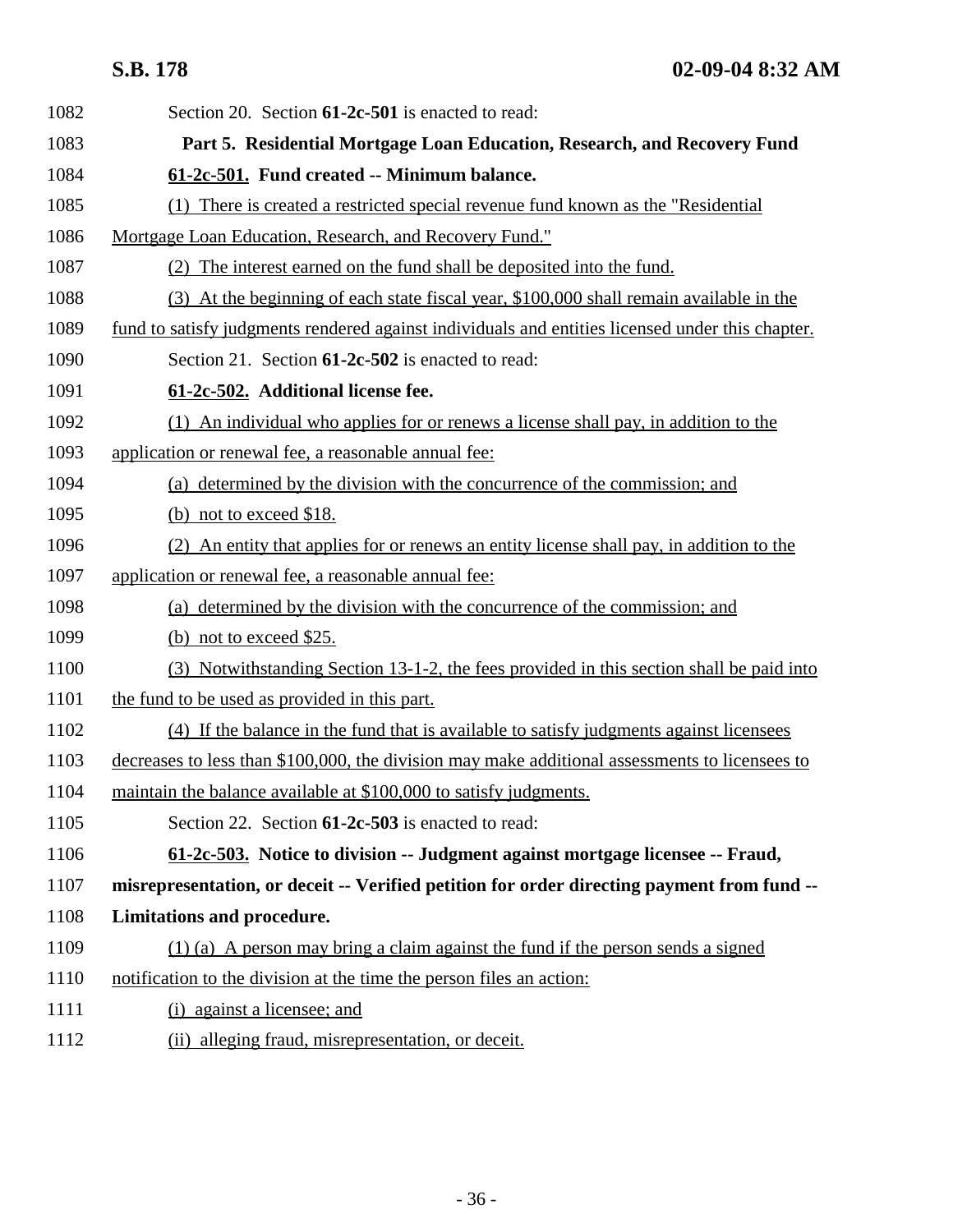| 1113 | (b) Within 30 calendar days of receipt of the notice described in Subsection $(1)(a)$ , the       |
|------|---------------------------------------------------------------------------------------------------|
| 1114 | division may intervene in the action.                                                             |
| 1115 | (c) If a person making a claim against the fund obtains a final judgment in a court of            |
| 1116 | competent jurisdiction in Utah against a licensee based on fraud, misrepresentation, or deceit in |
| 1117 | a residential mortgage loan transaction, the person making the claim may, upon termination of     |
| 1118 | all proceedings including appeals, file a verified petition in the court where the judgment was   |
| 1119 | entered for an order directing payment from the fund for the uncollected actual damages           |
| 1120 | included in the judgment.                                                                         |
| 1121 | (d) A recovery from the fund may not include punitive damages, interest, or court                 |
| 1122 | costs.                                                                                            |
| 1123 | (e) Regardless of the number of claimants or number of loans involved in a transaction,           |
| 1124 | the liability of the fund may not exceed:                                                         |
| 1125 | $(i)$ \$15,000 for a single transaction;                                                          |
| 1126 | (ii) \$45,000 for an individual licensee; or                                                      |
| 1127 | $(iii)$ \$45,000 for an entity.                                                                   |
| 1128 | (2) A person making a claim against the fund shall:                                               |
| 1129 | (a) serve a copy of the petition on the division; and                                             |
| 1130 | (b) file a copy of the affidavit of the service of the petition described in Subsection           |
| 1131 | $(2)(a)$ with the court.                                                                          |
| 1132 | (3) (a) The court shall conduct a hearing on the petition within 30 calendar days after           |
| 1133 | service.                                                                                          |
| 1134 | (b) The petitioner shall recover from the fund only if the petitioner shows:                      |
| 1135 | (i) that the petitioner is not:                                                                   |
| 1136 | (A) the spouse of the judgment debtor; or                                                         |
| 1137 | (B) the personal representative of the spouse of the judgment debtor;                             |
| 1138 | that the petitioner has complied with this chapter;<br>(ii)                                       |
| 1139 | (iii) that the petitioner has obtained a final judgment in the manner prescribed under            |
| 1140 | this section, indicating the amount of the judgment awarded;                                      |
| 1141 | (iv) that the petitioner has proved the amount still owing on the judgment at the date of         |
| 1142 | the petition;                                                                                     |
|      |                                                                                                   |

1143 (v) (A) that: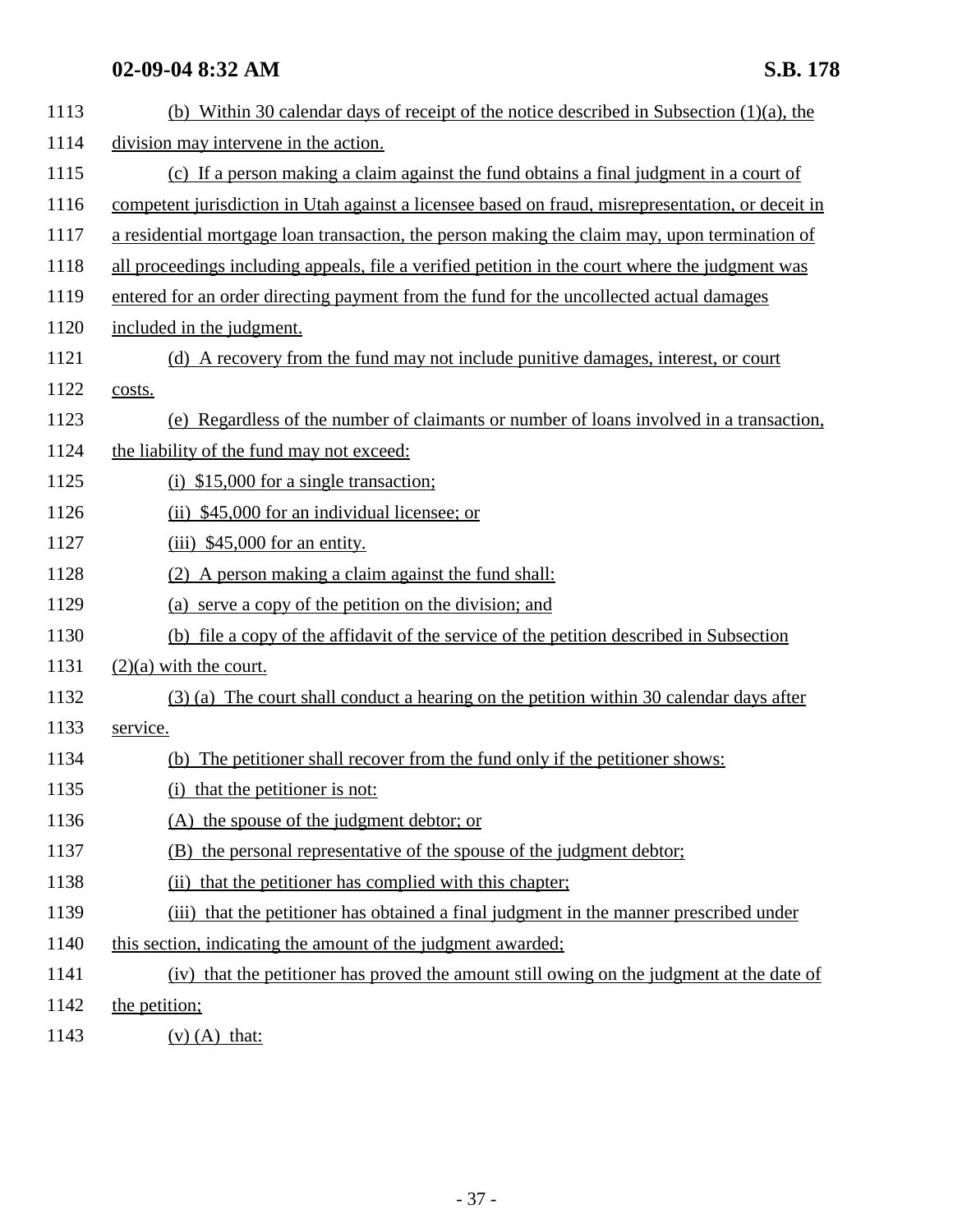| 1144 | (I) the petitioner has a writ of execution issued upon the judgment; and                            |
|------|-----------------------------------------------------------------------------------------------------|
| 1145 | (II) the officer executing the writ has made a return showing that no property subject to           |
| 1146 | execution in satisfaction of the judgment could be found; and                                       |
| 1147 | (B) if execution is levied against the property of the judgment debtor, that:                       |
| 1148 | the amount realized was insufficient to satisfy the judgment; and<br>(I)                            |
| 1149 | (II) a balance remains on the judgment after application of the amount realized; and                |
| 1150 | (vi) that the petitioner has:                                                                       |
| 1151 | (A) made reasonable searches and inquiries to ascertain whether the judgment debtor                 |
| 1152 | has any interest in property, real or personal, that may satisfy the judgment; and                  |
| 1153 | (B) has exercised reasonable diligence to secure payment of the judgment from the                   |
| 1154 | assets of the judgment debtor.                                                                      |
| 1155 | (4) If the petitioner satisfies the court that it is not practicable for the petitioner to          |
| 1156 | comply with one or more of the requirements in Subsections $(3)(b)(v)$ and $(3)(b)(vi)$ , the court |
| 1157 | may waive those requirements.                                                                       |
| 1158 | (5) (a) A judgment that is the basis for a claim against the fund may not have been                 |
| 1159 | discharged in bankruptcy.                                                                           |
| 1160 | (b) In the case of a bankruptcy proceeding that is open or that is commenced during the             |
| 1161 | pendency of the claim, the claimant shall, prior to obtaining a claim against the fund, obtain an   |
| 1162 | <u>order from the bankruptcy court declaring the judgment and debt to be nondischargeable.</u>      |
| 1163 | Section 23. Section 61-2c-504 is enacted to read:                                                   |
| 1164 | 61-2c-504. Authority to act on receipt of petition.                                                 |
| 1165 | (1) Upon receipt of a petition meeting the requirements of Section $61-2c-503$ , the                |
| 1166 | division may answer, initiate review proceedings, or appear in a proceeding:                        |
| 1167 | (a) in the name of the defendant to the action; or                                                  |
| 1168 | (b) on behalf of the fund.                                                                          |
| 1169 | (2) The division may settle a claim subject to:                                                     |
| 1170 | (a) the application of a petitioner; and                                                            |
| 1171 | (b) court approval.                                                                                 |
| 1172 | Section 24. Section 61-2c-505 is enacted to read:                                                   |
| 1173 | 61-2c-505. Court determination and order.                                                           |
| 1174 | If the court determines that a claim should be levied against the portion of the fund               |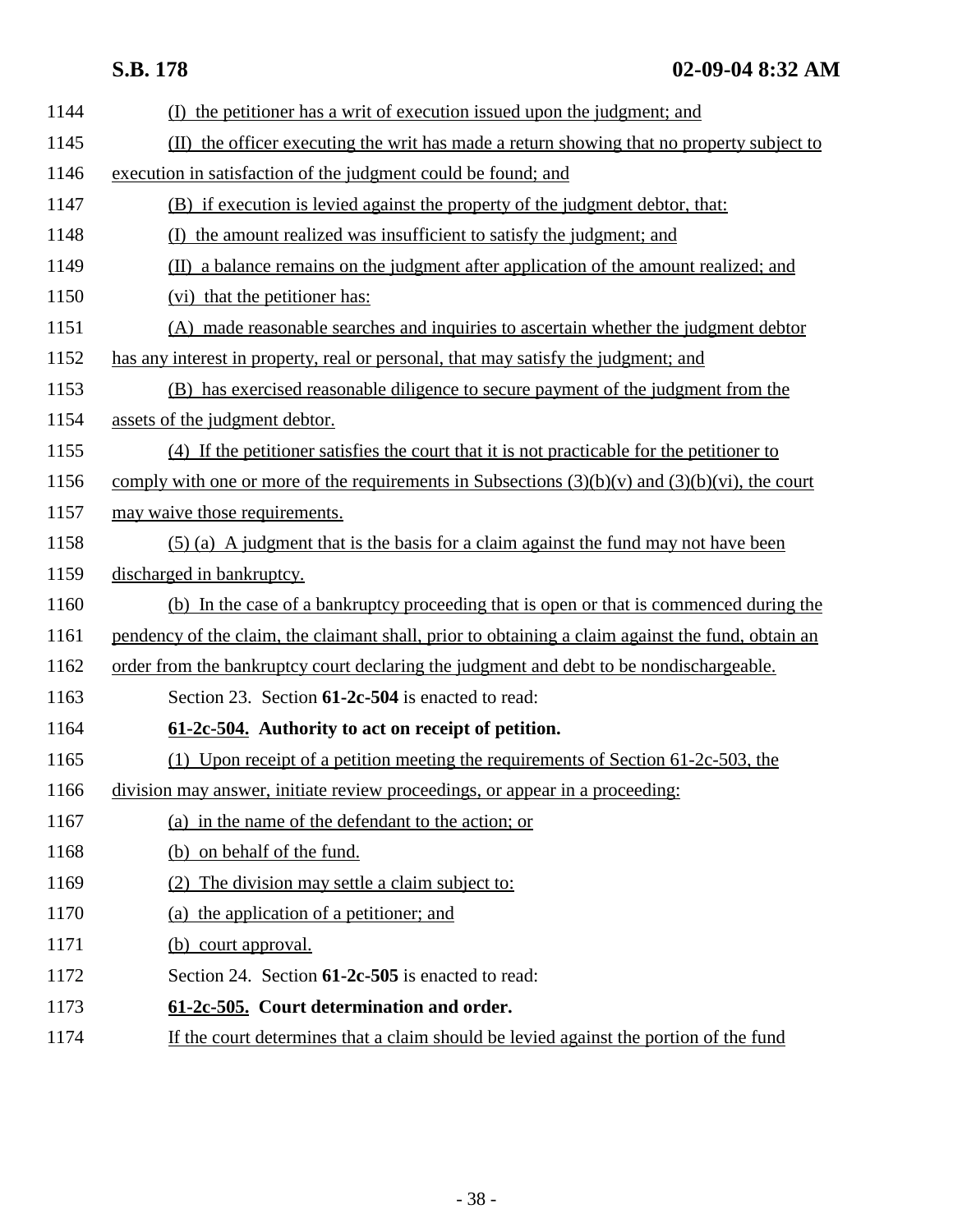| 1175 | allocated to carry out the provisions of this chapter, the court shall enter an order requiring the |
|------|-----------------------------------------------------------------------------------------------------|
| 1176 | division to pay from the fund the portion of the petitioner's judgment that is payable from the     |
| 1177 | fund under Section 61-2c-503.                                                                       |
| 1178 | Section 25. Section 61-2c-506 is enacted to read:                                                   |
| 1179 | 61-2c-506. Insufficient funds to satisfy judgment -- Procedure and interest.                        |
| 1180 | If the money deposited in the fund and allotted for satisfying judgments against                    |
| 1181 | licensees is insufficient to satisfy an authorized claim for payment, the division shall, when      |
| 1182 | sufficient money has been deposited in the fund, satisfy the unpaid claims in the order they        |
| 1183 | originally were filed, together with accumulated interest at the rate allowable on judgments        |
| 1184 | under Section 15-1-4.                                                                               |
| 1185 | Section 26. Section 61-2c-507 is enacted to read:                                                   |
| 1186 | 61-2c-507. Division subrogated to judgment creditor -- Authority to revoke                          |
| 1187 | license.                                                                                            |
| 1188 | (1) If the division pays a judgment creditor from the fund:                                         |
| 1189 | (a) the division is subrogated to the rights of the judgment creditor for the amounts               |
| 1190 | paid out of the fund; and                                                                           |
| 1191 | (b) any amount and interest recovered by the division shall be deposited in the fund.               |
| 1192 | The license of a licensee for whom payment from the fund is made under this part<br>(2)             |
| 1193 | is automatically revoked.                                                                           |
| 1194 | (3) A licensee whose license is revoked pursuant to Subsection (2) may not apply for a              |
| 1195 | new license until the licensee has paid into the fund:                                              |
| 1196 | (a) the amount paid out of the fund on behalf of the licensee; and                                  |
| 1197 | (b) interest at a rate determined by the division with the concurrence of the                       |
| 1198 | commission.                                                                                         |
| 1199 | Section 27. Section 61-2c-508 is enacted to read:                                                   |
| 1200 | 61-2c-508. Failure to comply.                                                                       |
| 1201 | The failure of a person to comply with this part is a waiver of any right provided under            |
| 1202 | this part.                                                                                          |
| 1203 | Section 28. Section 61-2c-509 is enacted to read:                                                   |
| 1204 | 61-2c-509. Disciplinary actions.                                                                    |
| 1205 | This part does not limit the authority of the director to take disciplinary action<br>(1)           |
|      |                                                                                                     |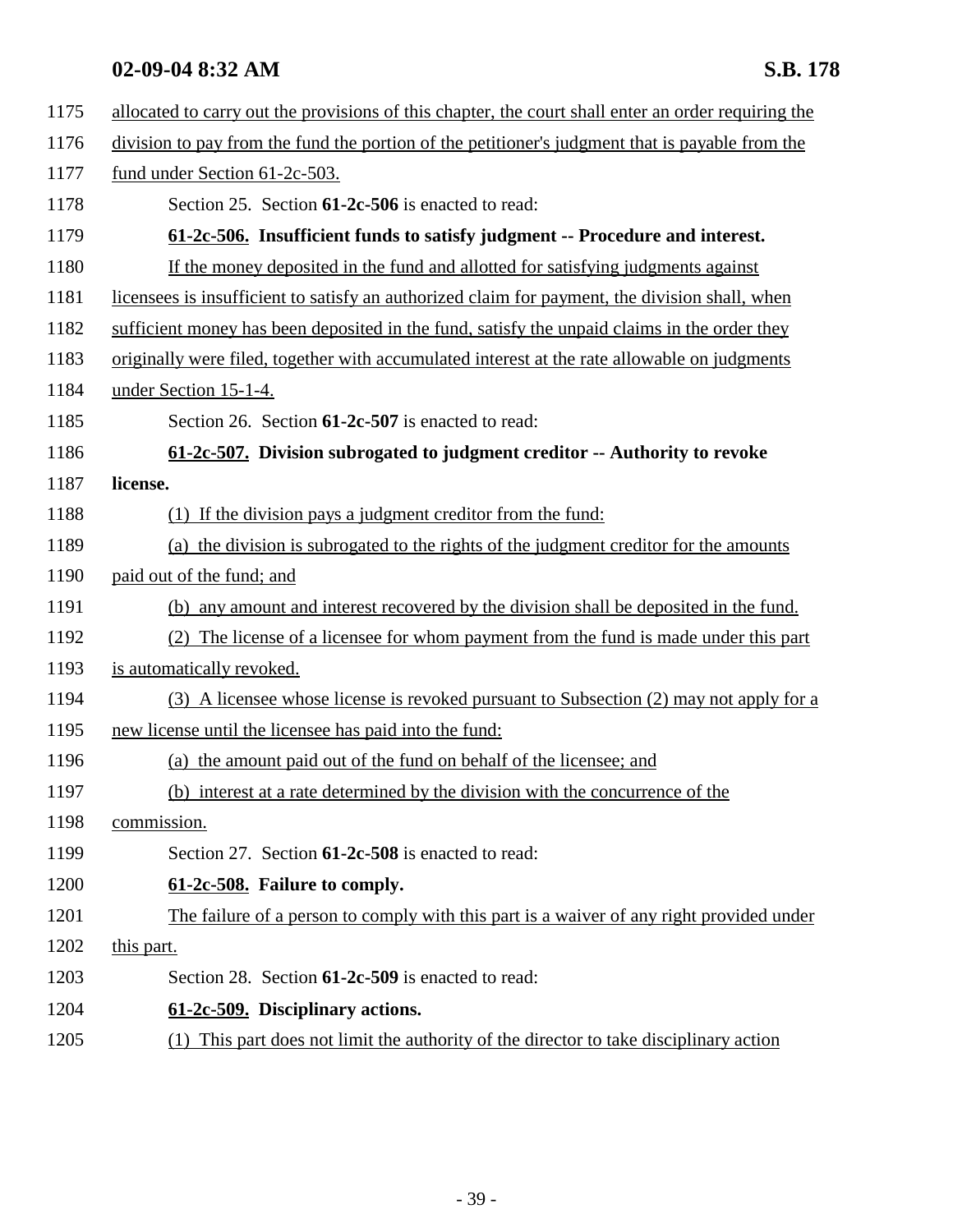| 1206 | against a licensee for a violation of:                                                           |
|------|--------------------------------------------------------------------------------------------------|
| 1207 | (a) this chapter; or                                                                             |
| 1208 | (b) rules made by the division under this chapter.                                               |
| 1209 | (2) The repayment in full of all obligations to the fund by a licensee does not nullify or       |
| 1210 | modify the effect of a disciplinary proceeding brought under:                                    |
| 1211 | (a) this chapter; or                                                                             |
| 1212 | (b) rules made by the division under this chapter.                                               |
| 1213 | Section 29. Section 61-2c-510 is enacted to read:                                                |
| 1214 | 61-2c-510. Moneys accumulated -- Purpose.                                                        |
| 1215 | The division may use monies accumulated in the fund in excess of the amount                      |
| 1216 | necessary to satisfy claims to advance education and research in the field of residential        |
| 1217 | mortgage loans, including:                                                                       |
| 1218 | (1) courses sponsored by the division;                                                           |
| 1219 | courses offered by the division in conjunction with a university or college in Utah;<br>(2)      |
| 1220 | (3) contracting for a research project for the state in the field of residential mortgage        |
| 1221 | loans;                                                                                           |
| 1222 | (4) funding the salaries and training expenses of division staff members who are                 |
| 1223 | employed in positions related to the education of mortgage licensees;                            |
| 1224 | (5) funding the training expenses of division staff members who are employed in                  |
| 1225 | positions conducting investigations of complaints under this chapter; and                        |
| 1226 | (6) publishing and distributing educational materials to:                                        |
| 1227 | (a) licensees; and                                                                               |
| 1228 | (b) applicants for licensure.                                                                    |
| 1229 | Section 30. Section 70D-1-10 is amended to read:                                                 |
| 1230 | 70D-1-10. Notification of department -- Exemptions.                                              |
| 1231 | (1) Except as provided in Subsection (2), no person may engage in the business of                |
| 1232 | making mortgage loans nor may any person engage in the business of being a mortgage loan         |
| 1233 | broker or servicer, without first filing written notification with the department and paying the |
| 1234 | fees required by this chapter.                                                                   |
| 1235 | (2) The following persons are exempt from the notification requirements contained in             |
| 1236 | this chapter and from the annual fee imposed in Subsection 70D-1-12(1):                          |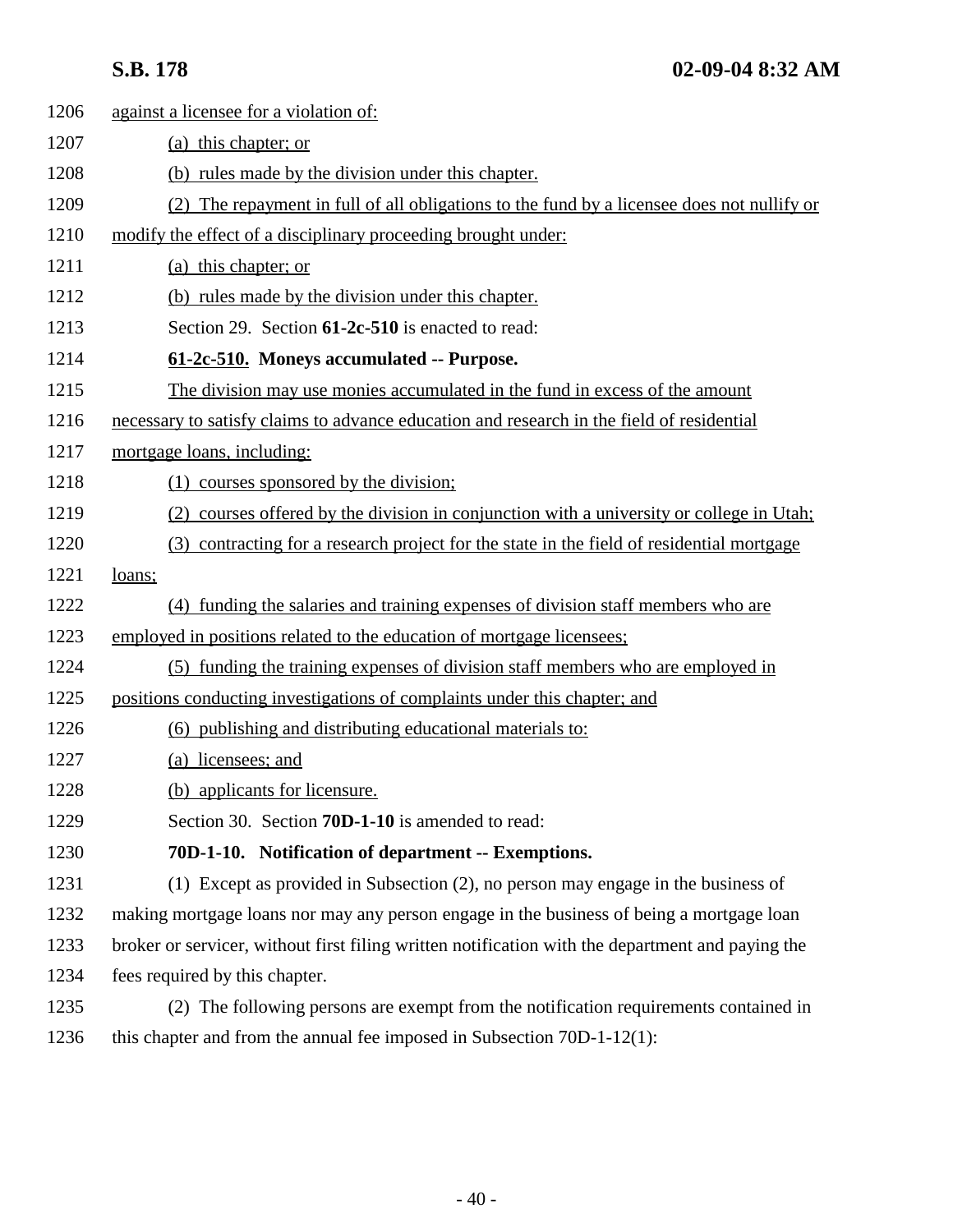| 1237 | (a) all persons authorized under Utah law or under federal law to do business as a          |
|------|---------------------------------------------------------------------------------------------|
| 1238 | depository institution in this state;                                                       |
| 1239 | (b) all wholly-owned subsidiaries of depository institutions described in Subsection        |
| 1240 | $(2)(a)$ ; and                                                                              |
| 1241 | (c) all persons that:                                                                       |
| 1242 | (i) are required to [register] license with the Utah Division of Real Estate pursuant to    |
| 1243 | Title 61, Chapter 2c, Utah Residential Mortgage Practices Act; and                          |
| 1244 | (ii) are not engaged in the business of being a mortgage loan servicer.                     |
| 1245 | Section 31. Repealer.                                                                       |
| 1246 | This bill repeals:                                                                          |
| 1247 | Section 61-2c-204, Requirements for bonding, letter of credit, or deposit of assets.        |
| 1248 | Section 32. Effective date.                                                                 |
| 1249 | <u>This bill takes effect on May 3, 2004, except that:</u>                                  |
| 1250 | the amendments to Section 61-2c-106 take effect on January 1, 2005; and<br>(1)              |
| 1251 | the amendments to Section $62-2c-104$ (Effective $07/01/04$ ) take effect on July 1,<br>(2) |
| 1252 | 2004.                                                                                       |

### **Legislative Review Note as of 2-3-04 3:39 PM**

A limited legal review of this legislation raises no obvious constitutional or statutory concerns.

**Office of Legislative Research and General Counsel**